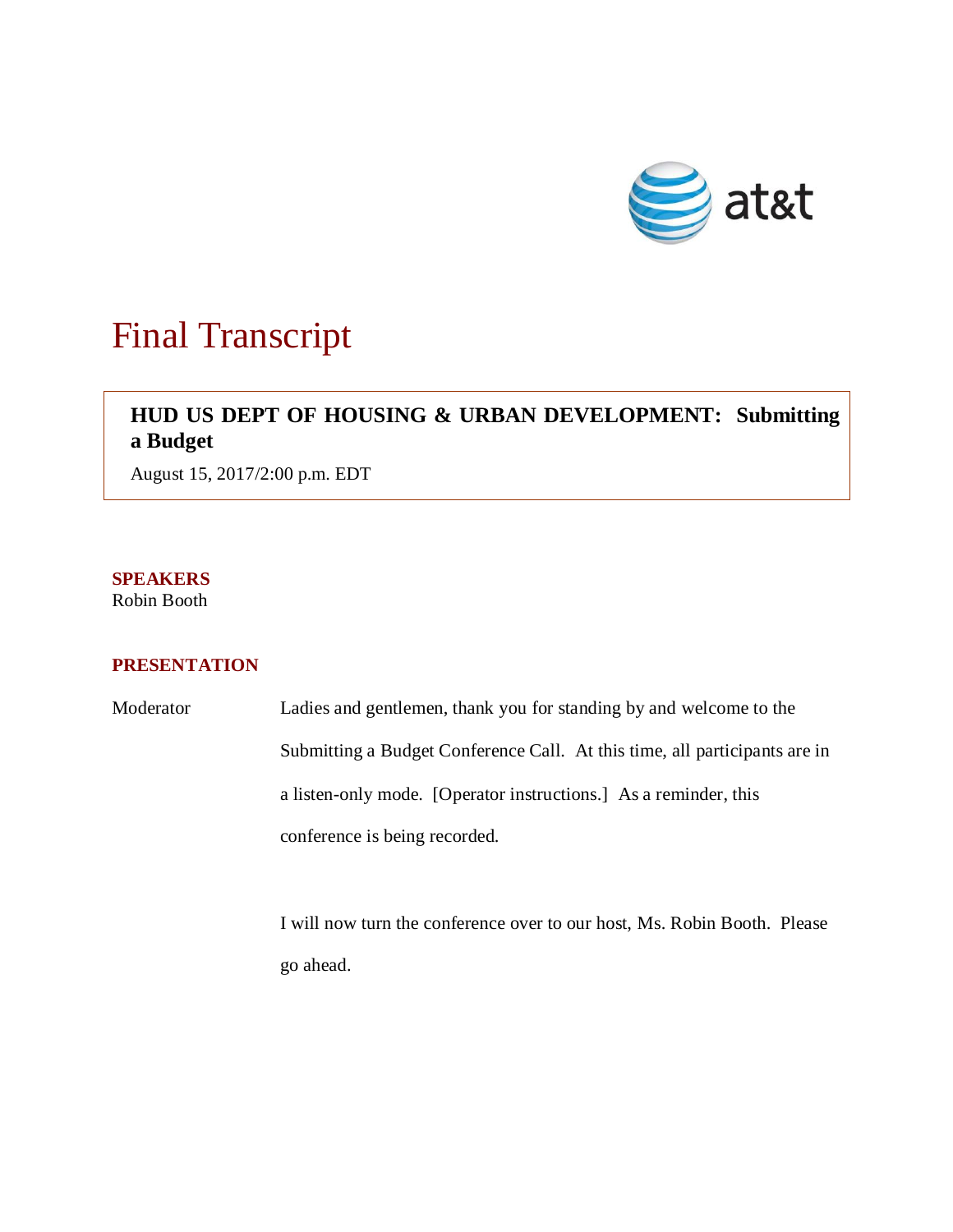**HUD-US Dept of Housing & Urban Development Host: Kristen Villalvazo August 15, 2017/2:00 p.m. EDT Page** 2

Robin Good afternoon and welcome to the U.S. Department of Housing & Urban Development Office of Housing Counseling's webinar on Submitting a Budget under the Comprehensive Housing Counseling Program grant.

> Just to go over some of logistics, as the moderator said, the audio is available only by conference call. If you need to call in, the call-in information is 1-866-615-1888, and the participant code is 424969#. This is so you can join the conference call portion.

The entire webinar is being recorded and will be available on HUD Exchange in the archive section, generally within two business days. During this actual presentation, all of the lines will be muted. On a good note, there's a lot of participants in this webinar, so there will not be any live questions and your phones have automatically been muted.

You were provided—

Ginger Robin, excuse me. This is Ginger. There seems to be a problem with the access code. Can you check that?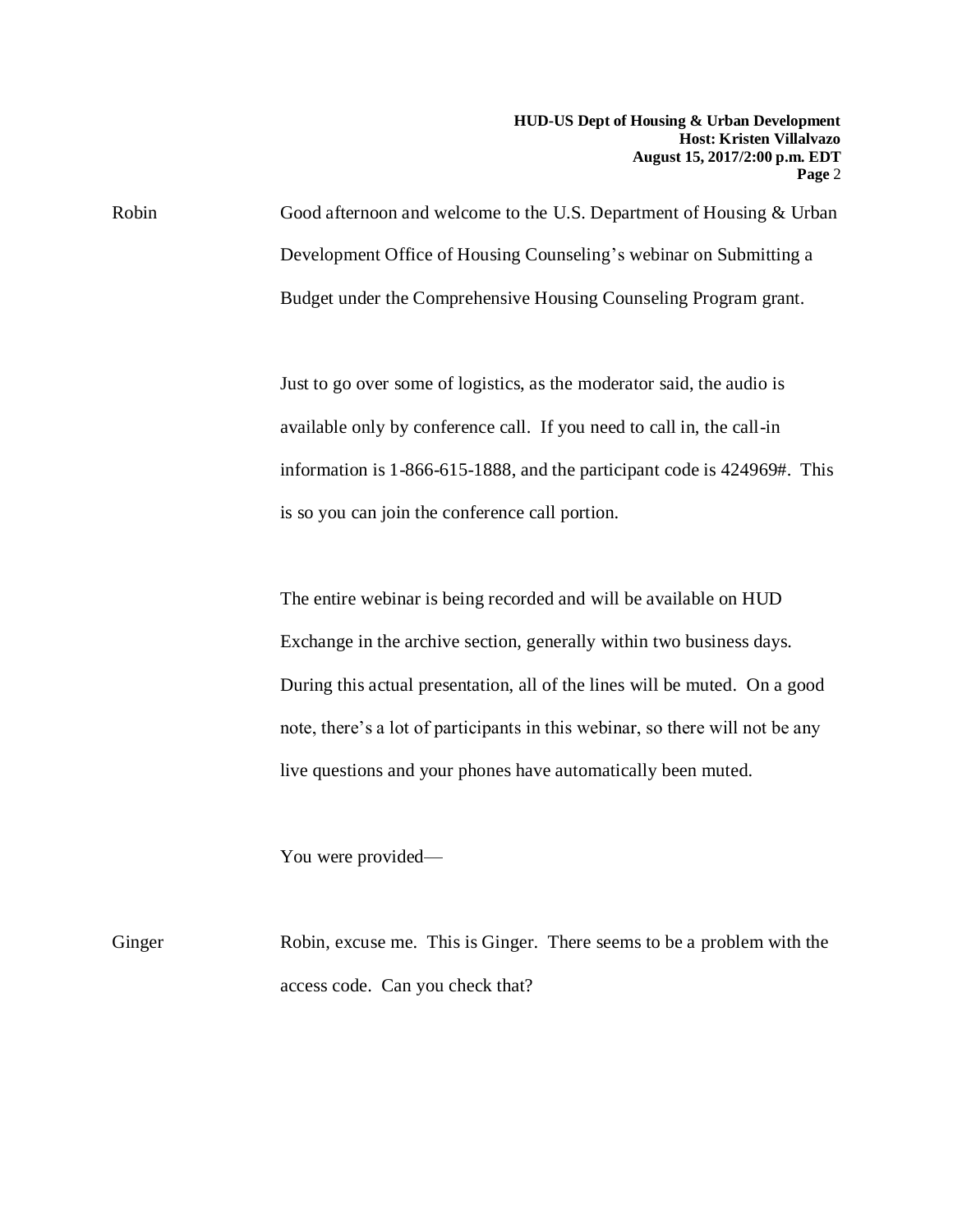Robin Can I check the access code? Yes, I can. Let me go back to that page. The access code that I have, 424969, that's not right?

Ginger No. It's 424869.

Robin Okay, 424869. Please see the correction. The access code was incorrect. It's 424869 is the correct access code. So, we know that our question in the chatbox works because that question came up really fast.

> Back to the logistics, you should have received a handout prior to the webinar; however, if you registered and you have the control panel, you should see a pdf document in the control panel, which is actually the same webinar training materials. If you just click on that, you should be able to download them as well.

> Within 24 to 48 hours, you will receive a thank you email. This is actually your training certificate. There won't be an attachment. The body of the email itself is your certificate, so you should please maintain this for your records.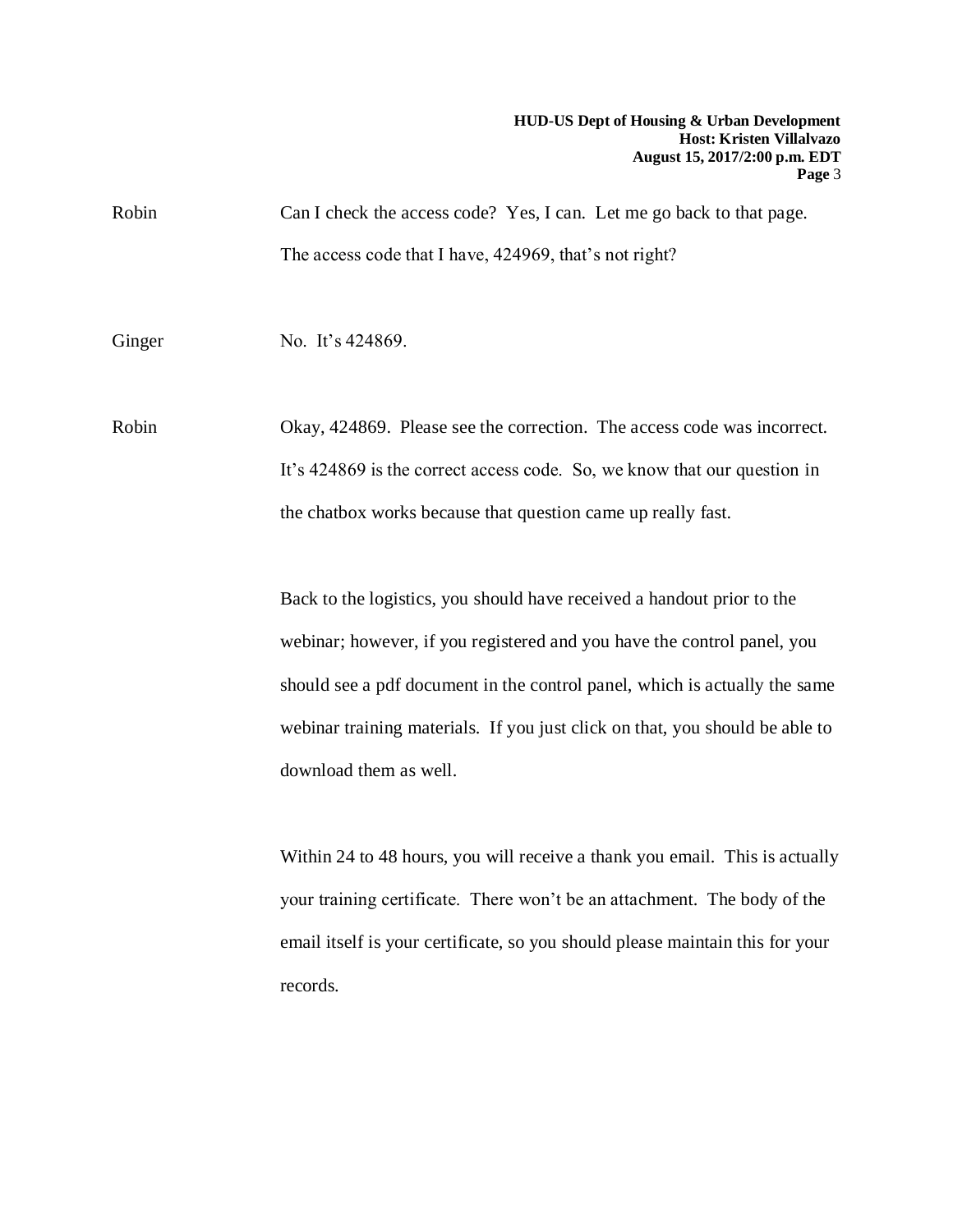Unfortunately, well, fortunately, due to the number of participants in this webinar, we will not be taking live questions; however, we do have staff available to respond to questions that are submitted through your chatbox in the control panel. As I said, you have to have been registered to then be able to access this chatbox in the control panel.

If you have a question, please feel free to ask your question. A staff person will try to respond to that question. At the end of the webinar for those questions where we had multiple people ask a similar question, I will be attempting to respond to those. We'll read those live over the webinar and respond to them live.

However, if subsequent to this training, you have a question or if we may indicate as a response that you need to submit it through the Housing Counseling, maybe because we need to do more research or it's just a very extensive question, you can submit questions at any time to [housing.counseling@hud.gov.](mailto:housing.counseling@hud.gov) In the subject line, please put "Submitting a Budget" so that it's easy for them to really distribute the question to the appropriate individuals, so you still have a chance after the webinar to submit a question.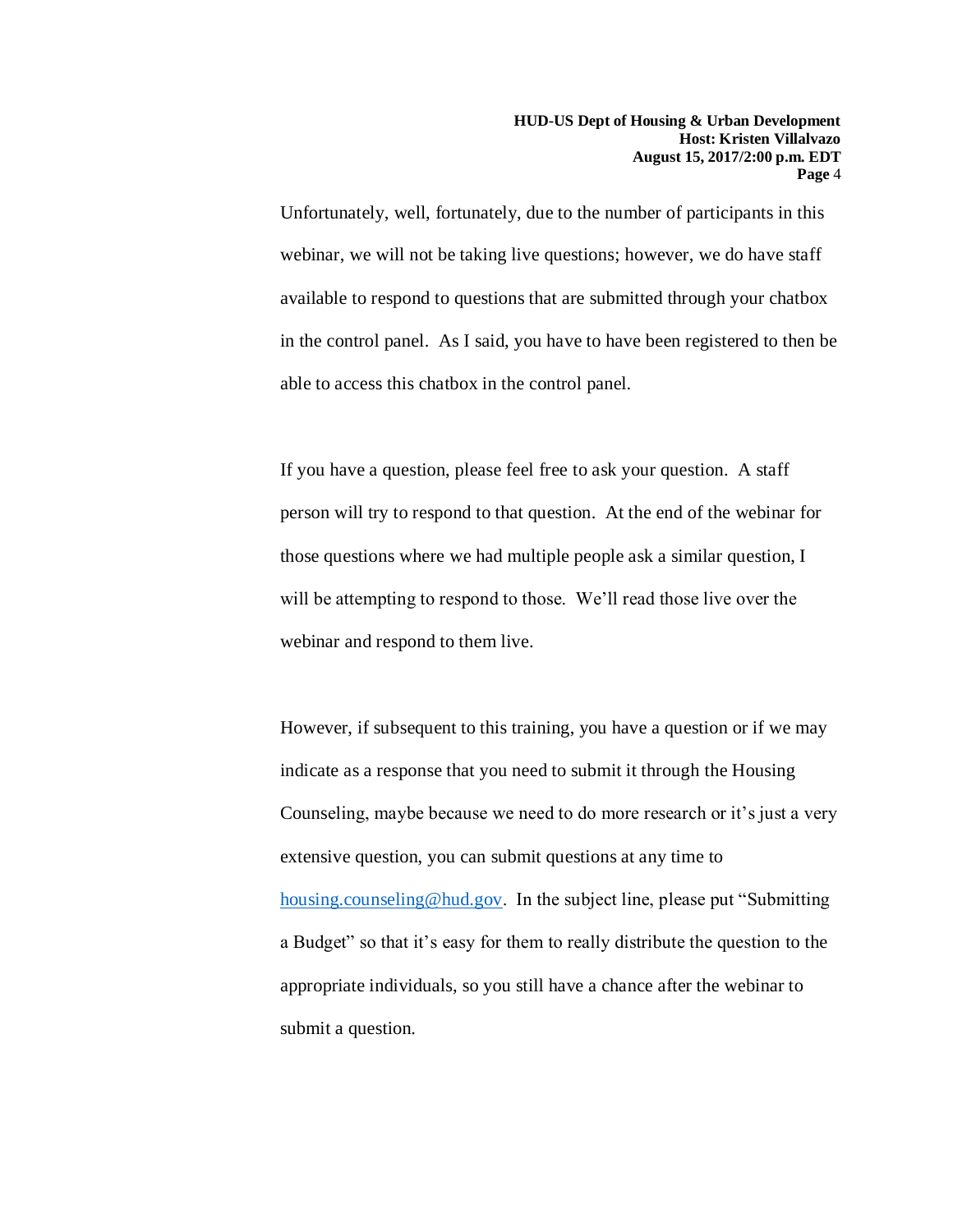Once again, it is not just the training materials that will be on the HUD Exchange but, also, the audio will be there as well, so you will have access to these materials subsequent to this training.

Immediately following this webinar, you should get a survey, and it's a brief survey. These surveys are very, very important. They're a great and useful tool to help HUD at OHC working with us under our contract to design training webinars that are useful, that provide a purpose and that provide you with the type of information you need to be as effective as you can under the counseling program.

Please complete the survey. We welcome them. Provide any comments. If you think there's some additional training areas or topics that we haven't discussed today, please provide that information. We do review those and we use those as a useful tool in developing future training.

Now, we'll start the actual presentation, Submitting a Budget. Actually, as most of you know, this is very timely because a lot of you are submitting your grant execution packages in response to your grant award amounts for the FY17 grant. The budget actually becomes a critical part of that entire review and approval process.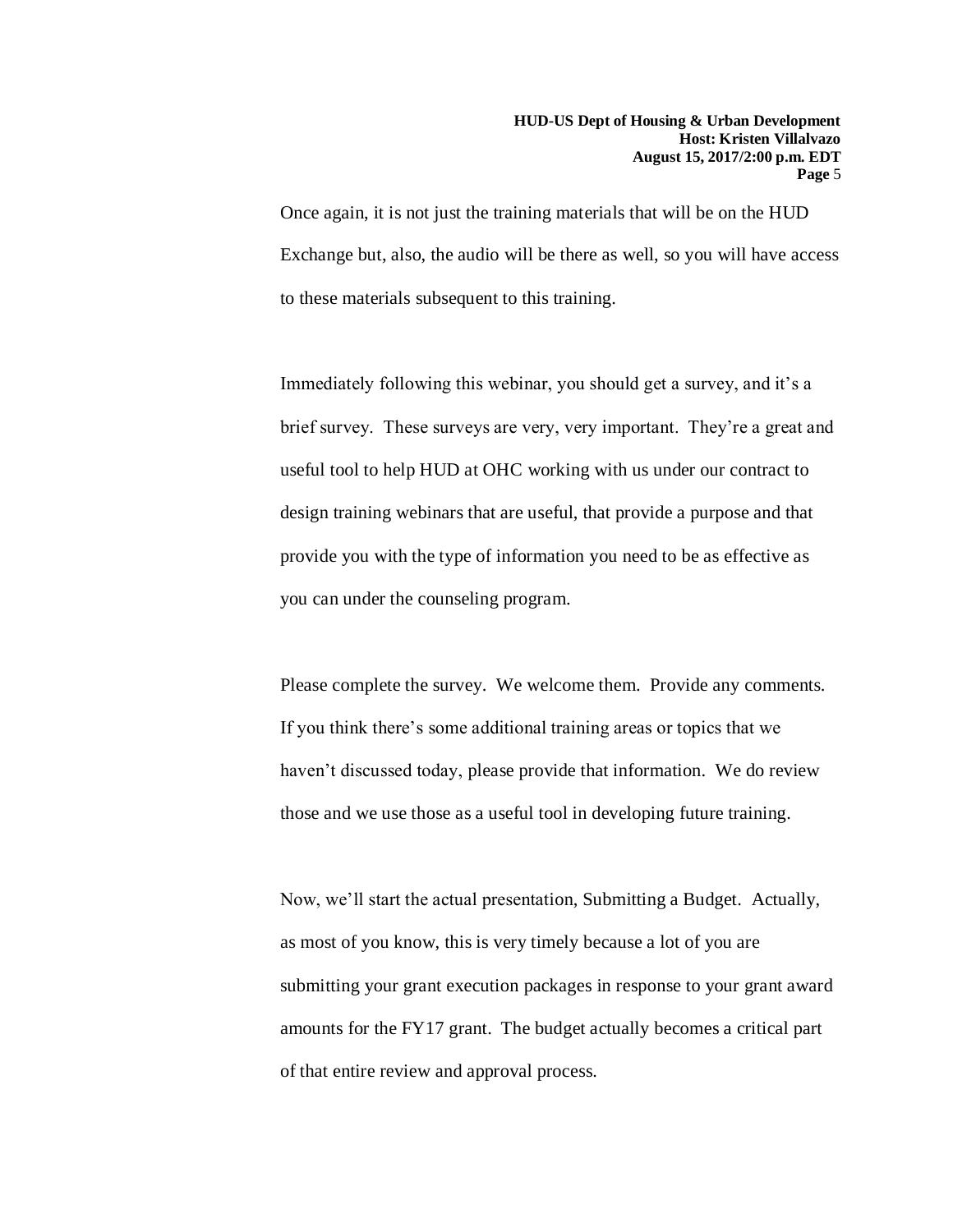**HUD-US Dept of Housing & Urban Development Host: Kristen Villalvazo August 15, 2017/2:00 p.m. EDT Page** 6

My name is Robin Booth. I am the audit principal for Booth Management Consulting. Our firm is a quality audit and technical assistance contractor. We provide webinar and training, technical assistance. We conduct action plans and we actually perform the financial and administrative reviews for the Office of Housing Counseling for their comprehensive housing counseling grant.

A lot of you have probably interacted with us in some capacity. If you're new to the agency, to this particular program, we look forward to the opportunity to work with you.

As it relates to that, our firm is also reviewing for some of the HUD POCs who request our assistance, we're also conducting the reviews of your grant execution packages. This is a new process. It hasn't happened in prior rounds of grants. Some of your HUD POCs may be submitting your grant documents for us to review, the financial documents that is, specifically, your budgets, your computation of your indirect cost, looking at your financial capability to perform, reviewing your audit. A lot of today's discussion will be referring to real-world examples of what we're already seeing and the review of the budget as a part of the grant award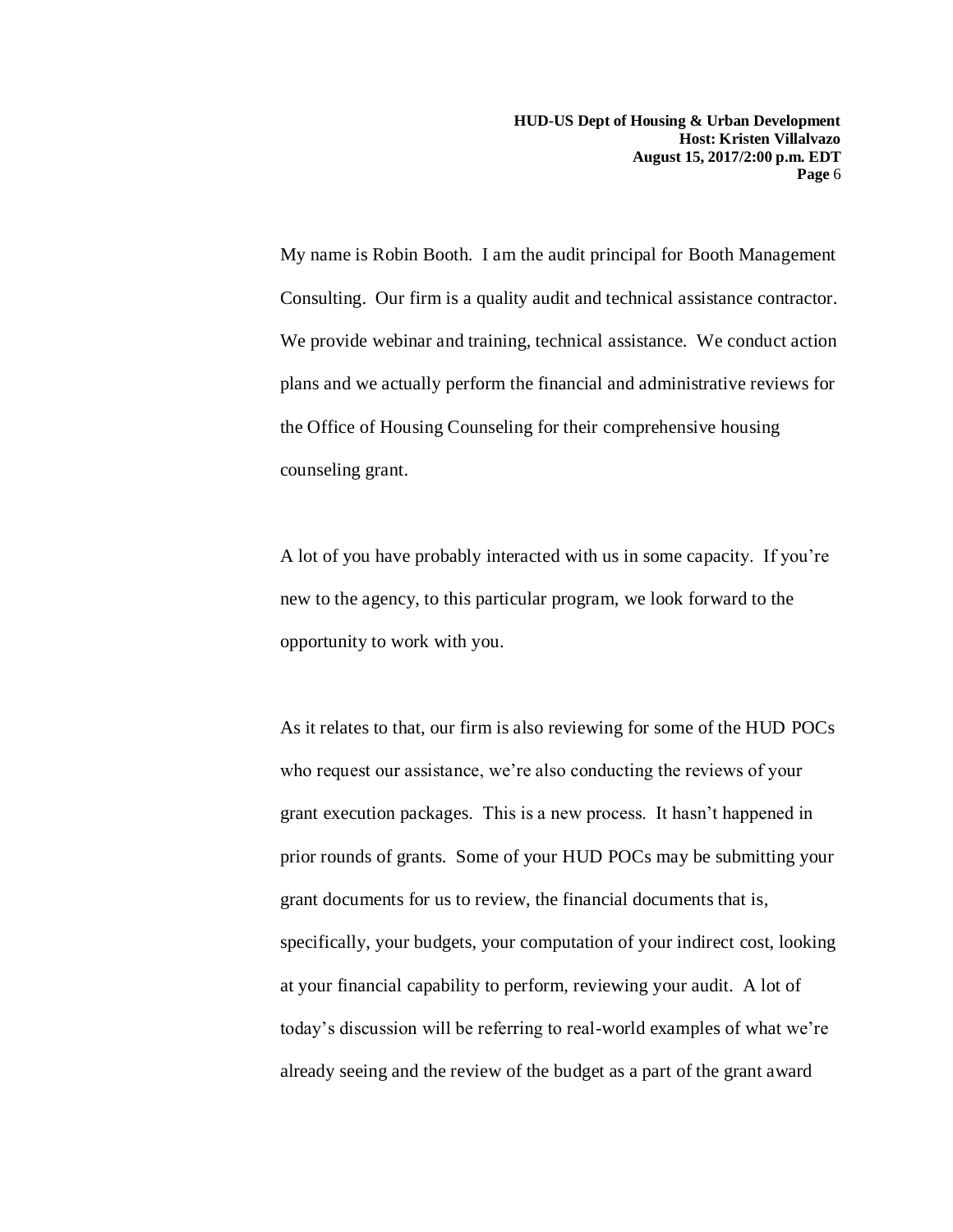and execution process. Once again, I just want to reiterate that this is timely as it relates to the current activity for the grant.

We are going to go over the overview, how to prepare a budget, you know, just recommendations. Part of this is HUD OHC has taken a very proactive approach with grantees to one, minimize your administrative burdens and try to make this as seamless as possible, recognizing that the more that is done up front due to the budgeting, making sure you have a clear budget, everybody understands what's a part of that budget and it's explained so that on a back end, when you're subject to a financial and administrative review, the goal is to minimize findings associated with budgeting and making sure costs are allowable and all of those things.

A lot of the information, especially if we're reviewing your budgets and your packages and we send you an email requesting clarification or additional information, it's actually to minimize the likelihood that there'll be a finding associated with this on the back end. The more we can hash out and get clarified during this process, the idea being the lower or at least to minimize the probability of findings associated with budgets during the financial and the review process.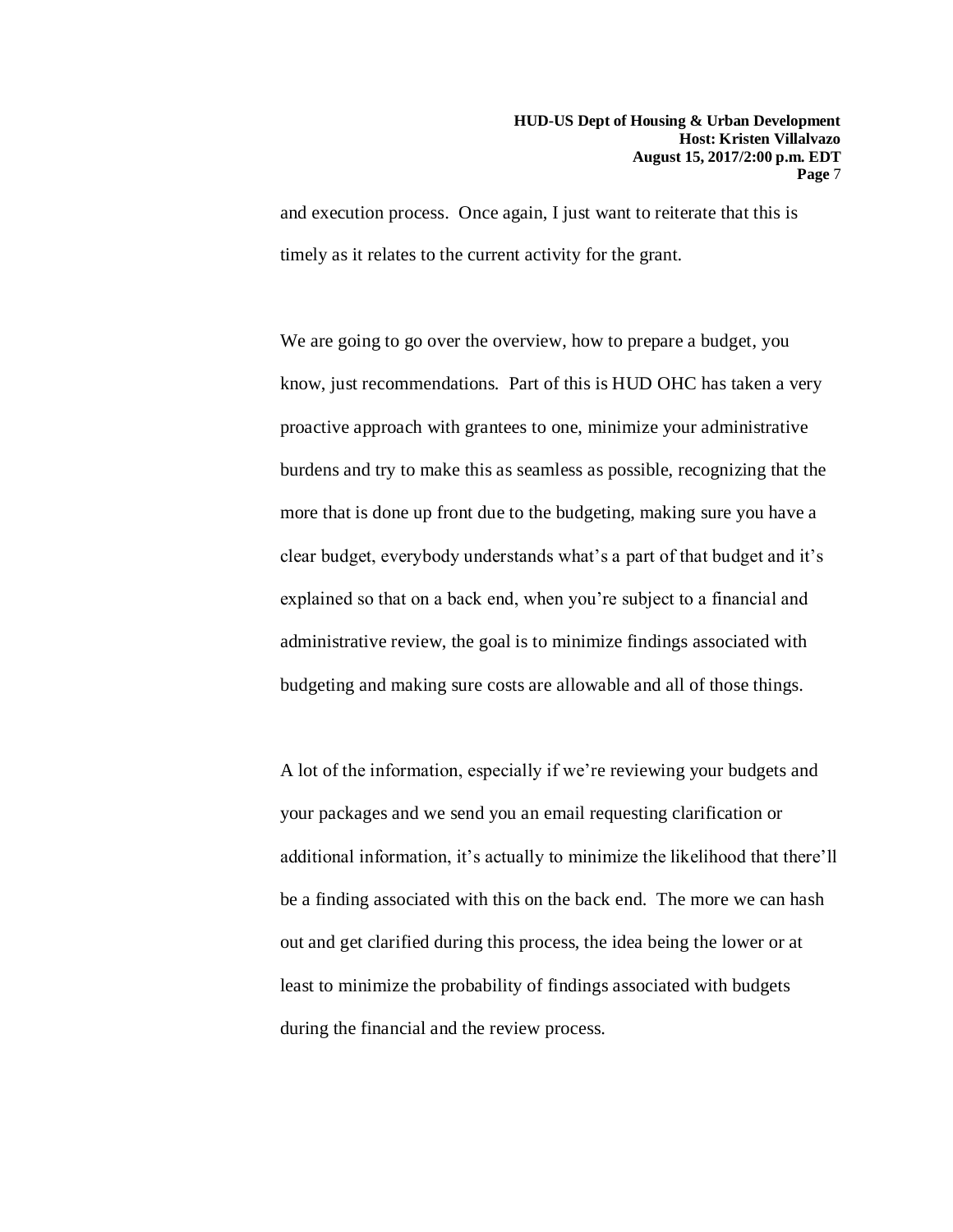Overview of budgeting process: I often tell grantees and others that we work with, these aren't Robin rules. These are rules under the Uniform Guidance. If you get a minute, you might want to look at section 2.8 of the Uniform Guidance relative to budget and what it means and then the requirement under section 200.308 to the revision of budget.

One of the things too that we're doing during the grant execution process is that, for those HUD POCs that we're at least reviewing their budgets, we're making clear what's the approved budget so that if you have changes in your personnel, if maybe you're getting someone else involved in this program and there not as knowledgeable, there's a clearly defined approved budget, so it's clear about what costs can be charged or reimbursed under this particular grant.

When you think about it, two or three years from now where this particular grant for FY17 may be subject to a financial and administrative review, it could very well be that it's not clear what was the actual approved budget. Now, at least during this round of grant execution, and for those HUD POCs that we're reviewing their financials, we are identifying this as a budget that's approved and trying to make that real clear.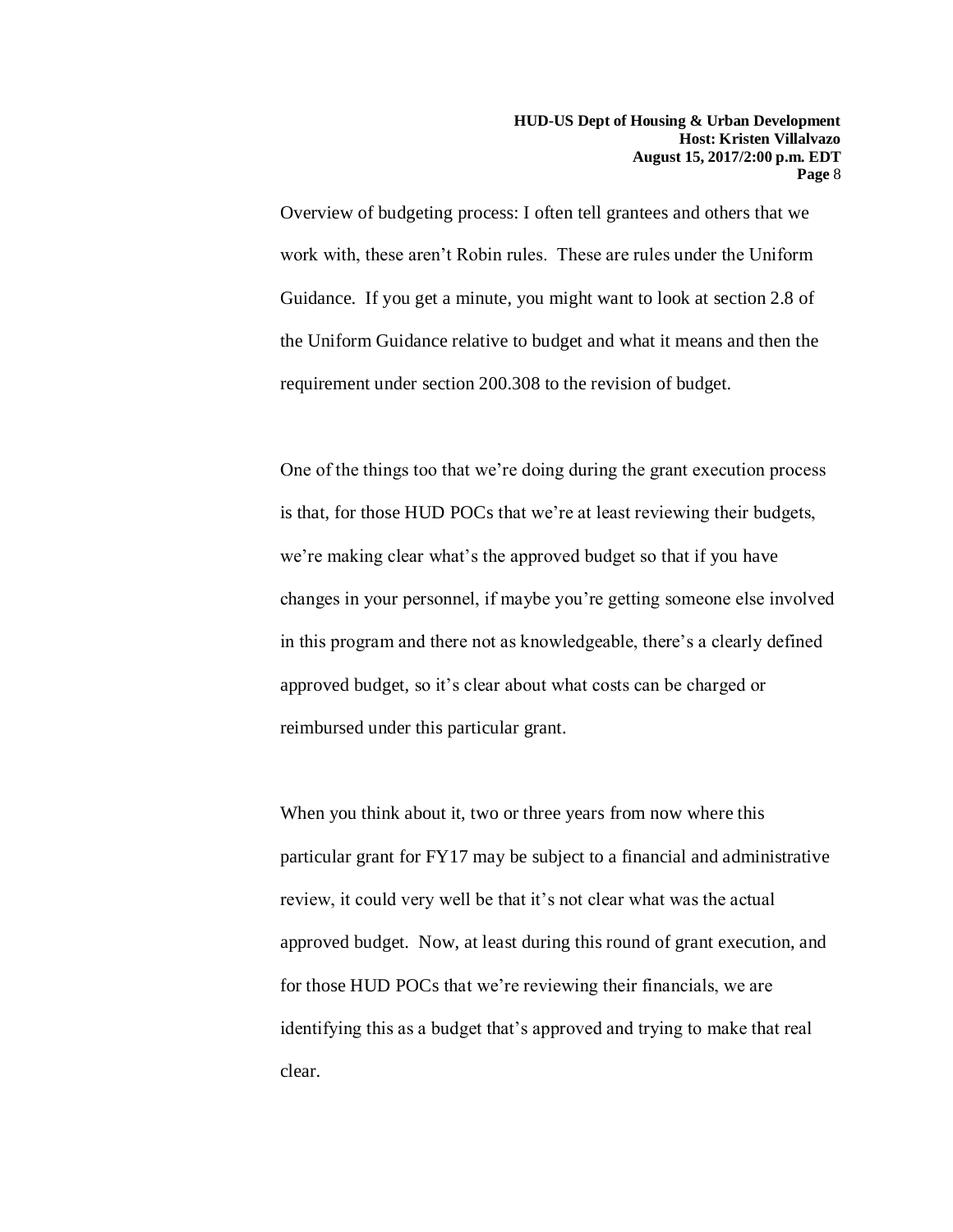**HUD-US Dept of Housing & Urban Development Host: Kristen Villalvazo August 15, 2017/2:00 p.m. EDT Page** 9

That's important also because, as noted in the second bullet under section 200.308 in the slide, if there are any deviations from the budget, you have to request prior approval from federal rewarding agency. HUD's grant does not have any kind of—some grants they allow you to reallocate dollars up to 10% of the total budget amount. That kind of flexibility is not in this particular grant, so based on what the requirement says, what the regulation says, any deviation, so if you decide you want to change how you're spending the money from a budgetary line item, that has to be approved.

If you change what rates you're going to charge for housing counseling, that needs to be approved because that is a deviation from the original computation that submitted whatever you had under personnel compensation. Those deviations, we've always cited those, I know, in financial and administrative reviews, but for those that may wonder where it came from, this is just a reminder.

The way it happens, just the overview of this entire process, you all submit your budgets as a part of the grant execution process. Please make sure they're signed and dated by the authorized individual, usually the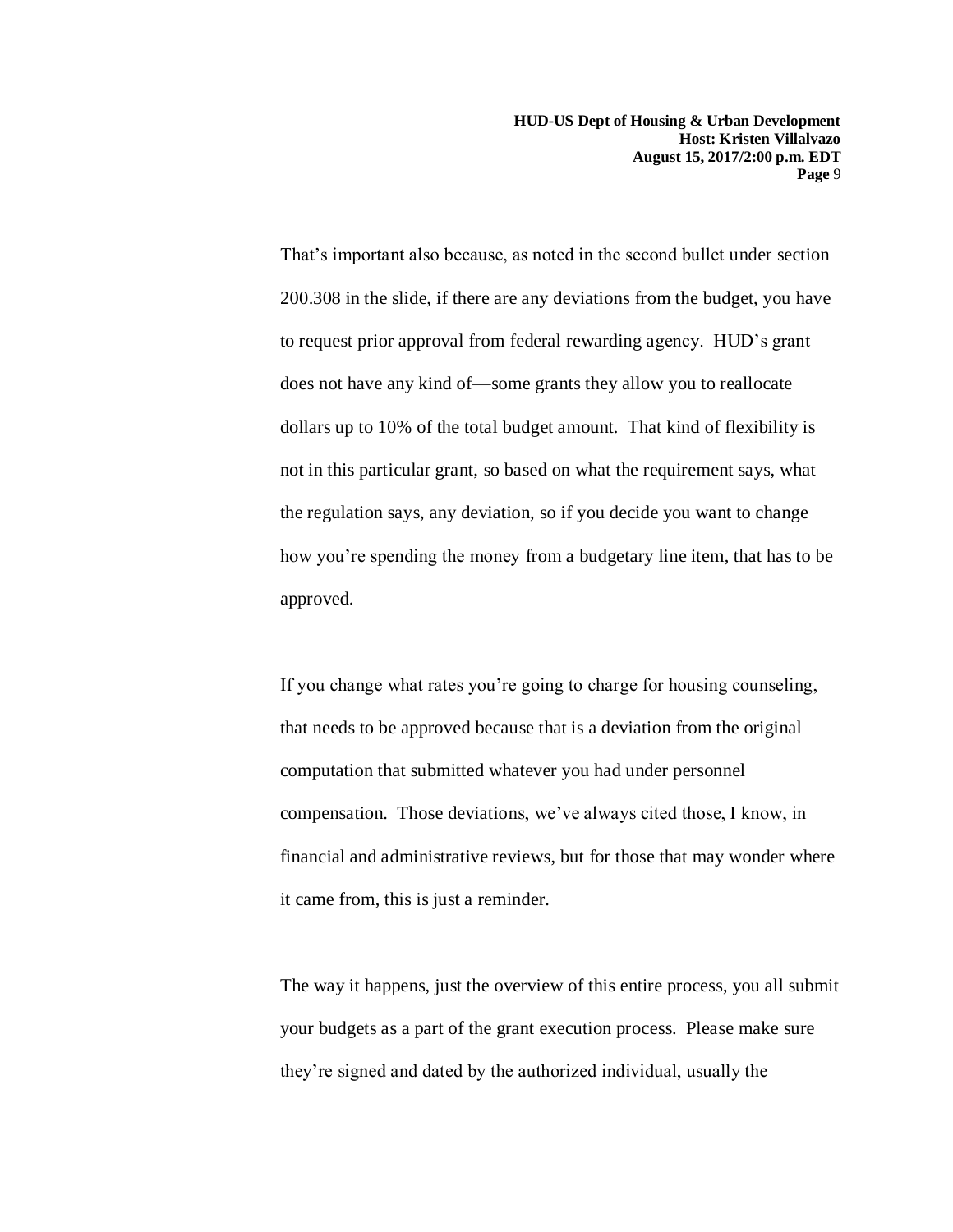executive director or the person that's executing the grant document. The person that's signing the 1044 reasonably is the person that should be signing or someone knowledgeable about the financial areas of the organization, like your CFO, if you have one, or your accountant or someone that's taking responsibility for that budget that's been developed for this grant.

So, it must be signed and dated and include your title as well so we're clear what your role is. That's submitted as a part of your grant execution process. Then, of course, HUD reviews it. Part of that review, as I've just mentioned to you we're doing for those POCs that refer their grant execution packages through our contract for us to review. They'll be reviewed by a HUD POC or by our firm. We're going to have questions and clarifications.

This is your opportunity too. If you have a question about a budgetary line item, can you charge this to the grant? You can include it in your budget, but it's critically important that you also explain what's included in that line item.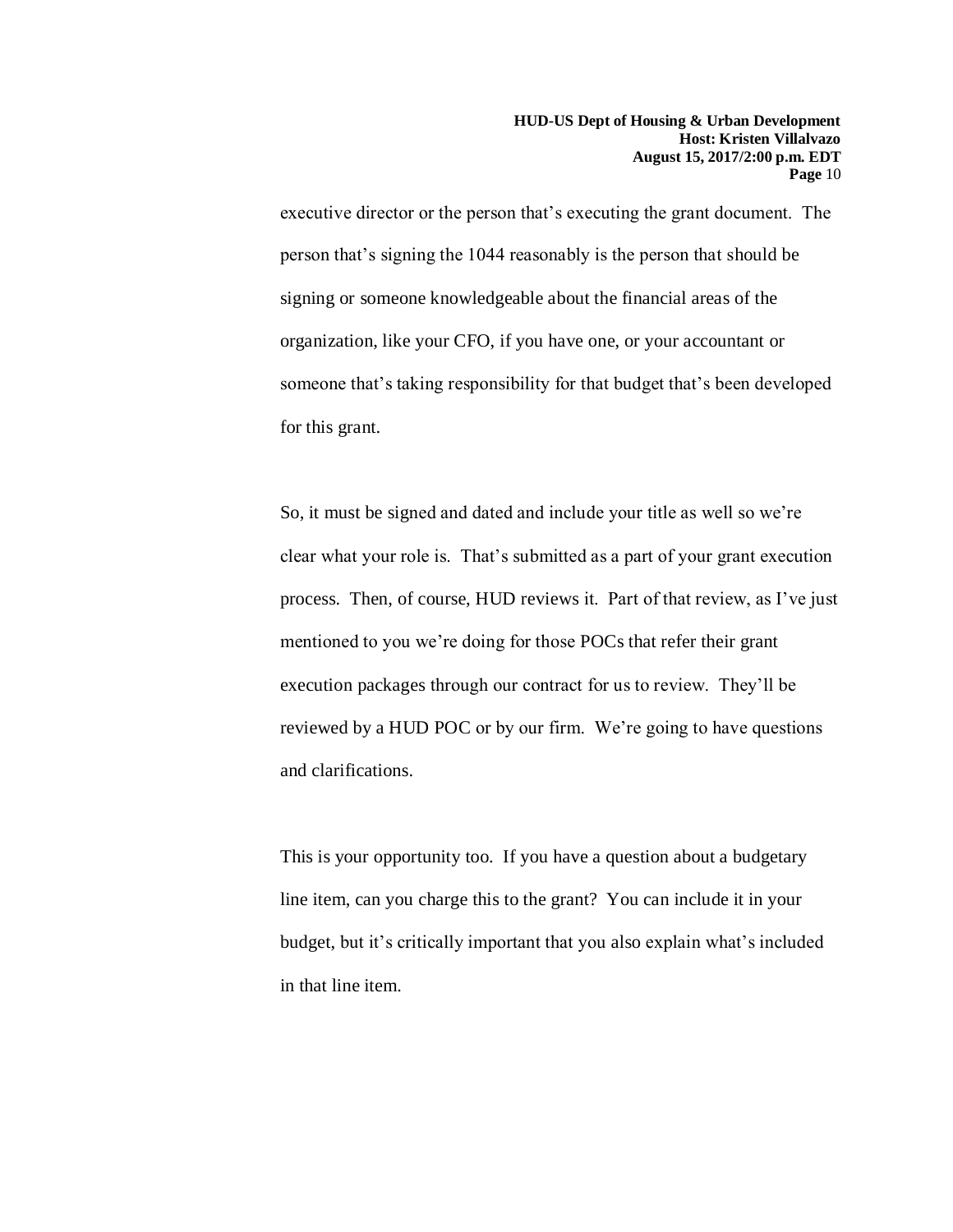For instance, as we're reviewing budgets and grants and execution packages right this minute, we'll see something like membership dues included in the budget. Well, under the Uniform Guidance, certain membership dues are expressly unallowable, meaning that you can't charge them to a federal award. So, in order for us to determine or your HUD POC to determine if the membership dues you're putting on your budget are allowable, you have to tell us what they are, who they're for, what organizations are these membership dues associated with, so that we can determine if, in fact, they meet the criteria or the regulatory requirements for membership and dues.

We already know some of them aren't allowable. So, just the line item itself doesn't provide us with sufficient information to meet the requirements to understand if the cost is allowable, reasonable and necessary, all of those things which are required under the regulations. In this question and clarification process, which some of you probably have received emails from my team as well as from your HUD POC, it's so that we can ensure on the front end that OHC is doing its required due diligence to verify elements of cost. That's what that's for.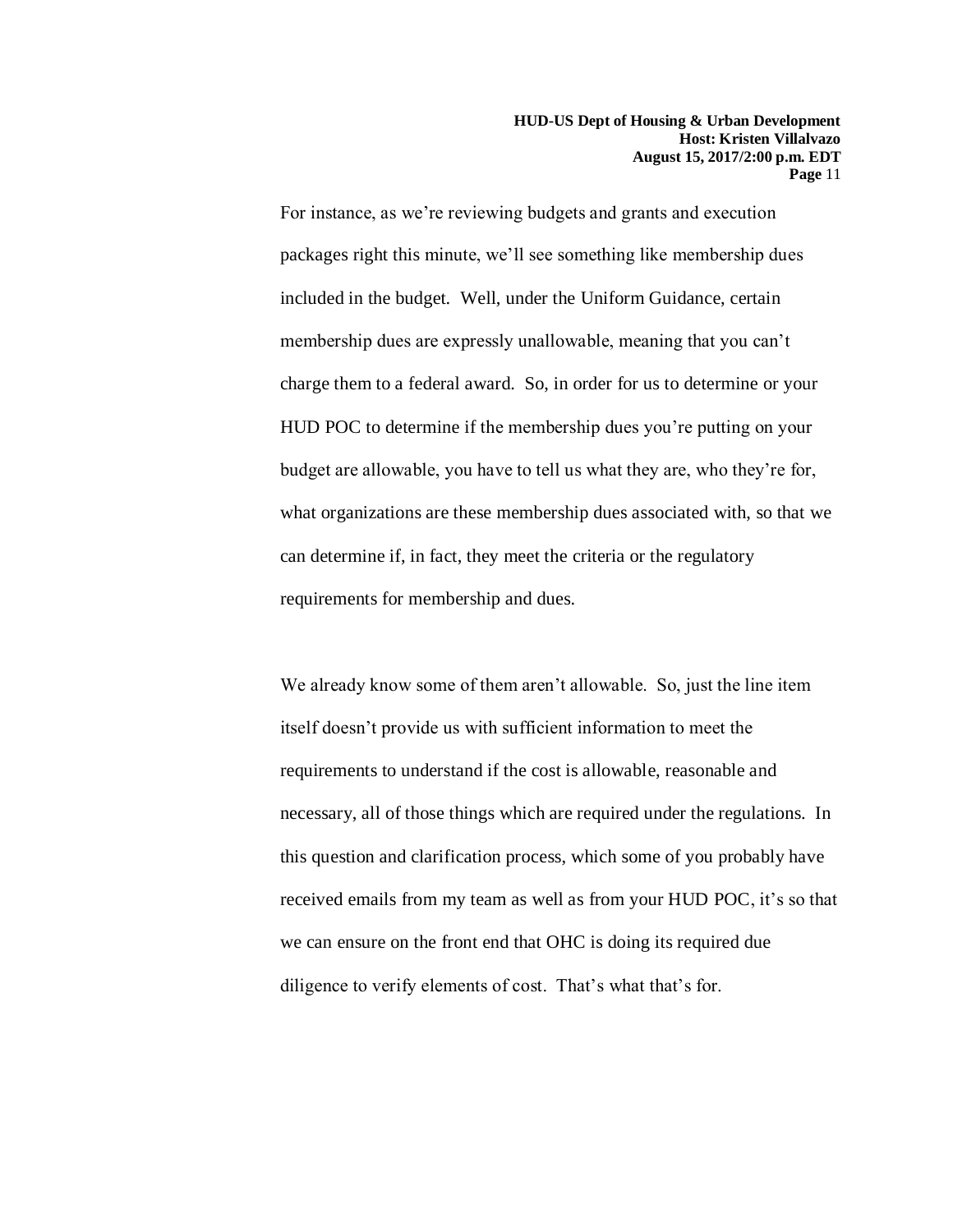Once we do the reviews and negotiations, then you'll get an approved budget from your HUD POC. As I said, I know that we're really reinforcing on our end for those packages we're reviewing that the HUD POC indicates this is the approved budget. Whether it's just by writing approved across the top of the budget, scanning it in and sending it back to you or in an email saying attached is the approved budget, what we're emphasizing is that everybody agreed that this is the final budget.

That's because financial and administrative review usually happens two to three years after a grant has actually ended. As I said, a lot of times, there's change in personnel or the responsibilities may shift, so the person who may ultimately be who we're communicating with during a financial and administrative review may not have any knowledge of how that whole budget was actually developed or what are the underlying assumptions and elements of that budget.

That's why it's just as important to your organization that when you're putting together the budget, you are providing assumptions and explanations of those line items so that anyone that picks up that file, they know how those costs are being charged to the grant.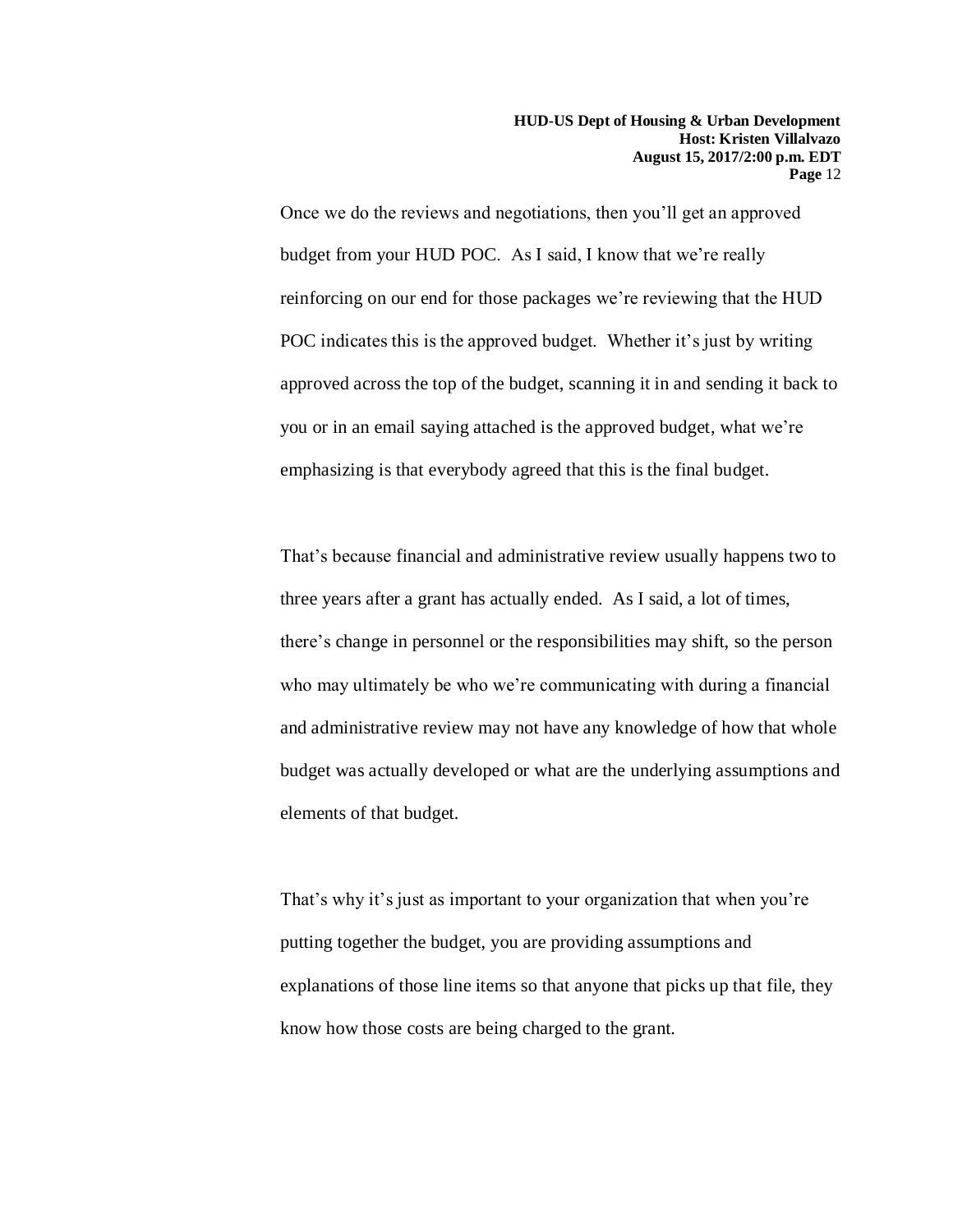The final part of this is that you're notified of approval of your budget and your other grant execution documents.

Some of my recommendations are recommendations to you for how to prepare a budget that makes sense. First, of course, you have to look at your programmatic requirements and then your approved work plan. We don't do that analysis, but the HUD POCs are really looking at what you're indicating in your work plan and comparing it to how you're allocating the award amount to the various budgetary line items.

Thinking of some of the things we're seeing right now in the budget process, let's say that you're proposing equipment as your total allocation for this budget but you have a work plan that suggests that you're going to provide so many units or elements of counseling to so many individuals. Well, you have to be able to justify how just using equipment is going to help you meet the work plan. Part of that is the other resources you're showing that are available like leveraged funds and things of that nature, but there has to be a relationship between a programmatic requirement and then what you're putting on the budget.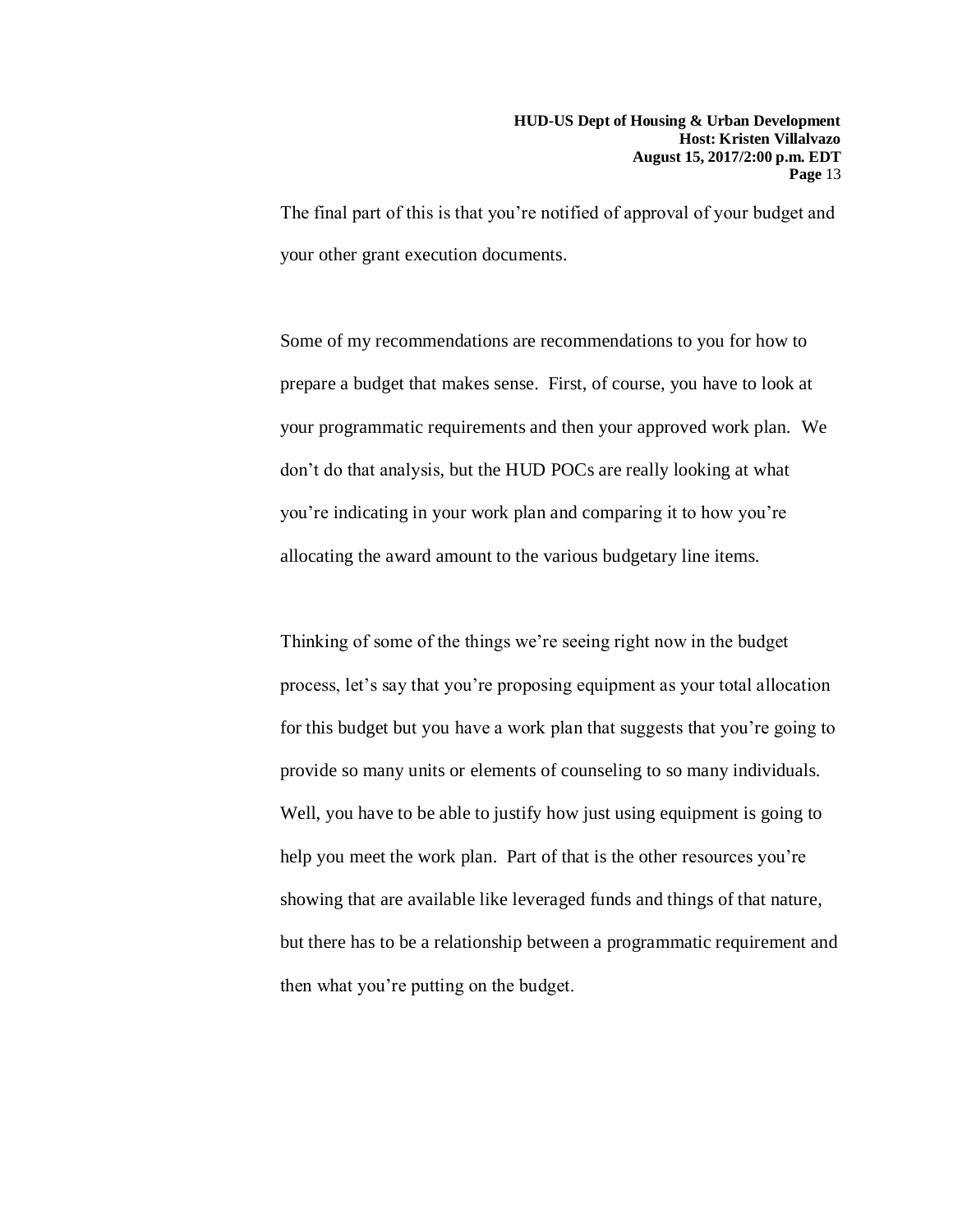Once you understand what your—so you understand your requirements, you're then developing a budget and assumption. Throughout this presentation, I'm going to keep saying assumption. Assumptions and billing methodologies are very similar because they're providing an explanation of how you developed whatever that budgetary line item, how did you come up with personnel expenses? So, did you look at, okay, we're going to be using three counselors? These are the hourly rates for our counselors, and that's part of—you can refer back to the training we did on billing methodologies on how to convert from salaried to hourly rate if that's the case. But we have this counselor, this is her hourly rate and these are the number of hours she's doing. For that counselor, this is what our fringe benefit rate is, if we're charging fringe benefits. So, then, I know that's how we come up with our total personnel costs and our total fringe benefit.

Each quarter, when I'm then submitting, doing my quarterly report, and I'm submitting requests for reimbursements, I can go back to my original budget assumptions and say, oh, okay, for this labor category, which was the counselor, we spent \$28.30 for the direct. That's what I'm going to bill on my quarterly report. For fringe benefits, we gave a rate that's equal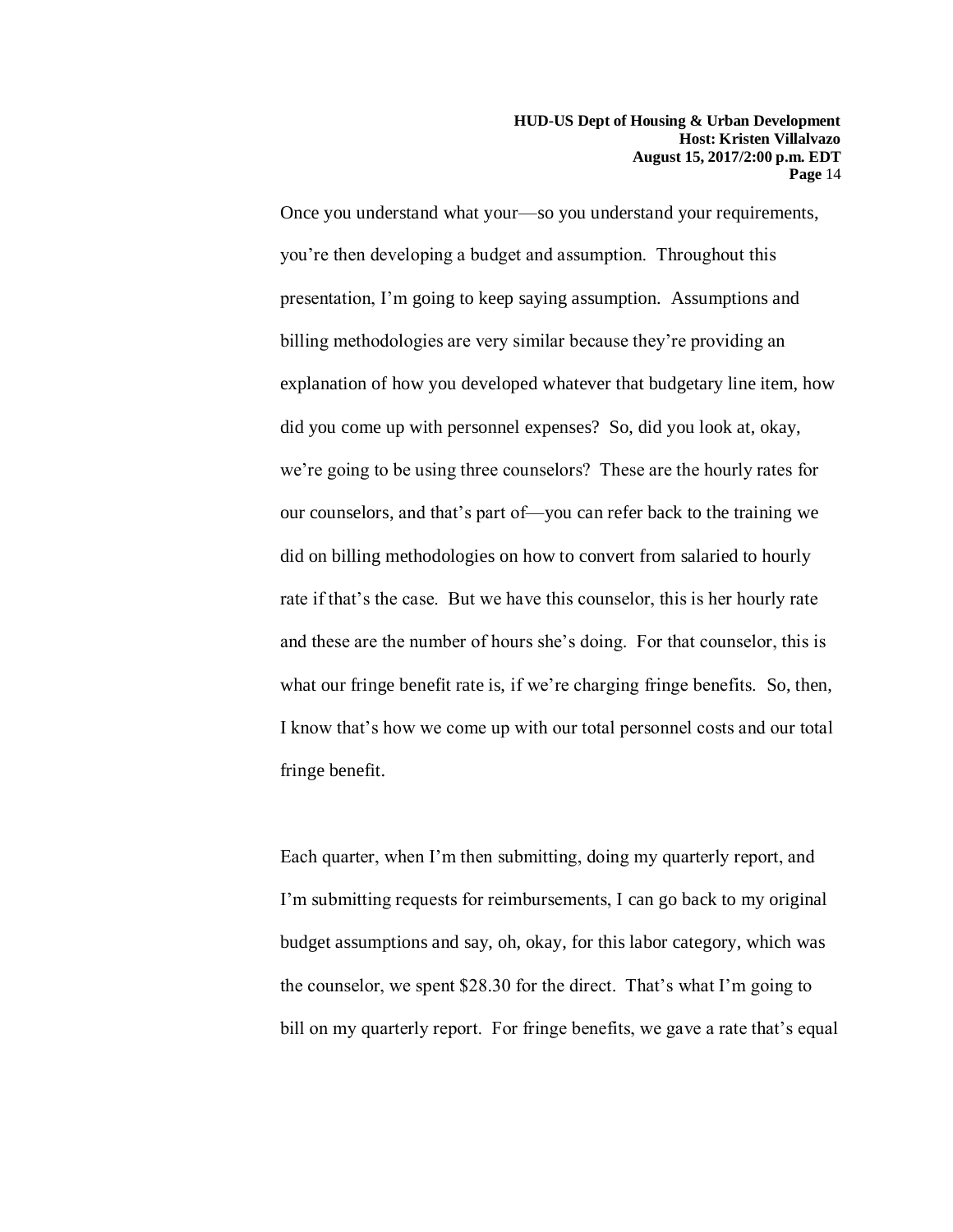to another \$4,000. So, then for each hour, divided by the total hours that we projected, that's what I'm going to put on my quarterly report.

Then, you can actually refer back to your budget as you're developing your quarterly reports and your requests for reimbursements and, ultimately, they should reconcile at the end of the grant. From a financial and administrative review, we then have a clear trail of how you went from your budget to what you've requested for reimbursement. Because we did more due diligence on the front end, verifying that what you've included on that budget are allowable and reasonable costs, your biggest burden from a financial review perspective then becomes, do I have the supporting documentation, which is what it should be.

The more you put into developing the budget and assumptions and usually the more may mean a couple of sentences explaining that budgetary line item, and you've done the work because generally you've had to think about what costs you're charging and how you computed those costs. It's just a matter of writing that down and including it with your budget.

So, part of step three is what the HUD POC and what we do. That's when we verify allowability, allocability and reasonableness. These are all cost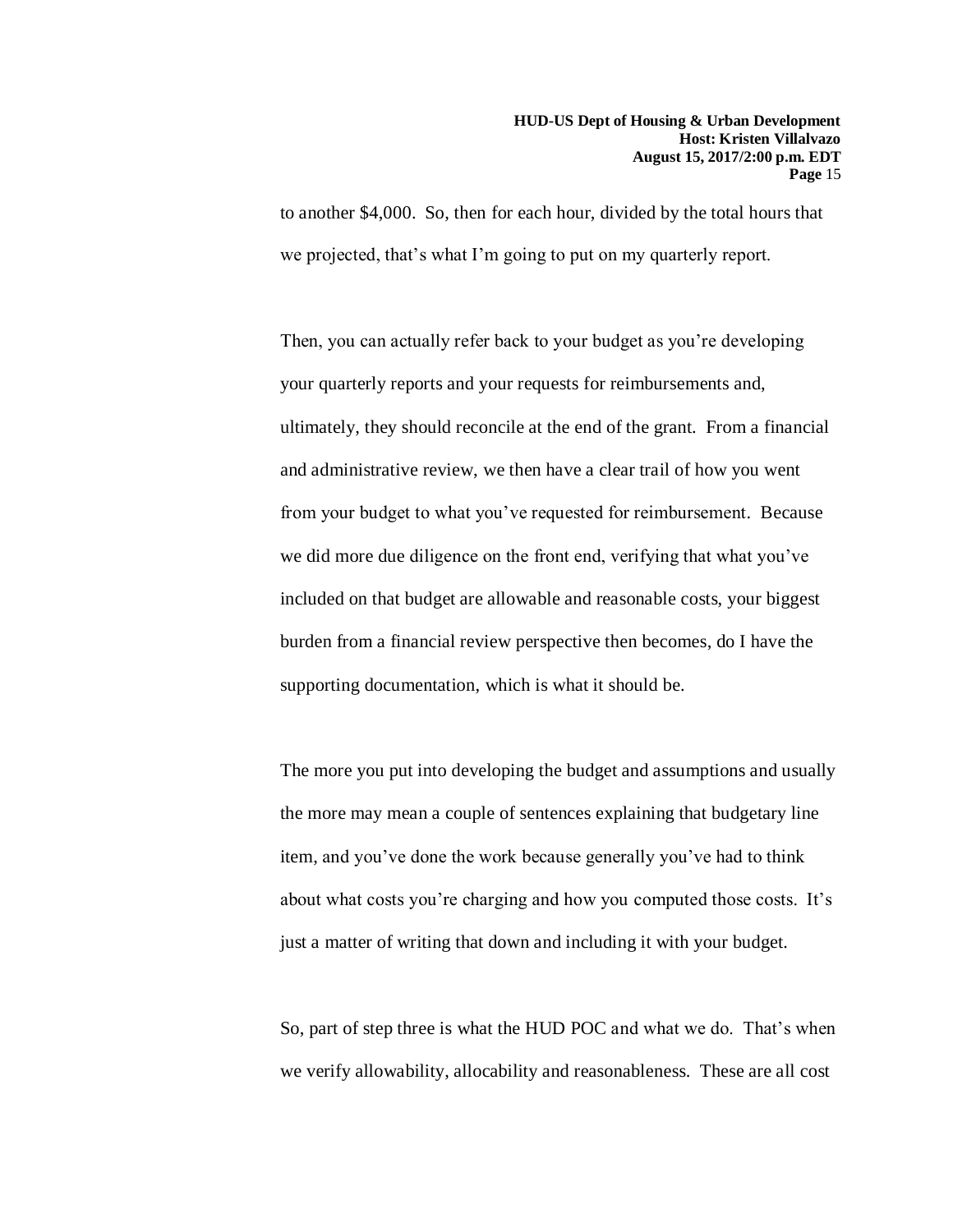principles of sub-part E of the Uniform Guidance. They used to be in A112 of the OMB circulars, but these are requirements for any federal dollars for us to make sure they meet these cost principles.

And you should do that. You should do that internally. That's why I said, it should be somebody knowledgeable of your federal award. If you have finance or accounting people on site, hopefully, they're knowledgeable. For instance, when I brought out the example of membership dues, on your end, you should have gone then and looked at the Uniform Guidance under sub-part E and it actually lists what they call selected costs, and it lists clear as day membership dues. So, it actually says it. If you take a minute to read the paragraph on membership dues, before you include membership dues in the budget, you're going to verify what's allowable and what's not allowable so that when you submit the budget, you already know that what you're submitting is allowable for this federal award. That's what we mean by verify. You can do that just as easy as we can because that information is made available.

Now, if a certain cost isn't actually listed under Uniform Guidance, then you default back to basic principles: Is it reasonable? Is it allowable? Is it allocable? That's when you may need some additional consultation.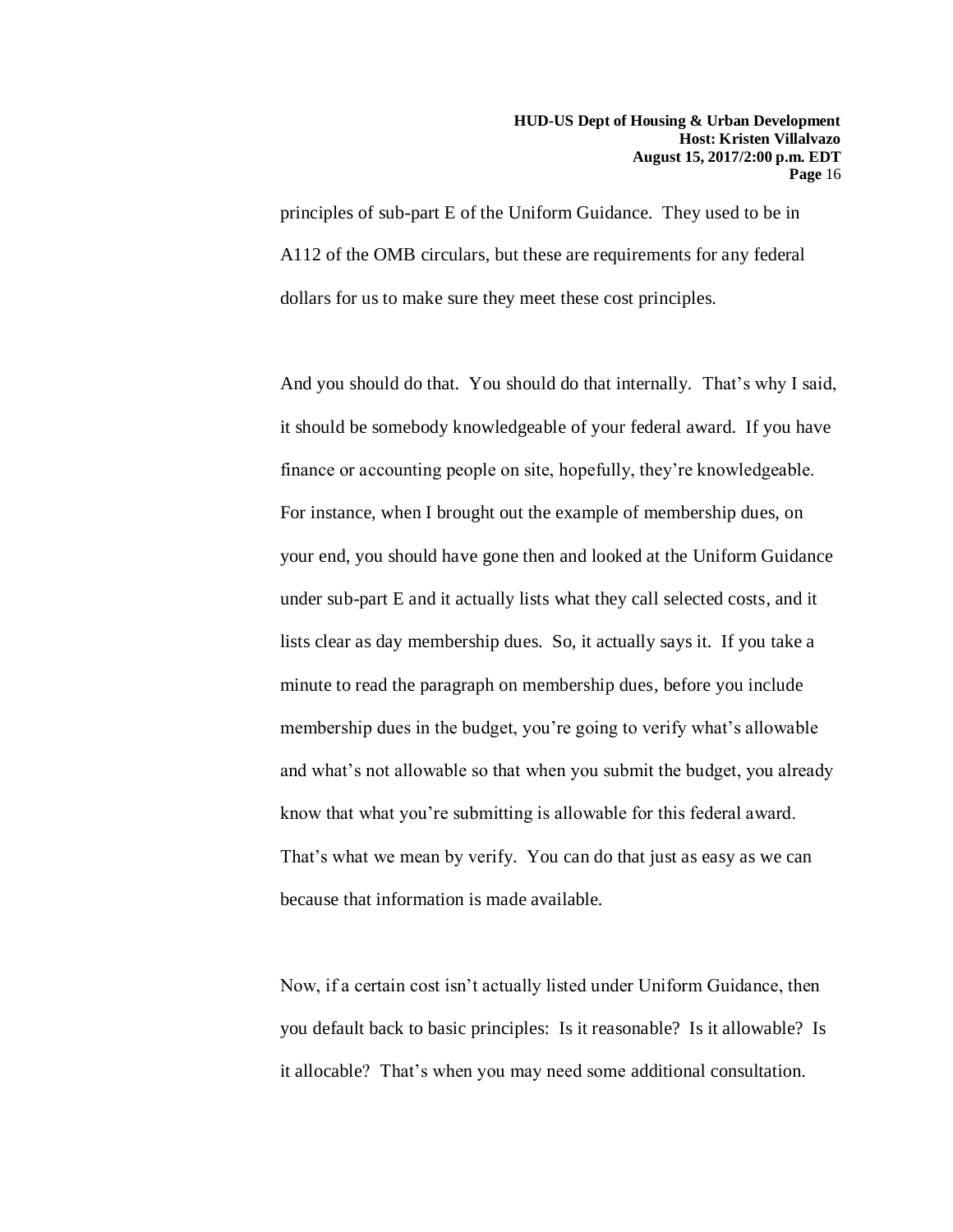For instance, you could request technical assistance through your OHC POC, your HUD POC, and ask them the question about whether it meets the cost principles. In turn, we'll get it and we can work through those issues about how we can ensure it meets those cost principles, so that's even available to you. That's something you should do before you actually submit a budget.

Step four, you want to review that budget internally with accounting and finance, understanding that if you're a small organization, you may not have accounting and finance. If you have an external accountant that you use, if you have an external CPA, refer it to them, but don't forget, as a resource, you can also request that same technical assistance through the OHC, through the grant so that you can get that assistance before you actually submit it.

Then, finally, you want to submit a budget, hopefully, a pretty comprehensive budget, and negotiate it with HUD.

Each of these steps I've kind of gone through with you about comparing the programmatic, you want to look at your approved award amount and compare that to your work plan. Then, look at, if you've had this grant for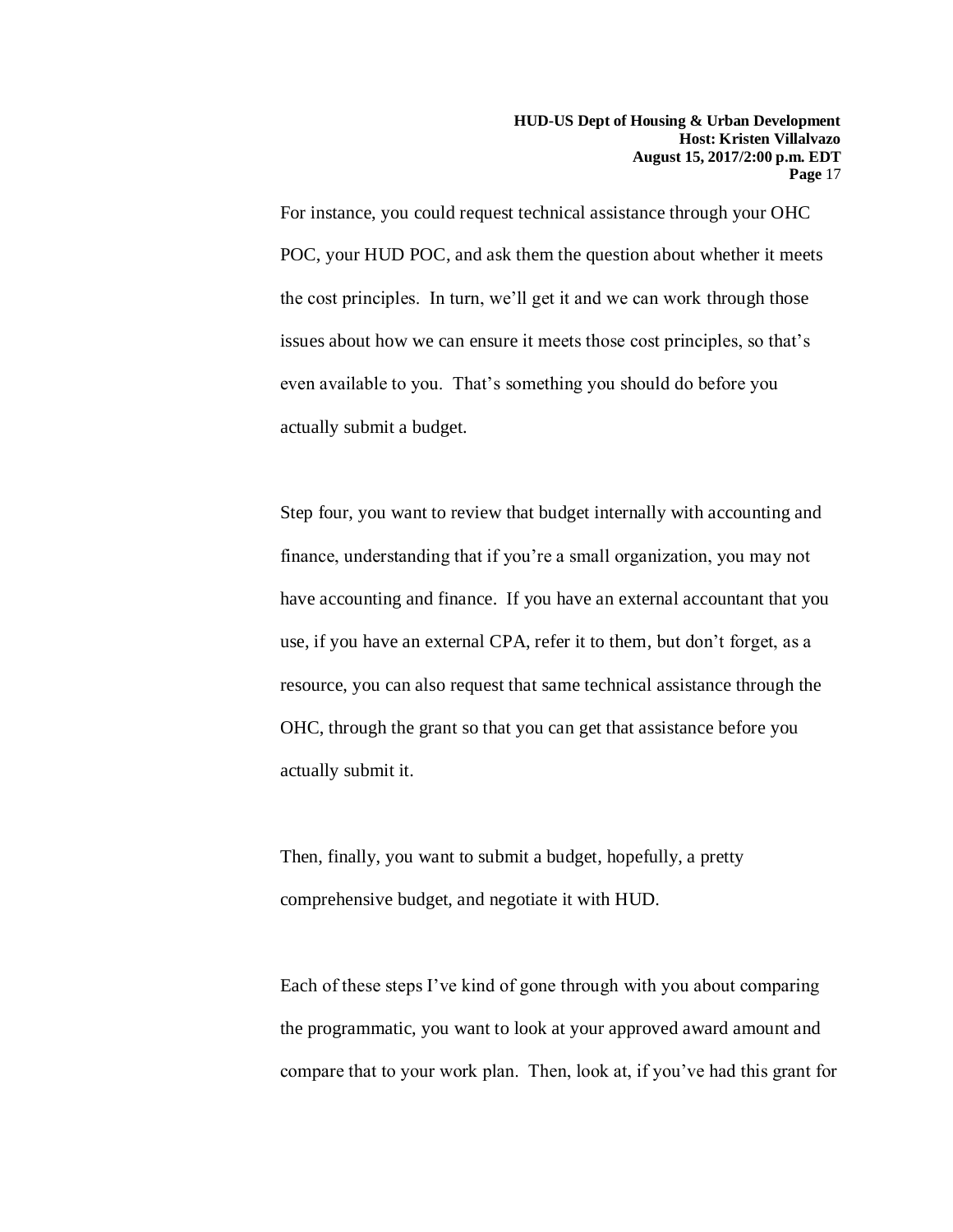a while, if you had some historical data, look at what you've done in the past, whether it's on your actual completed 9902s, and make sure it makes sense.

You may have had lofty ideas of how much counseling you were going to be able to get done with these X amount of hours but then, based on history and looking at real information on clients you've served over time, you may need to modify your work plan to be consistent with what award amount.

You need to make that determination. It takes a little bit of time to just look at what you've done historically and compare that to where you are now. That should be a part of what we discussed in step one. For a little bit more detail on that, and as I've said, a lot of this I've already talked about. Now, for MSOs and SHFAs and intermediaries, of course, you have some additional responsibility which especially intermediaries can be quite lofty because you have to go through the award process with your sub-recipients. That means that you're supposed to go through the same or similar execution process as you go through with HUD but with your sub-recipients. You have to request from them a budget. You have to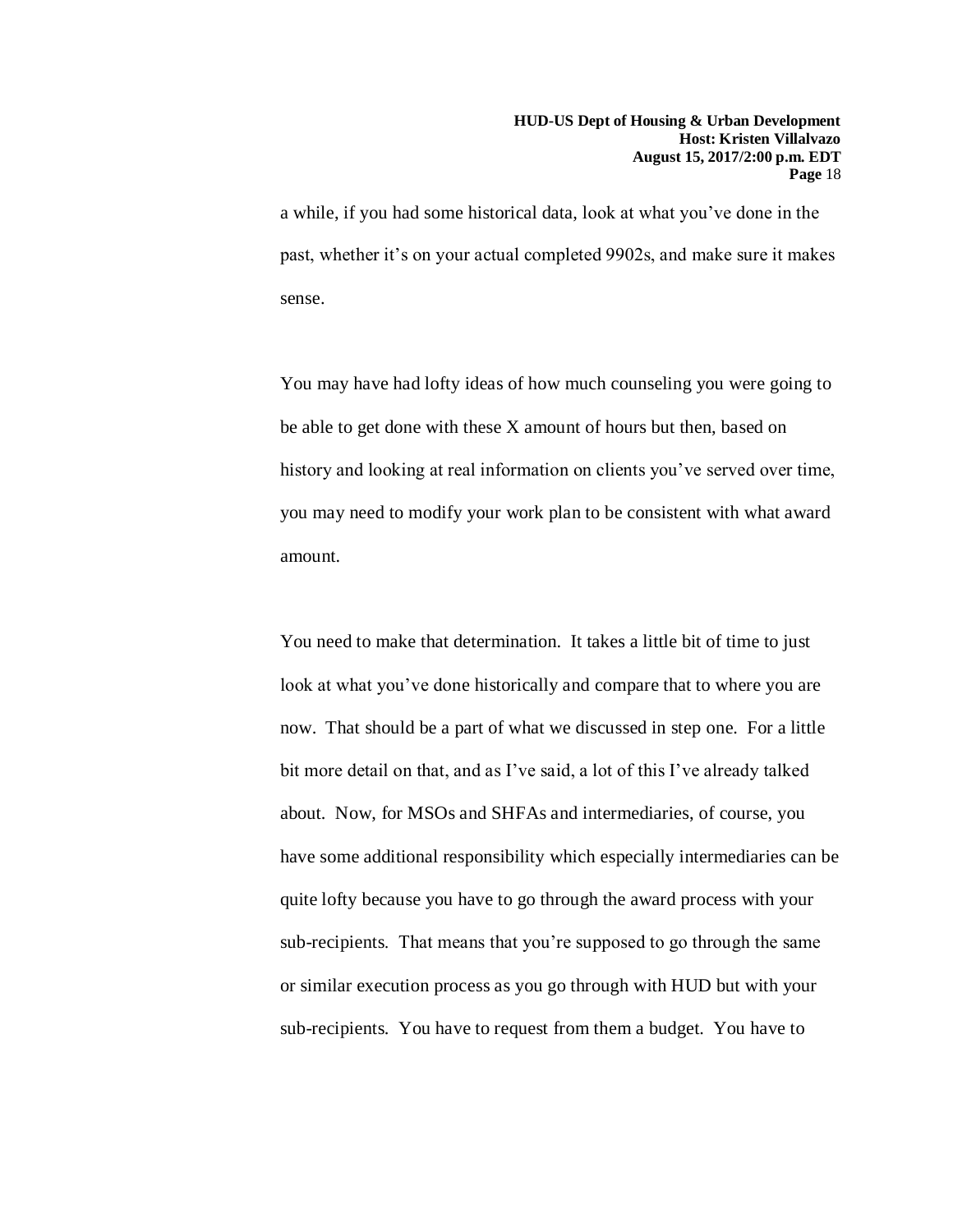request from them certain certifications like their financial management system and their CMS system.

You could take the execution checklist that you have to do for HUD and those are the same documents that you should be doing for your subrecipients as a part of your award process. To submit an executed package to HUD, you have to determine the award amount, which becomes the most critical part.

As you're going through your own grant execution process with your subrecipients, you've already identified what the award amounts are. So, you could use a similar approach to what HUD does. They give you the award notice and then you get a grant execution process. In order for you to submit your grant execution documents, you have to give an updated list of sub-recipients and the funded branches. That's synonymous to you giving an award notice. Then, you can continue your execution process as far as the sub-recipients after you've submitted the package to HUD for the entire grant to be awarded.

Once again, there's assistance available to you to help you to even review your sub-recipient packages. Specifically, you can request technical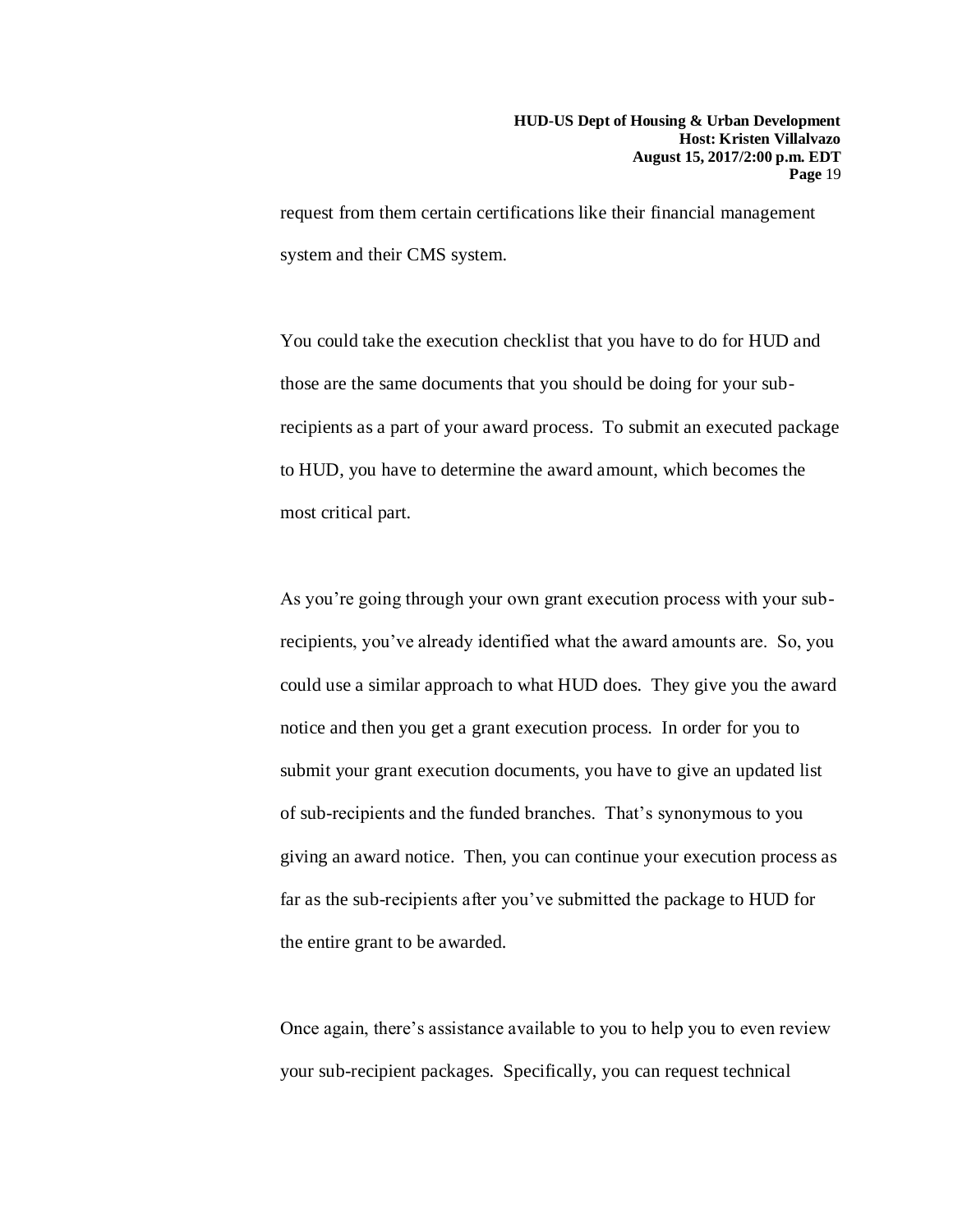assistance to have your sub-recipient packages reviewed by us under the HUD grant which may, once again, take some of the burden off of your organization for having to try to review the packages in a timely manner. Also, it reduces substantially the likelihood that your subs are going to have findings associated with costs being reimbursed, budget modifications and things like that.

That assistance is available to you, and it's not as if you have to have your total sub-recipient award package finalized by the time you submit your award package to actual HUD, but the assistance is there to help you review your sub-recipients. Some of the HUD POCs have indicated that if they have an intermediary, especially intermediary assigned, that they want us to review their sub-recipient packages too.

Now, you may not have done your whole sub-recipient award process yet and we recognize that, which is what we would pretty much indicate in the report to HUD, but what would happen is once you got those packages, you could submit them to us and we'd review them and give you the same kind of reporting detail for you to have in your files.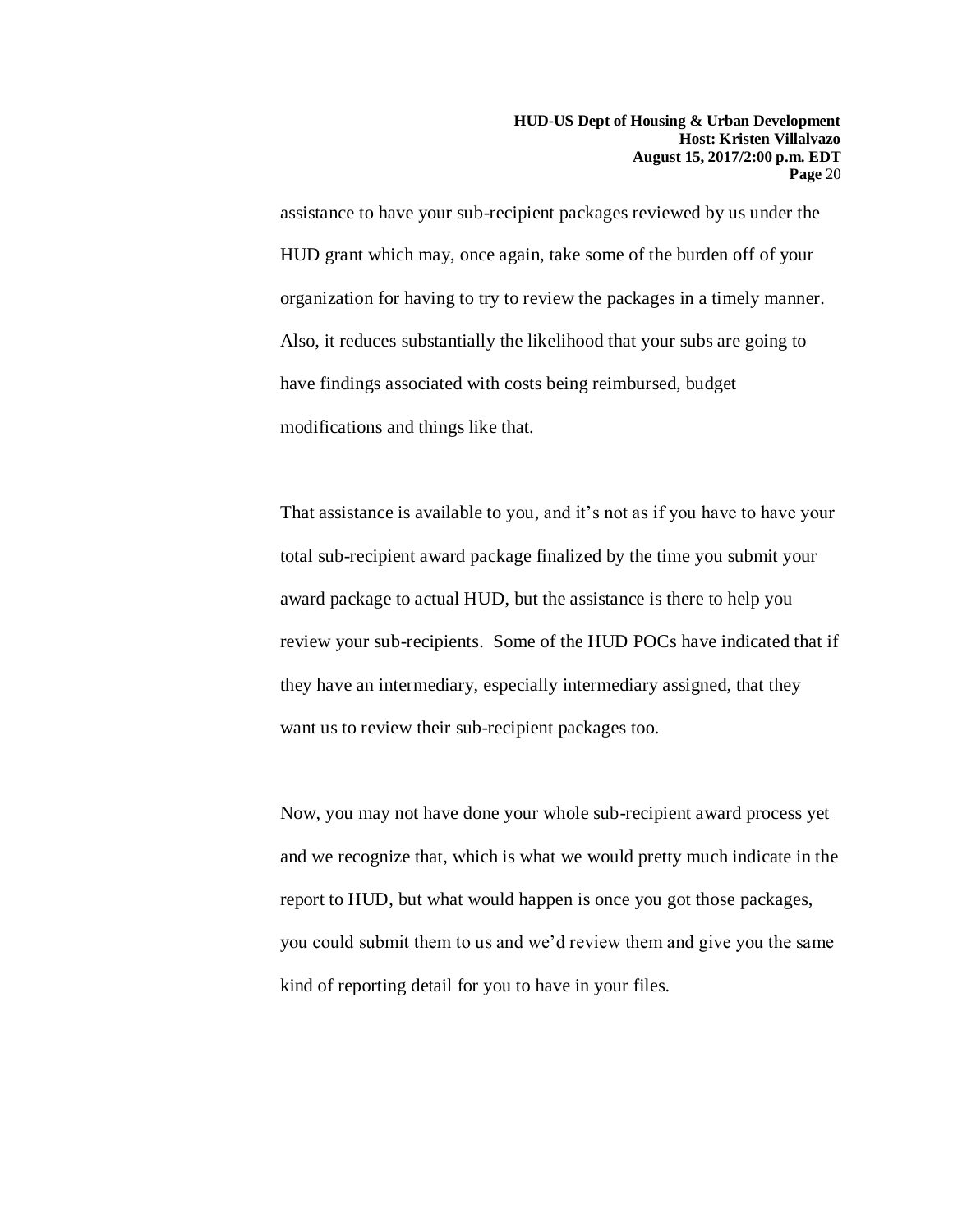For intermediaries, well, SHFAs—MSOs are a little bit different in that we're looking at, we're more concerned with just understanding how the funds are going to be expended throughout your various branches. SHFAs are similar. We're just trying to understand, for instance, what labor categories for your personnel expenses. Certain of your other costs, we're trying to make sure that we have sufficient information to determine if they're allowable and meet the cost principles, things like that.

Now, I don't know how many of you all participated in the billing methodology training, but as you know, it began in the FY, I want to say '15 grant, but there is the option to do what's called fixed reimbursement billing. To the extent that it's available to any direct grant awardee, it's also available to your sub-recipients.

If, in fact, you have a sub-recipient who is proposing a fixed reimbursement amount as opposed to the actual billings amount, and you need to be able to review that fixed rate in order to determine if it once again is reasonable and necessary and if it's a rate you can accept, please feel free to go back and reference the training materials for understanding billing methodologies. That's on HUD Exchange. If you need additional assistance, once again, you can request it through your HUD POC, and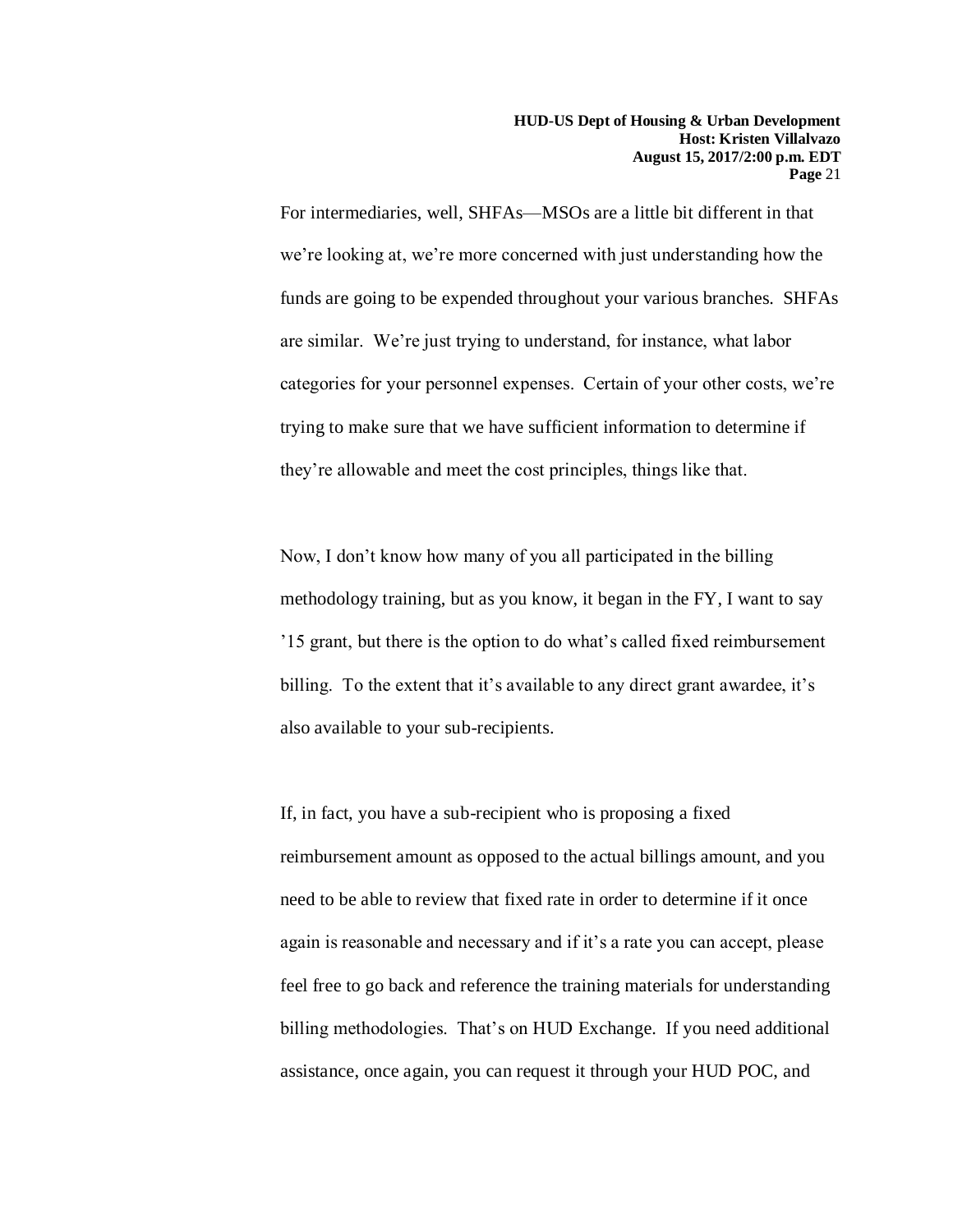they can give us the go ahead to work with you from a technical assistance perspective if your sub-recipients can take advantage of that fixed rate billing methodology for this particular grant period.

The detailed budgeting for all administrative funds: For intermediaries, MSOs and SHFAs, you really have to provide us with explanation of your budgetary line items. I used membership dues. I can use a similar scenario for training. Under the Uniform Guidance, certain types of trainings are not allowable. So, if you have a line item "trainings," we need to know what trainings are you considering to determine if they are allowable. As I said, that's not a Robin rule. That is a rule to ensure that your budget is meeting the requirements and the standards set forth, in the Uniform Guidance.

We know you can charge up to 10% for admin costs, but if you have an account called "other" or "miscellaneous," you have to be prepared for us to request clarification of what will be included in that account. If you provide that information as a part of your budget, as I said, we all know that as you're writing your budget, you already have in mind what, you've already done some kind of analysis of what's going to be in a budget line item. When you put memberships and dues, you know what memberships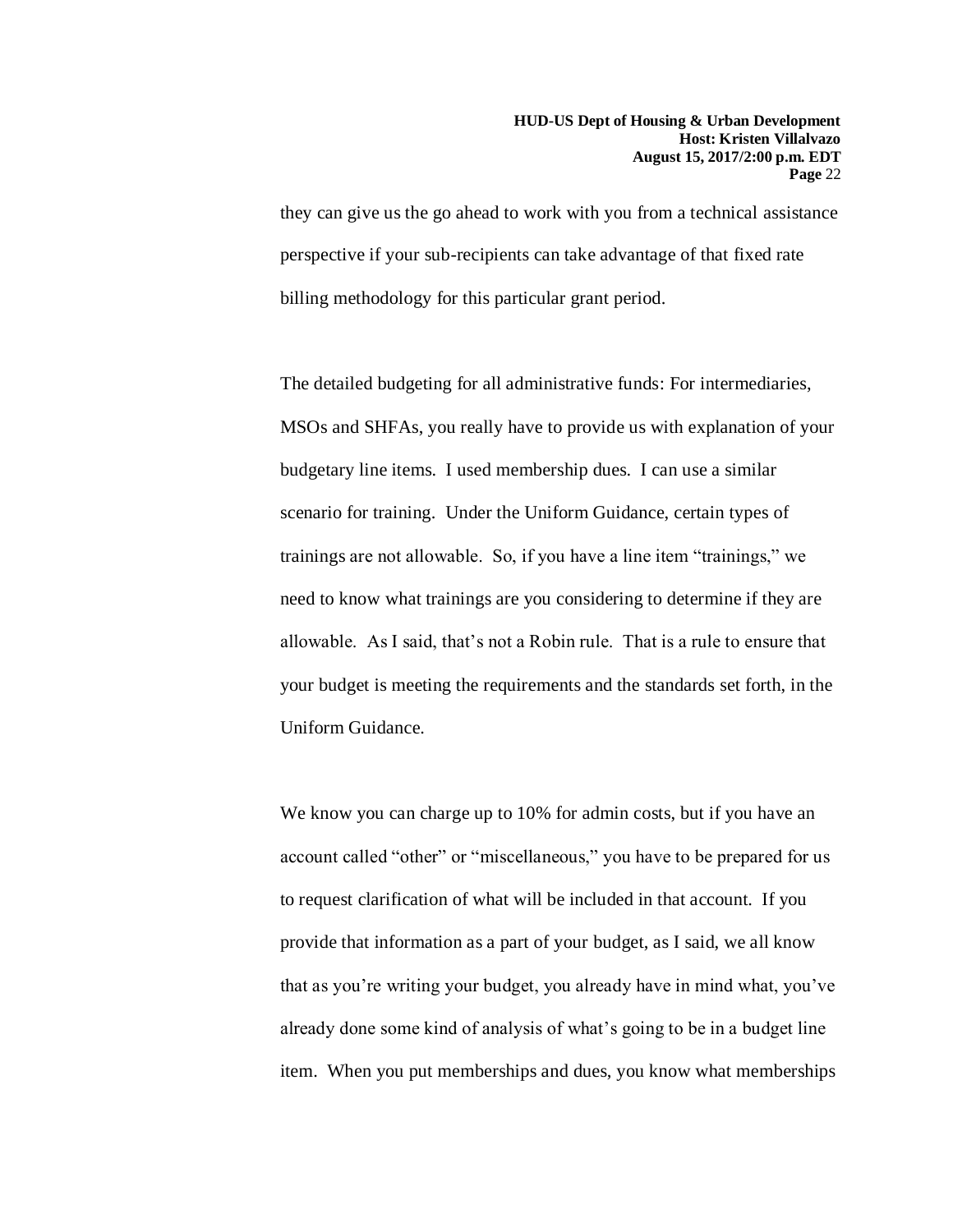you're talking about. When you put training, you know what training you're considering. All we're suggesting is that you share that one or two sentences of information as assumptions with your budget so that we understand what you understand. Then, at that point, it gives us sufficient information to determine if it's allowable, if it's reasonable, if it's allocable.

The more you take the time to kind of document what you're already doing as a part of just preparing the budget, the less time it will take with any kind of clarifications and requests for additional information. On the back end, well, one, as you're submitting requests for reimbursement, you have your budget then as your guiding document so that anyone would know, oh, for this grant, for the training line item, this is what they said was going to be in training. So, these were the types of training. So, if there's a change in personnel or maybe the person that originally prepared the budget is not involved in the actual running of the program and preparing the various requests for reimbursement, they have the documentation to know what was included in that budget and how it was developed, which is important.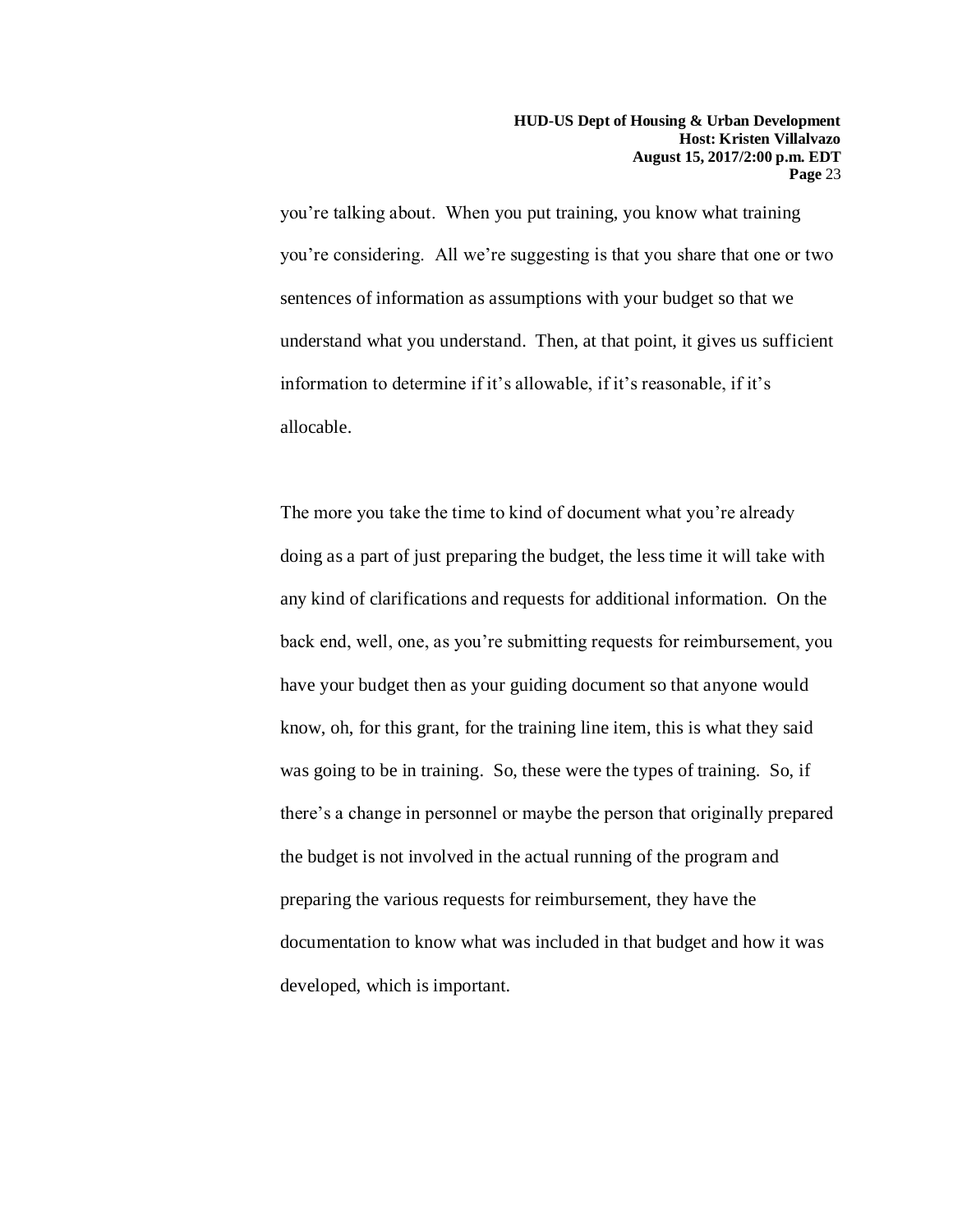Billing methodology: What I'm calling assumptions kind of go hand in glove, but that's just an explanation of how you're billing things. As I said, we did more in-depth training on billing and methodology. Please refer to those materials. We do need that information from the intermediaries, SMOs and SHFAs. Are you going to be billing your actual billing or are you going to be doing a fixed rate, fixed reimbursement? How are you going to be billing for the grant with your awarded grant amount?

Just additional budget-related requirements, and once again, this is for MSOs, intermediaries and SHFAs, clear methodology used to reimburse sub-grantees or branches. Most of you are reimbursing them based on their actual expenses, which is fine, but others have a more complicated methodology for reimbursements. Others may elect to take that fixed reimbursement, which means that we have to understand how you came up with that fixed fee amount.

Once again, there's a billing methodology training. It's on HUD Exchange. We will probably be conducting that training again, and we actually, I almost forgot, on the HUD Exchange, we have a guide for understanding billing methodologies that was just approved, and it should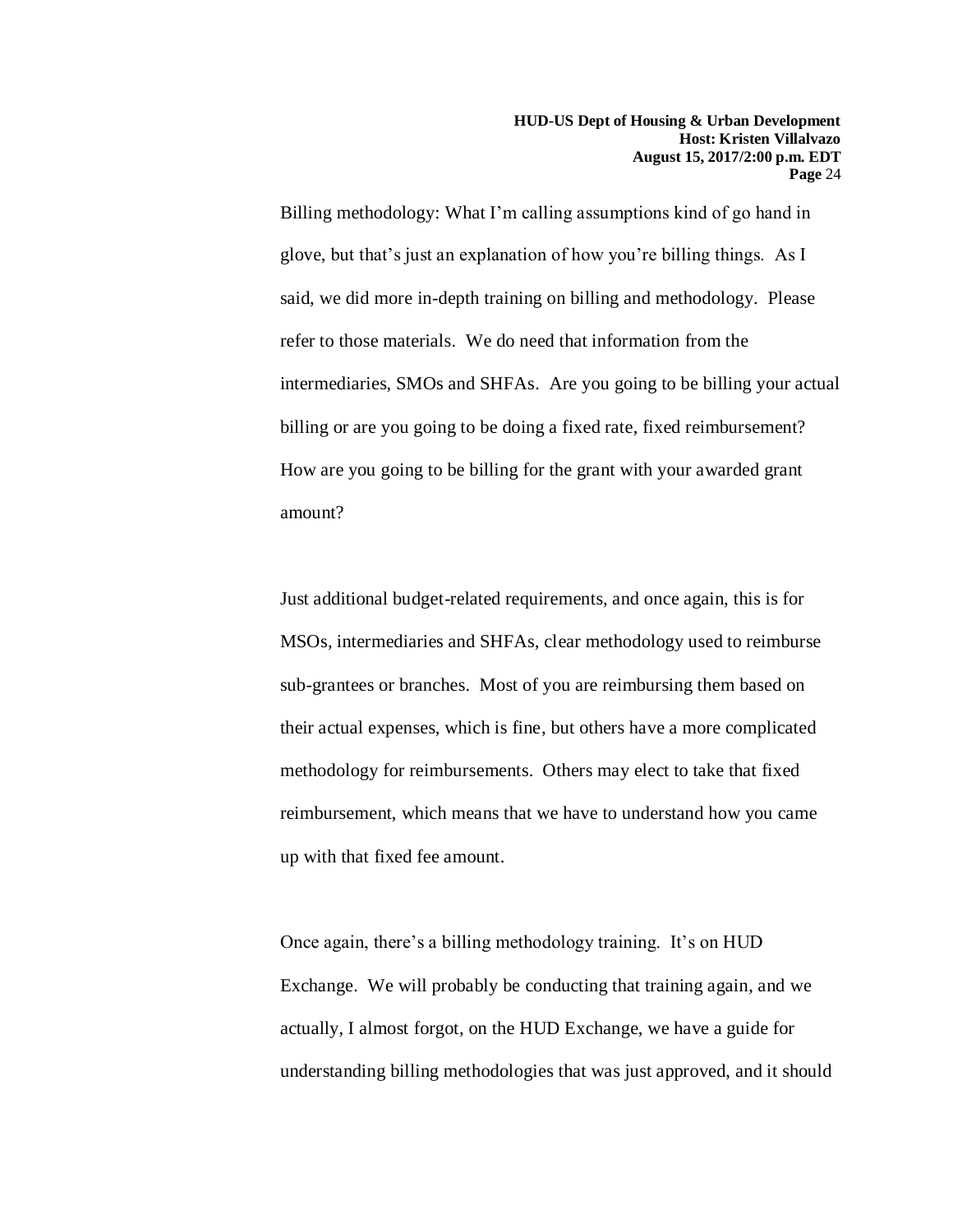be uploaded on HUD Exchange, if it has not been already. A lot of you all, we discussed it at the annual stakeholders meeting for the intermediaries but there's also a guide that's been released to provide further assistance.

So, when you're getting into your budget assumptions, which is step two, you know, I've kind of talked about this ad nauseum, just, one, if you're going to use SF424, that's fine, but you can use other formats. The SF424 kind of limits your budgetary line item categories because they're predetermined. I know when you all use that form, a lot of you, if it isn't in one of the categories, you'll put it under "other." Once again, you have to explain what that is, so that's where the assumptions come in as an attachment to that budget.

Just some suggestions on some of the assumptions for the budgetary line items: I've talked about salaries. If you're going to use administrative salaries in addition to saying the labor category and the hourly rate, you need to justify how that administrative should be charged for direct. It could be that this person's responsible for maintaining and updating files, entering data in the CMS or whatever it is, but that's another requirement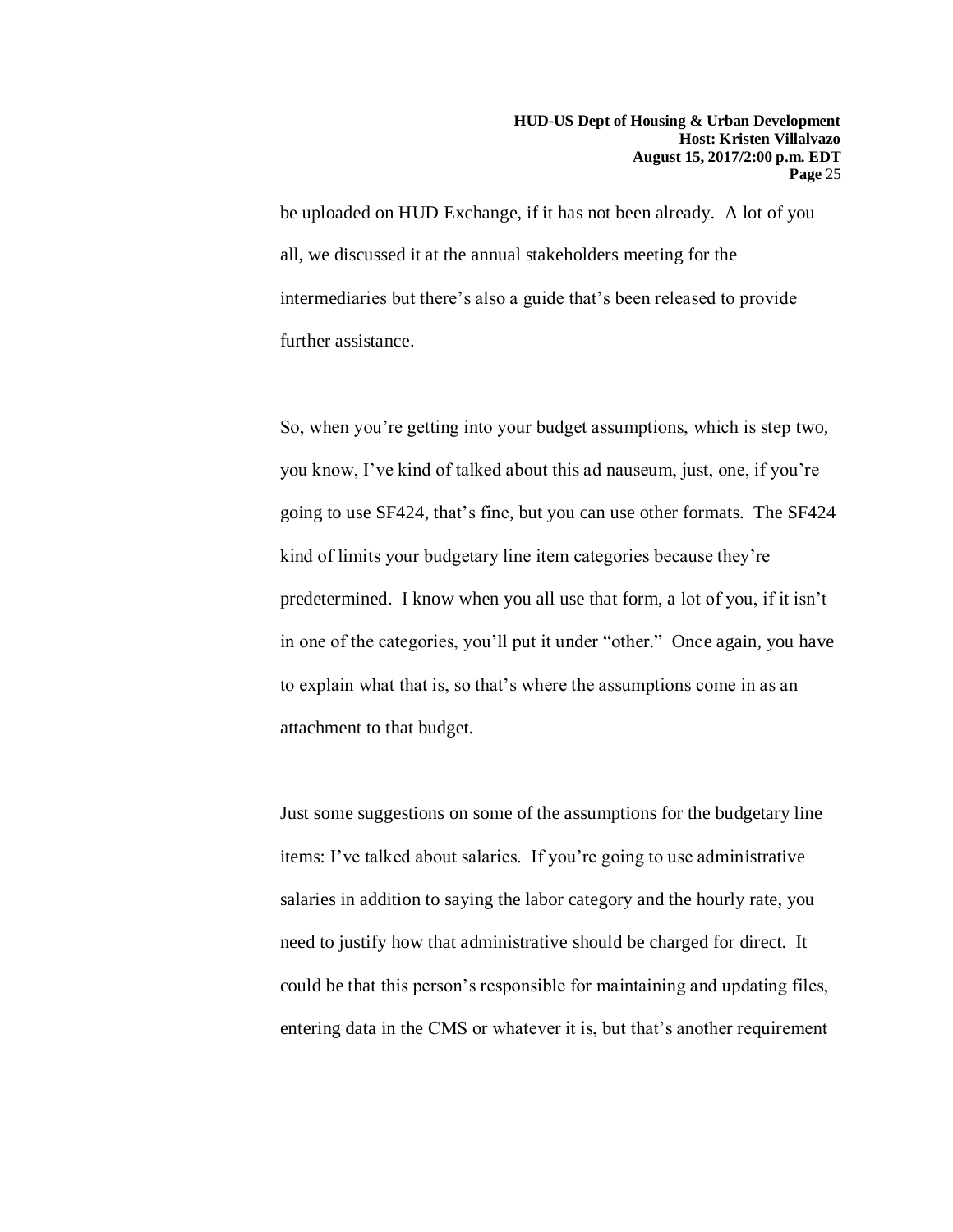from the guidance. You have to justify how these administrative hours are just for this particular grant.

As it relates to indirect costs, that's yet another area that we've done more in-depth training, but we're checking as a part of this execution process that you've computed the indirect costs correctly. Whether you've elected and are eligible for the 10% de minimis rate or are you using your NICRA. So, we are computing and reconciling and verifying that that's computed accurately.

Now, that may be an area too that you have to go to your accounting or finance office and make sure, get some assistance to make sure you're doing the computation correctly as well, especially for intermediaries and MSOs that may have more budgetary line items to consider. So, that may be an area that you seek some more knowledgeable, more in-depth accounting and finance related experience so they can make sure you're computing it correctly.

Assumptions is just a thing that is accepted as true or as certain to happen without proof. So, you're just basically saying this is how we're almost sure we're going to spend the money, and this is how we've come up with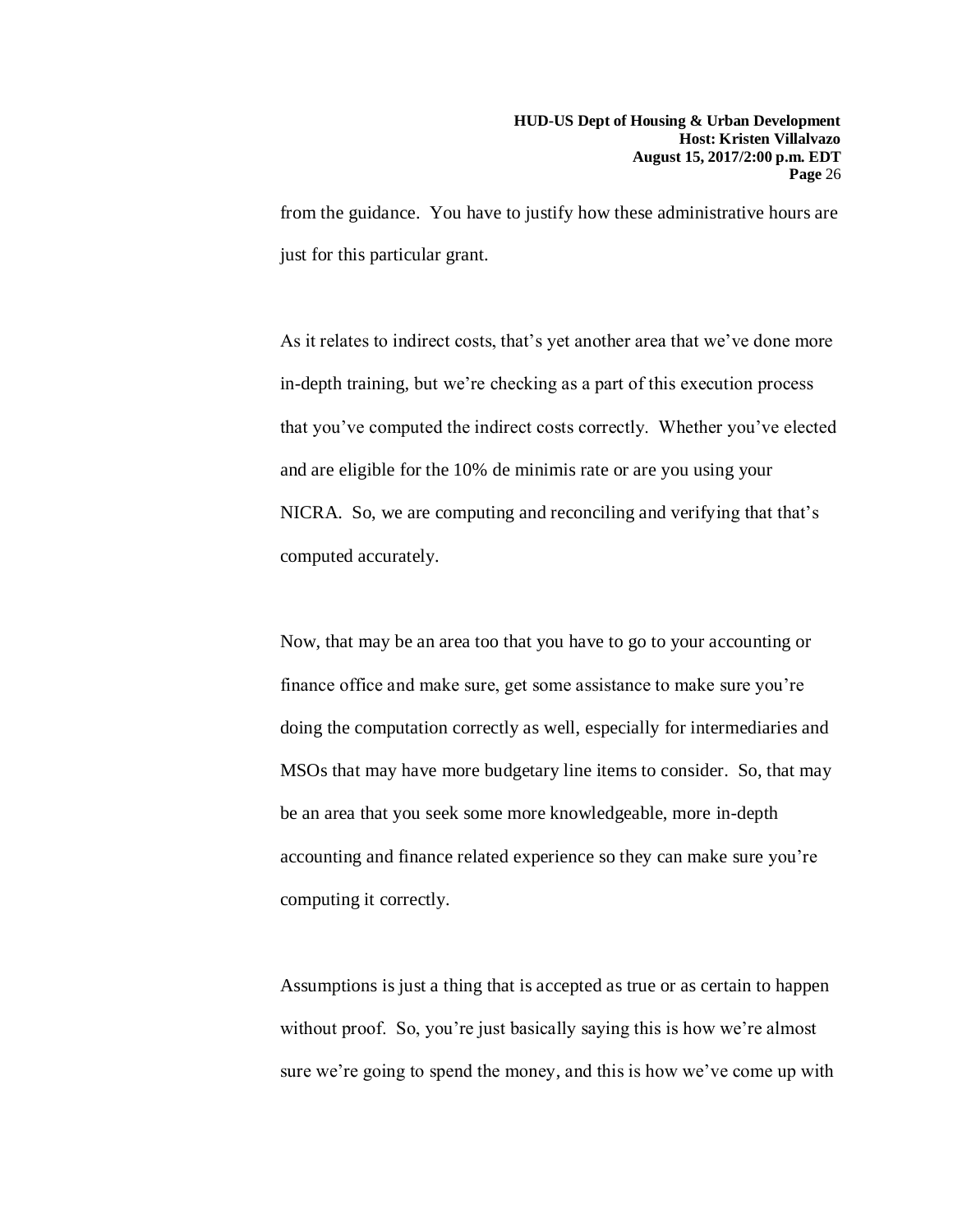the total for that particular budgetary line item. They're just expectations, usually expected or presumed expenses. It's a budget. It's a guide. It's your goal that this is how the monies are going to be expended. That's why, under the guidance, if in fact you're going to deviate, you have to request that in writing prior to.

Now, with any of the costs that you're including on your budget, as I've said, if we do more work up front as a part of the approval process, on the back end, verifying the budget costs themselves won't be an issue but what you will have to make sure you do is have documented and communicated what that budget is. You want to make sure that, as I've said, any people involved in charging costs or developing requests for reimbursements and things knows what's approved to be charged to this particular grant. You want it done consistently and fairly across the board, whether it's housing counselor rates to hours and things of that nature. You want to ensure the results can be supported. You have to have supporting documentation on the back end. That will be your biggest area, that's your biggest responsibility on the back end is to make sure you have supporting documentation.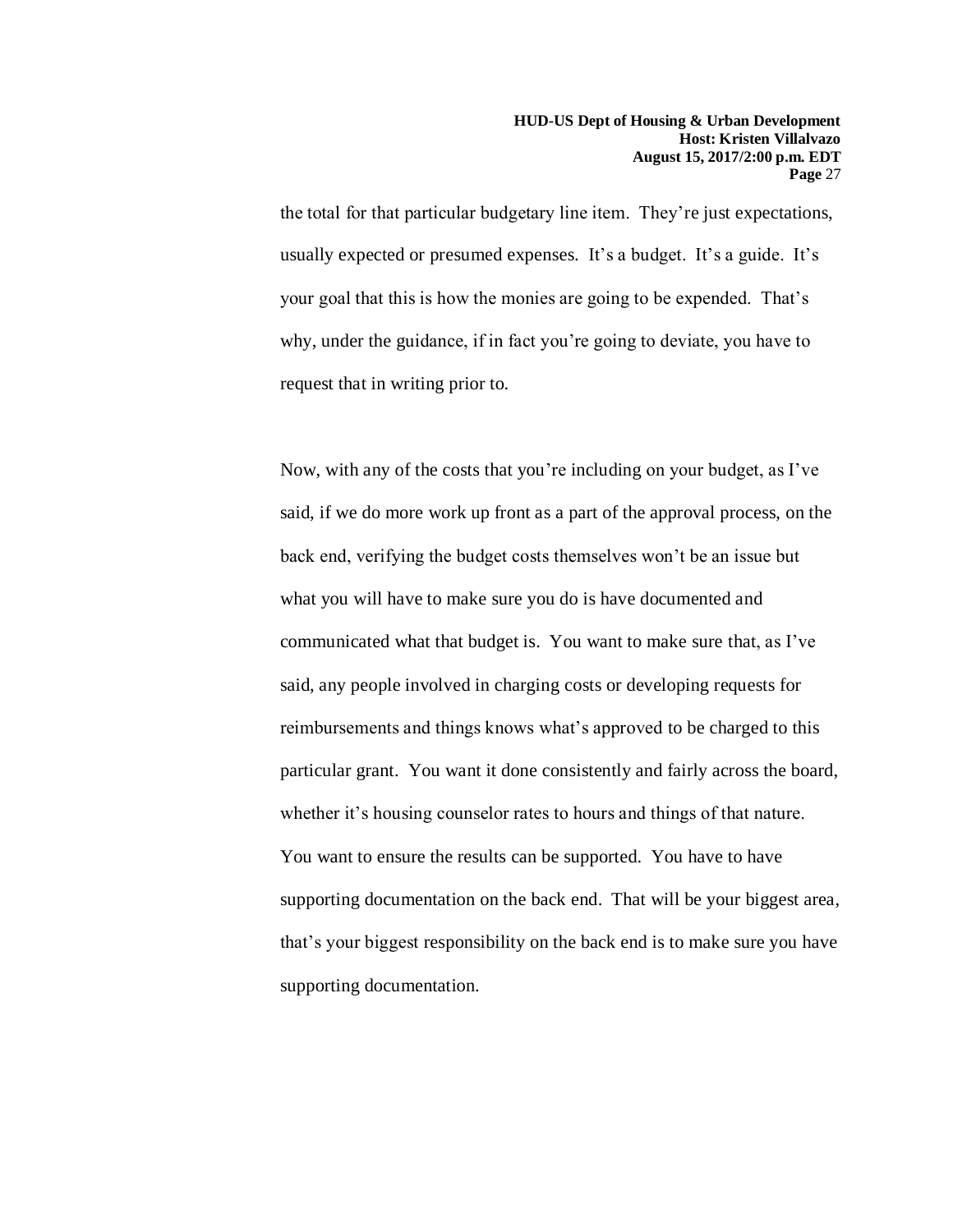This is the HUD Form 424. As I said, when you look at it, you can see construction is a big part of it, which is not related to anything that you do. So, it's a guide, but the good thing is that HUD does not require you to use this form. Whatever format you present or provide, it has to be signed and it has to be dated. That is a minimum.

Here, they give you your basic categories from personnel, which includes direct labor, fringe benefits, travel and then contractual and supplies. A lot of the other categories really aren't related to this particular grant.

Now, under other direct costs, as I said, if you use this format, then if one of your line items doesn't fall in the other categories, you're putting it there. Once again, that's why it's important on whatever attached statement, and it can just be a statement that you attach, to explain what's included in that other. It may be best just to use another format because you're pretty much having to group all your other expenses in it. I know for like intermediaries and SHFAs and MSOs, a lot use other formats because they have a lot of other budgetary categories so they don't want to be limited because they're not necessarily present on this form. Any form that you submit has to be signed and dated.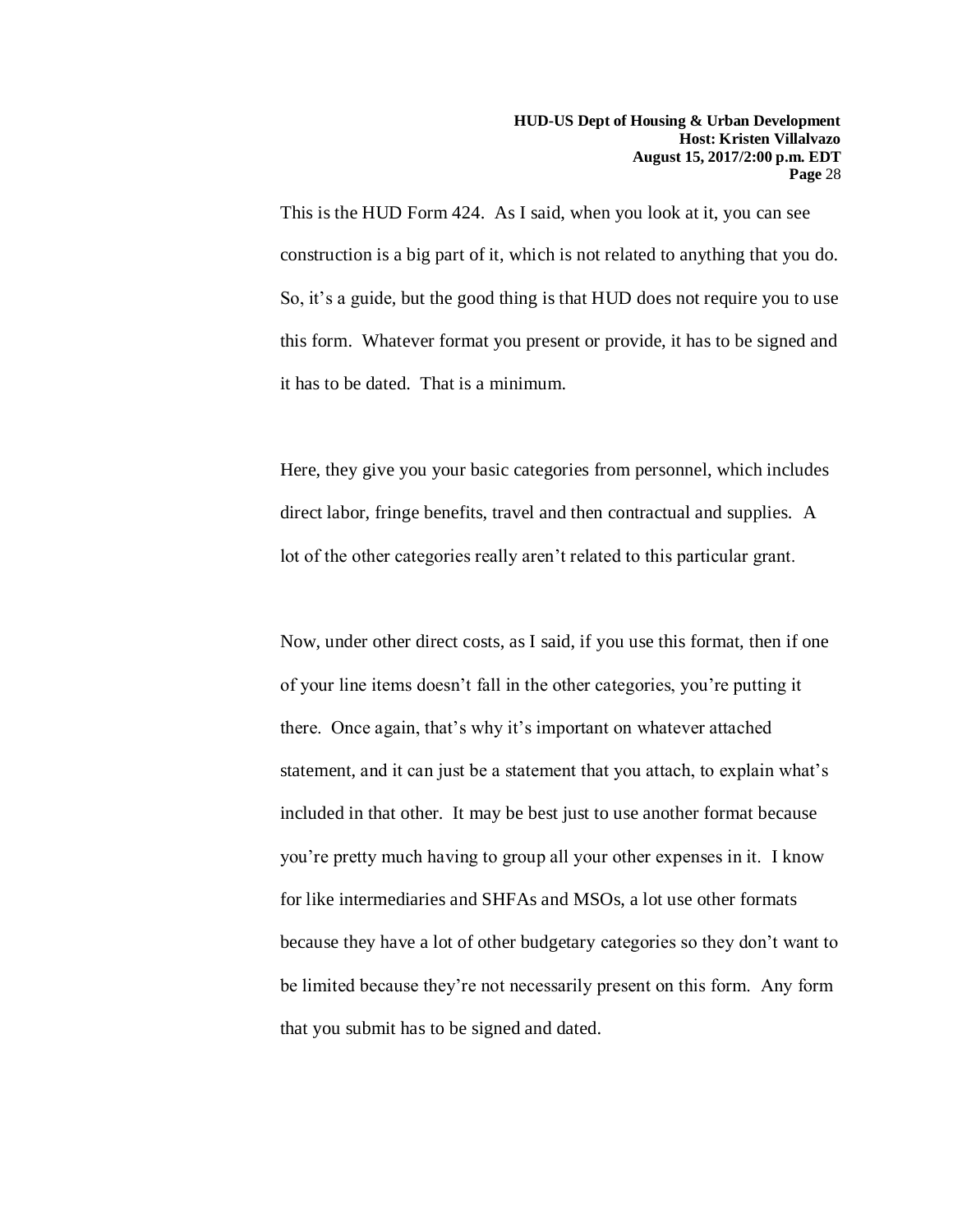It gives you detailed instructions on developing and preparing a budget. We've provided an alternate template. Notice on this template, a lot of these templates that we show, we can make available to you during technical assistance and even modify them to be more consistent with your agency's organization. These templates cannot be posted to HUD Exchange because they haven't been approved. That's a very lengthy process.

When we refer to some templates, and this is something as I said we can make available through technical assistance, but we've made them more indicative of OHC categories like training and travel. Yes, we've included rent because if you're not charging indirect costs and you have supporting documentation and you have a reasonable methodology for how you're coming up with the billings for it, you can charge rent to the grant. But, as I said, there are a couple of factors that are critical to whether that charge can be allowable.

Phone, postage, supplies, notice that we have marketing and advertising. Under this program, they allow you to do marketing and advertising, but under the Uniform Guidance, certain elements of advertising aren't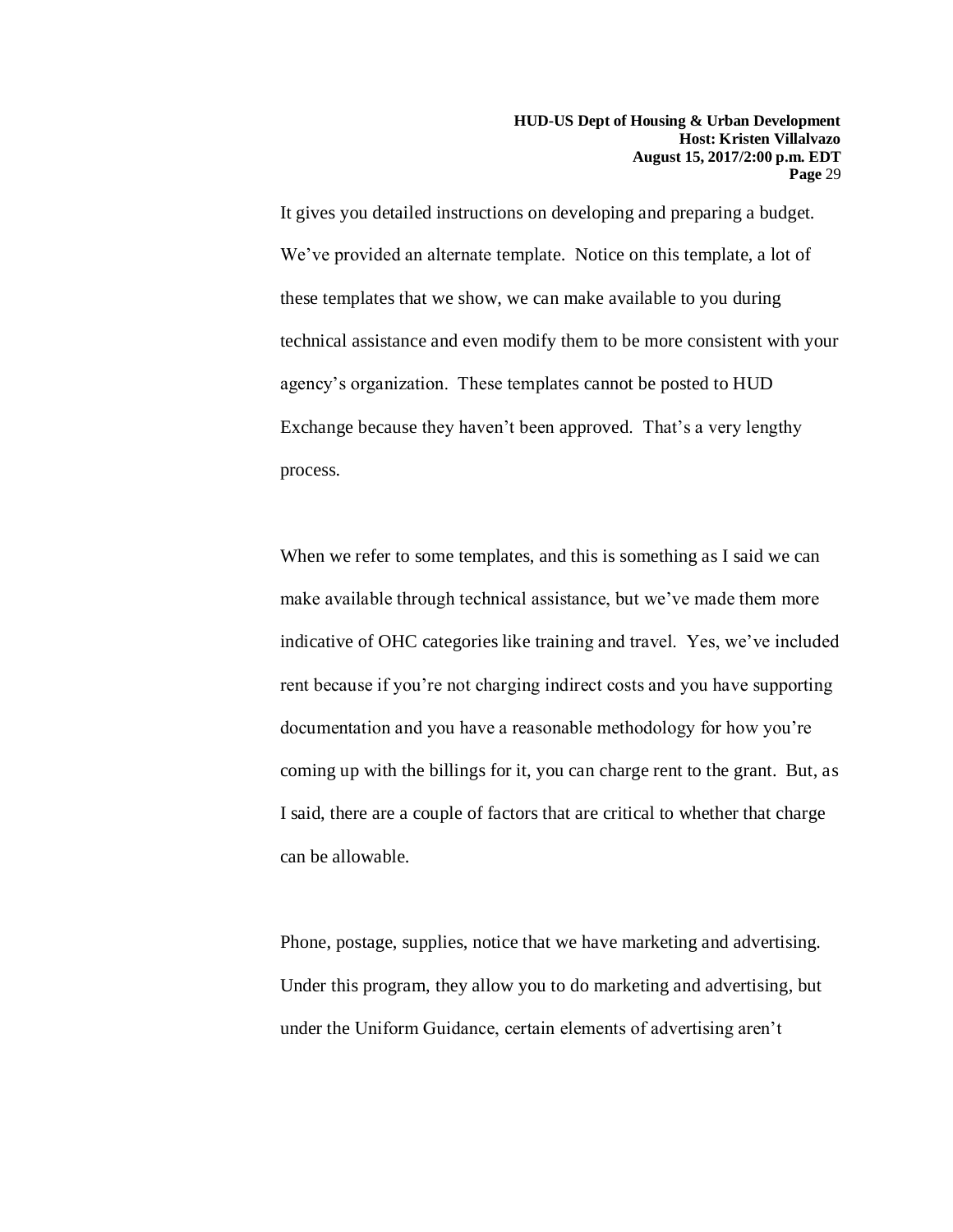allowable. We wanted to make sure that it's clear under this particular grant that is a cost that's acceptable.

I see technology and equipment. Yes, that is a line item, but clearly, that's a line item which you would have to explain what you project to be how you're going to spend that money because we have to look at whatever equipment and technology you're proposing to buy to make sure it meets the cost principles.

Notice that you have the printed name and title. We put the certification on this template that it's true and knowledgeable. HUD did not require on the budget for the certification as it relates to being true and accurate. You are required to have that certification affixed to your request for reimbursements, any request for reimbursements, and your final report. In this alternate format, though, we affixed it to this particular template.

In this alternate format, we also give you examples of—we give you instructions on how to complete the various line items for that particular template that we're using for that. Another thing to pay attention to too is to make sure you have the period of performance correct. When you're doing your budgets, please make sure you have that correct.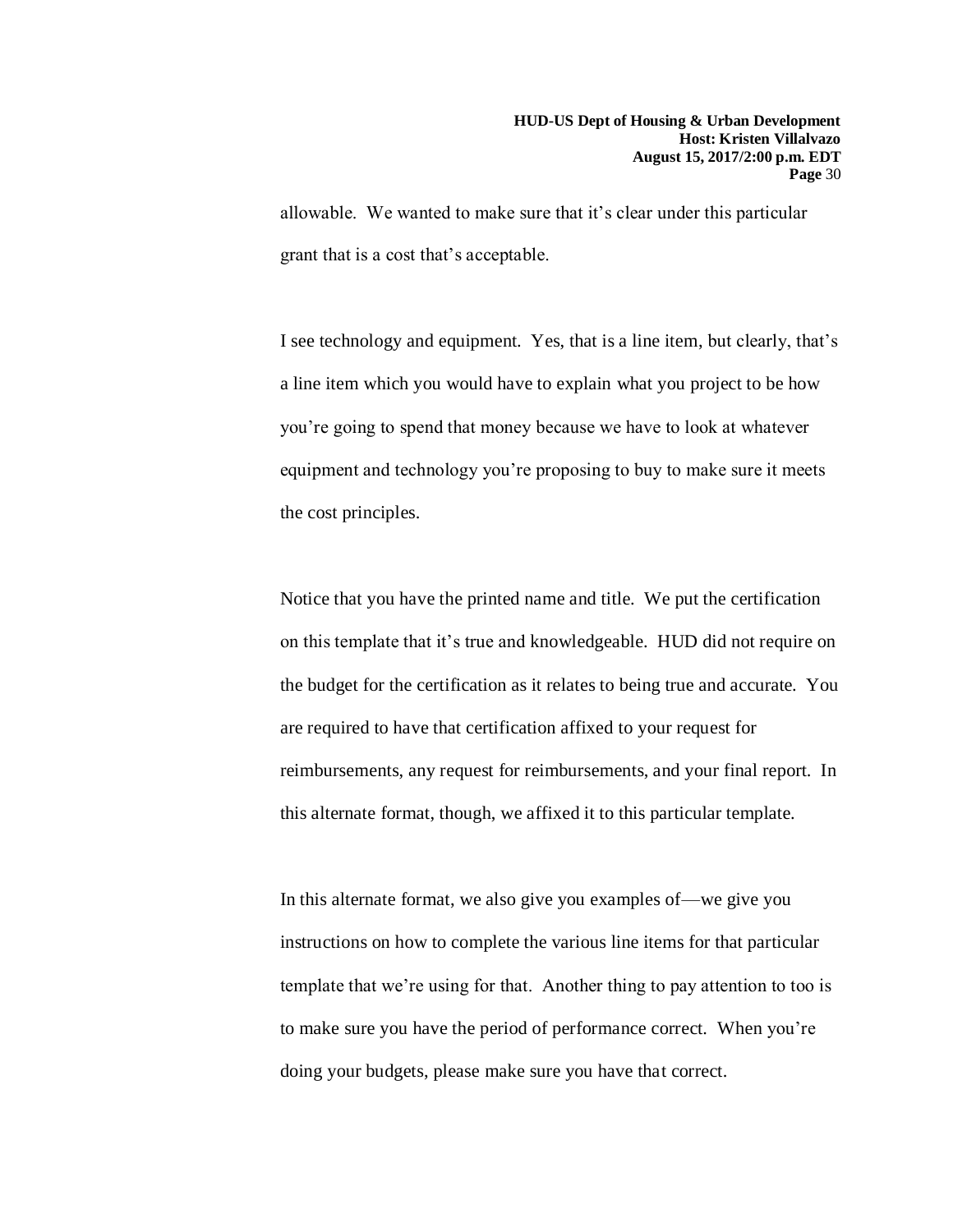**HUD-US Dept of Housing & Urban Development Host: Kristen Villalvazo August 15, 2017/2:00 p.m. EDT Page** 31

We also give you examples of assumptions like personnel. We give you the reference and the cost principles. This just happens to be section 200.430. Then, we tell you what your assumption should include, like examples of it: Name, pay rate, labor category, number of hours, those kinds of things. Fringe benefits, we need your rate and the effective date. That's the most critical thing.

Travel, the purpose of the travel, how can we determine if the travel is allowable and associated with the grant-related work unless we know where you're going and why—well, not even where you're going but why you're going, which is the purpose of travel? Once again, these are different worksheets within the template, but this is also to give you some guidance on how to write an assumption. If you read even what we have here, we're not talking paragraphs. We're talking sentences, but it does give sufficient information for us to make the kinds of determination we need to relative to the Uniform Guidance.

Once again, this is just for the intermediaries. This is all on one template, to be honest with you. For especially the intermediaries and MSOs, this is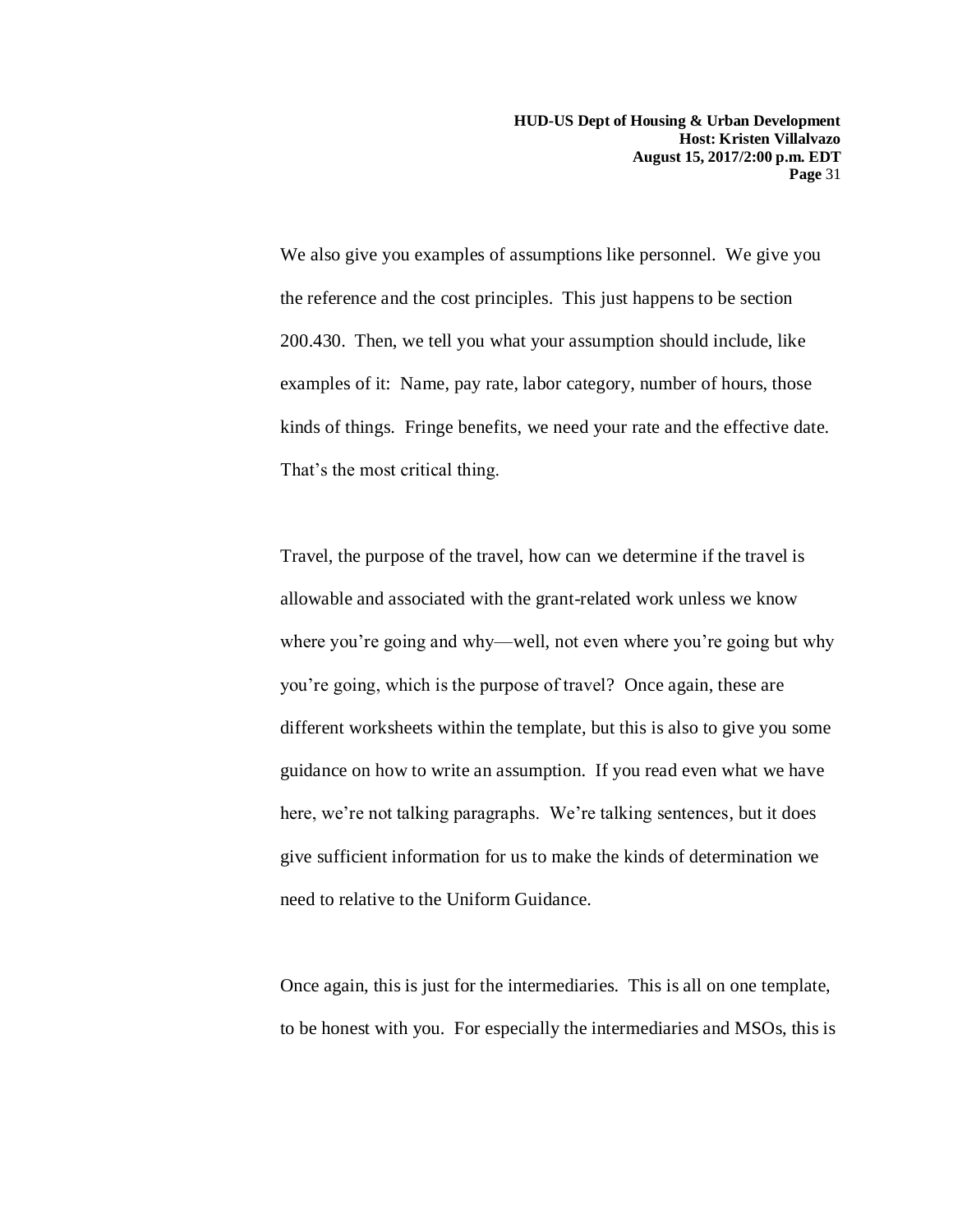a more breakout for you all of the itemized accounting of actual versus budget.

On a quarterly basis, you know that you're required to do actual versus budget reporting. This is a template you can use to do that. Once again, this is just something that we've developed providing technical assistance at certain agencies. So, you go from your budget amount, notice that we have it for the quarter ended, the total, your actual and then your variance. Then, the second set of columns has to do with the cumulative to date, your budget, your actual and your variance. This is meeting your quarterly reporting requirement to show the detailed listing of actual versus budget.

I've spoken a lot about the whole cost principles, allowability, accountability, allocability and reasonableness. These are all cost principles under sub-part E, and they're all what you have to consider with any cost charge to the grant.

The allowable, it would have to be reasonable. It has to be within the limitations of the cost principles and the guidance, consistent with any policies and procedures that you have internally. It has to be consistently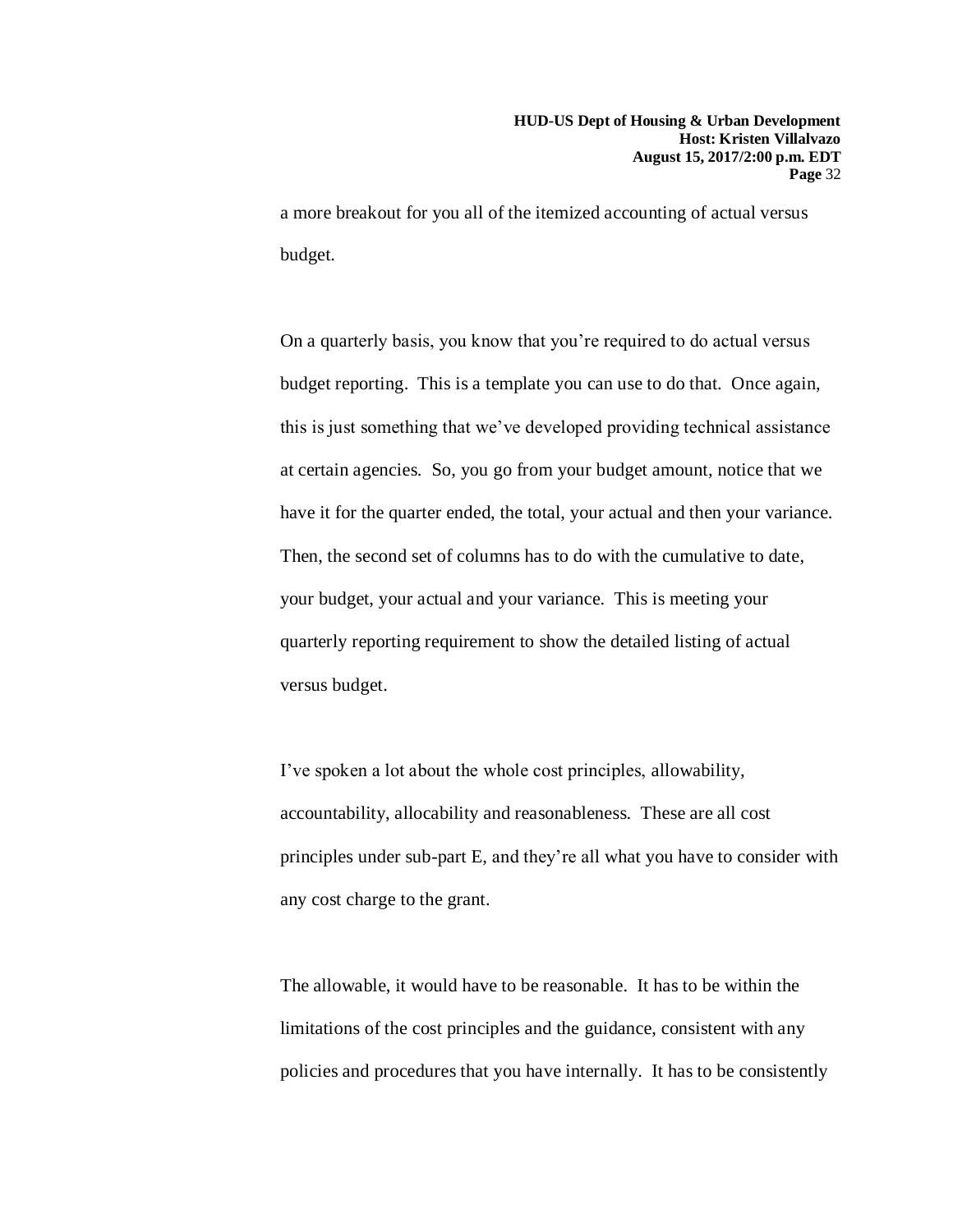treated in accordance with generally accepted accounting principles and is adequately documented.

That's why we need more detailed information, to make this kind of determination. There's no way, if you just say, membership dues, that we can tell if it conforms to any limitations or exclusions set forth in the cost principles. Because we don't know what membership dues you're paying for, and so we can't determine if they meet the exclusions in the cost principles. That's why we need the information.

That's why, too, for intermediaries, especially that's reviewing subrecipients, you need that information so that you can make sure you're making the proper determinations as a part of the budget approval process.

When you're preparing the budget, you should do that before it's even submitted to HUD. You should have done your own due diligence to verify that it meets, and as I said, if necessary, you can request technical assistance or submit a question and get clarification before you submit the budget. That's open to you.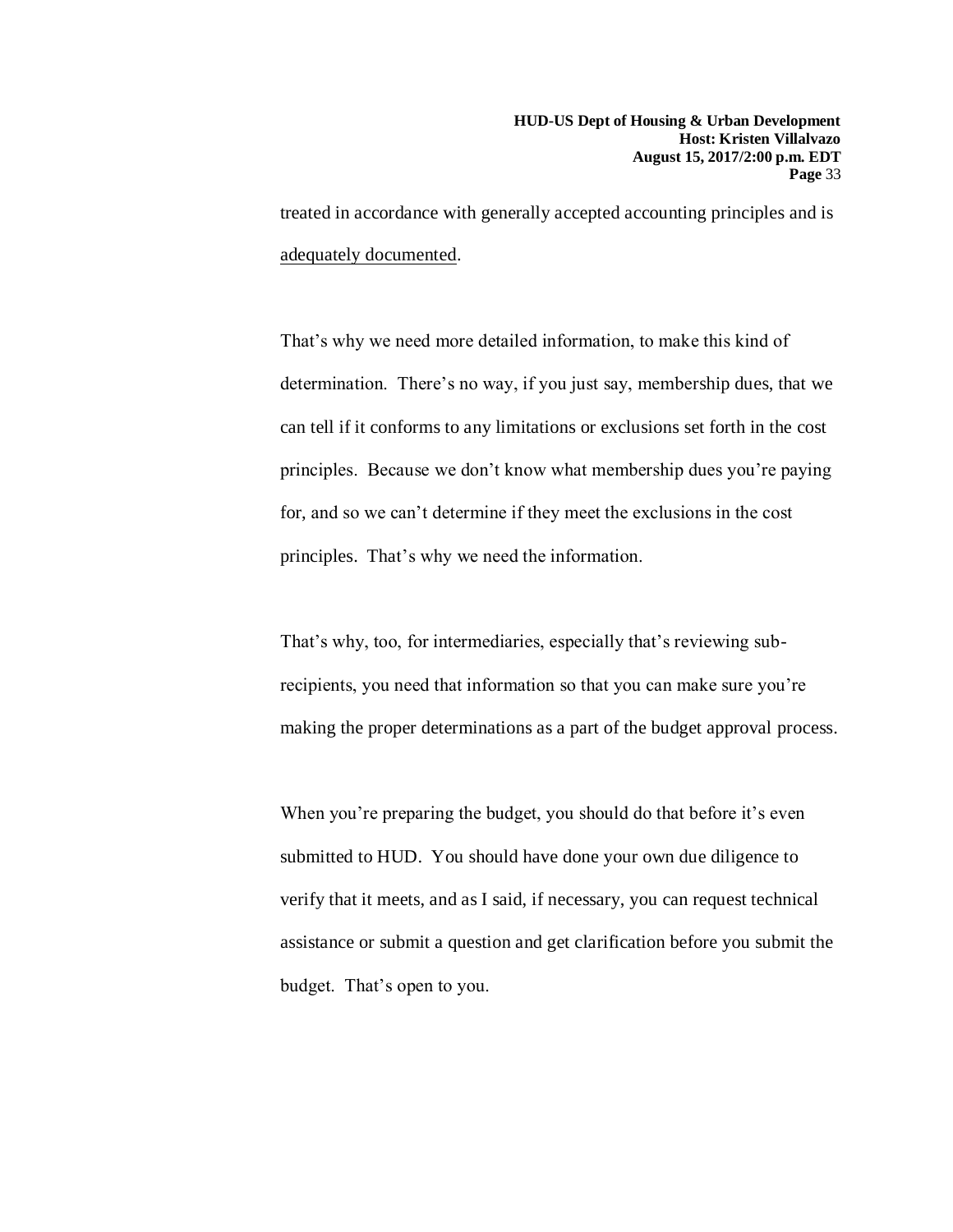I keep talking about the sub-part E and the selected items of cost. We just gave you some of the costs that are actually listed in the guidance. For each of these costs, you would need to read that section to determine if it's allowable or unallowable. Certain of these, for instance, like fundraising, sometimes, certain criteria makes it allowable, others make it unallowable. You would need to read that.

All of this starts under sub-part E, section 200.420. Then, you can see we skipped some numbers, but it goes from 421 to like 470. They're all elements of costs that you can look at, and when you're doing your budget and you're not sure if something's allowable, you can go look yourself and see what the criteria is. Then, before you submit the budget, you can make that determination.

Allocable, it has to be treated consistently with other costs incurred for the same purposes. The award has to benefit multiple distributed or based on benefits received from multiple parties, and it has to be necessary to overall operations. That's all a part of being allocable. Once again, understanding what the cost is, for instance, training, if you're doing training, is it allocable to this program? Because it may not be something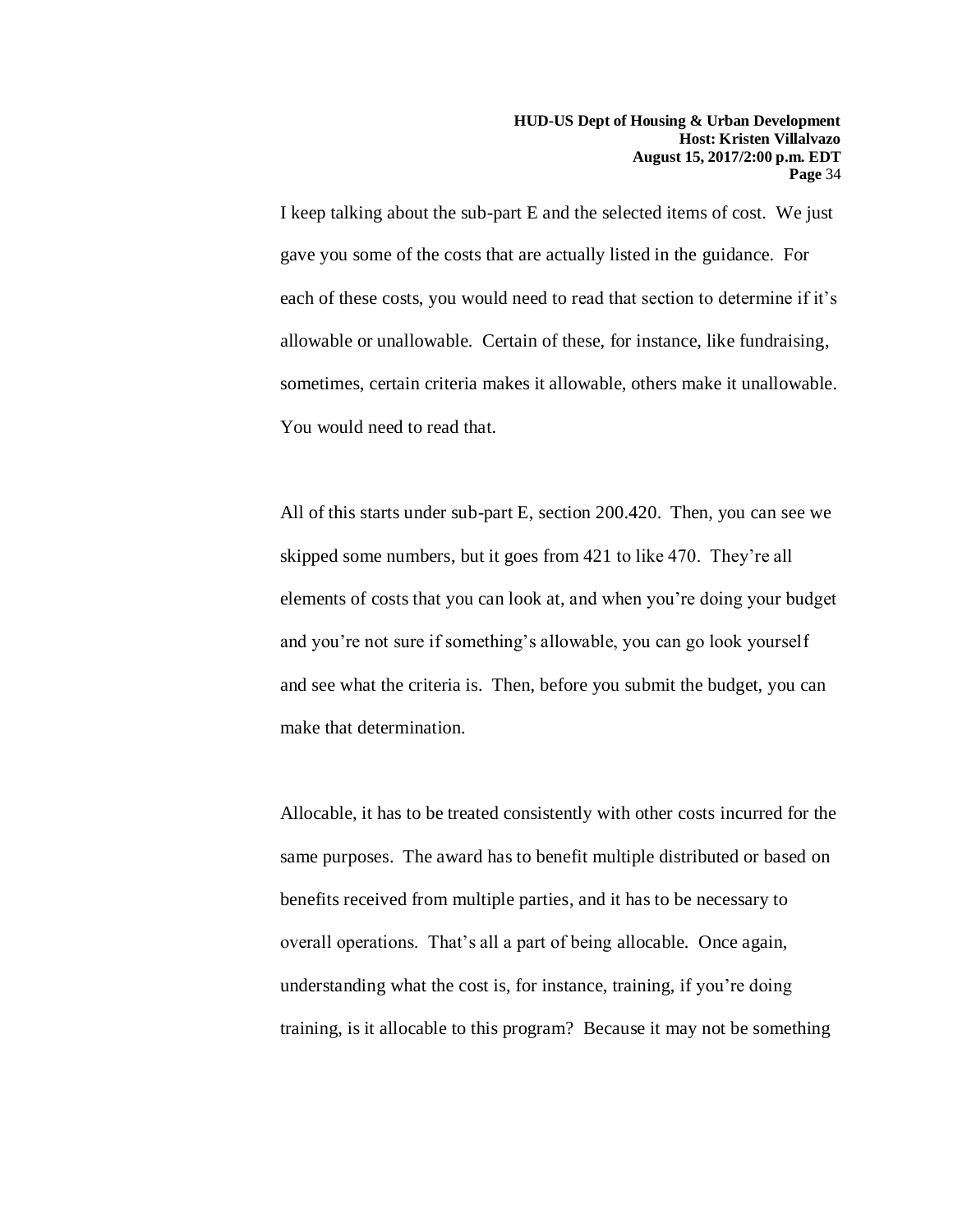that is directly related to the overall operation. Okay, so that's why we have to determine allocability.

So, to verify this, these are just some guidance we're giving you. So for consultant fees, you have to consider some cost principles, whether it's allowable. You want to look at the purpose, if it's allocable to HUD OHC, if the rate is reasonable.

In the grant agreement, I think under the payment section, it gives you the ceilings for consultant fees. It indicates, I think it's \$63.47, and it gives you the annual amount. Well, you need to make sure that those consultant fees fall within those parameters, and that can be found in the grant agreement. Then, for training, same thing, the training is the same thing. You have to look under section 200.474 or section 200.432 in conferences because certain elements of conferences are not allowable so you need to verify that for training.

You can use these materials, and we just picked certain elements, and we pick common elements of cost, costs that we've seen consistently in budgets to kind of give you some guidance then on what the principle is,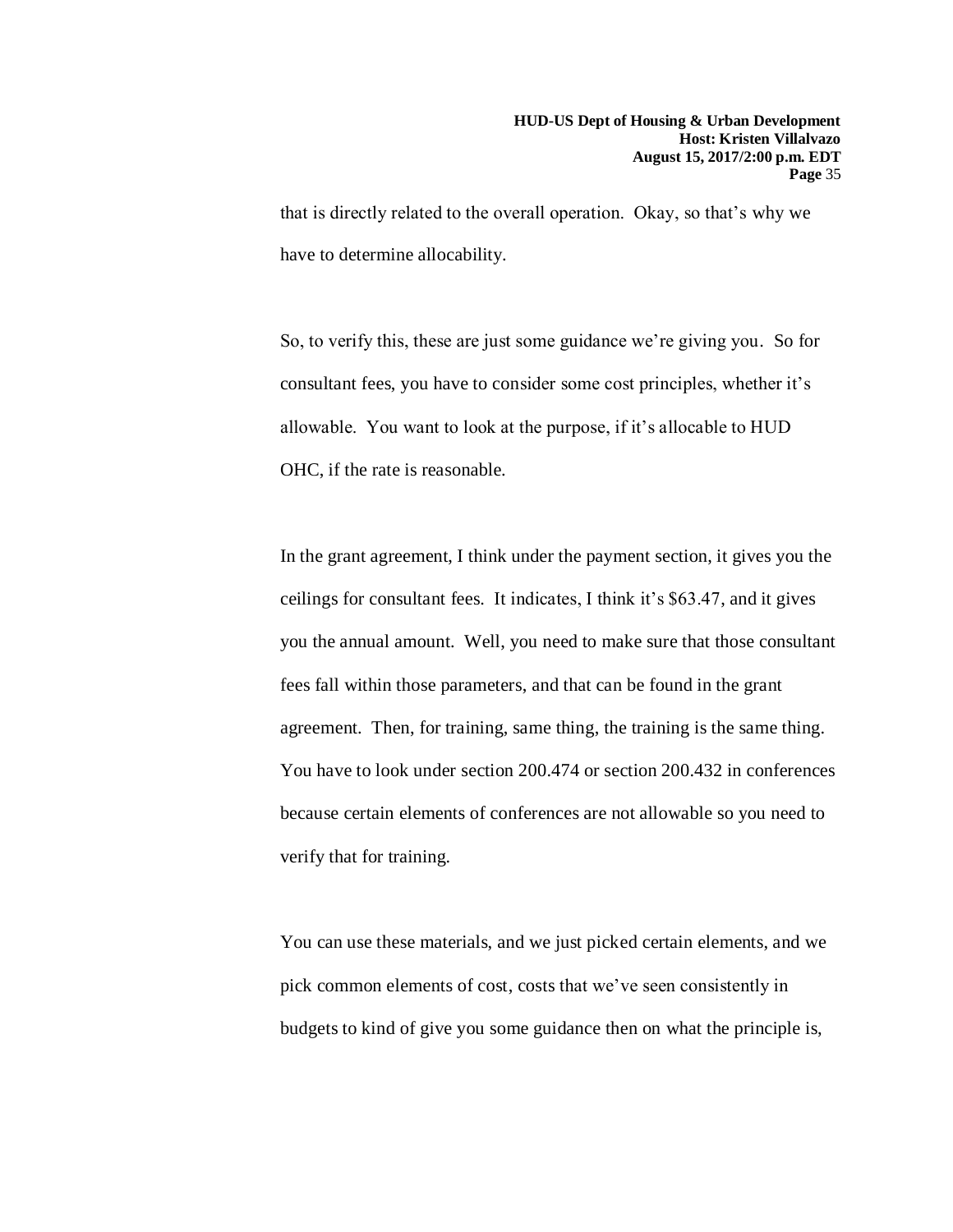and then how you write that assumption. You can refer to this even now and as you're preparing.

Some of you are responding to our requests for additional information. This gives you some guidance on how to address those areas. Same thing with occupancy and other proposed costs, once again, use this as a reference to say okay, we've given you the cost principle consideration and then what a minimum assumption should be.

Before you submit this in step four, you should review this budget as a team. If the housing counselor has prepared it, they might want to review it with the supervisor and definitely with the accountant. If your supervisor or manager director prepared it, they should review it with the housing counselor, but definitely anybody with a financial background.

You want to review the budget before submission. You want to verify your rates, make sure you have your hourly rates right, you know your fringe benefits, those percentages, so when they're applied against the total—whatever you're proposing for that labor category and the number of hours you worked. If that's correct, you have to verify your indirect information. You have to make sure that if you're electing a 10% de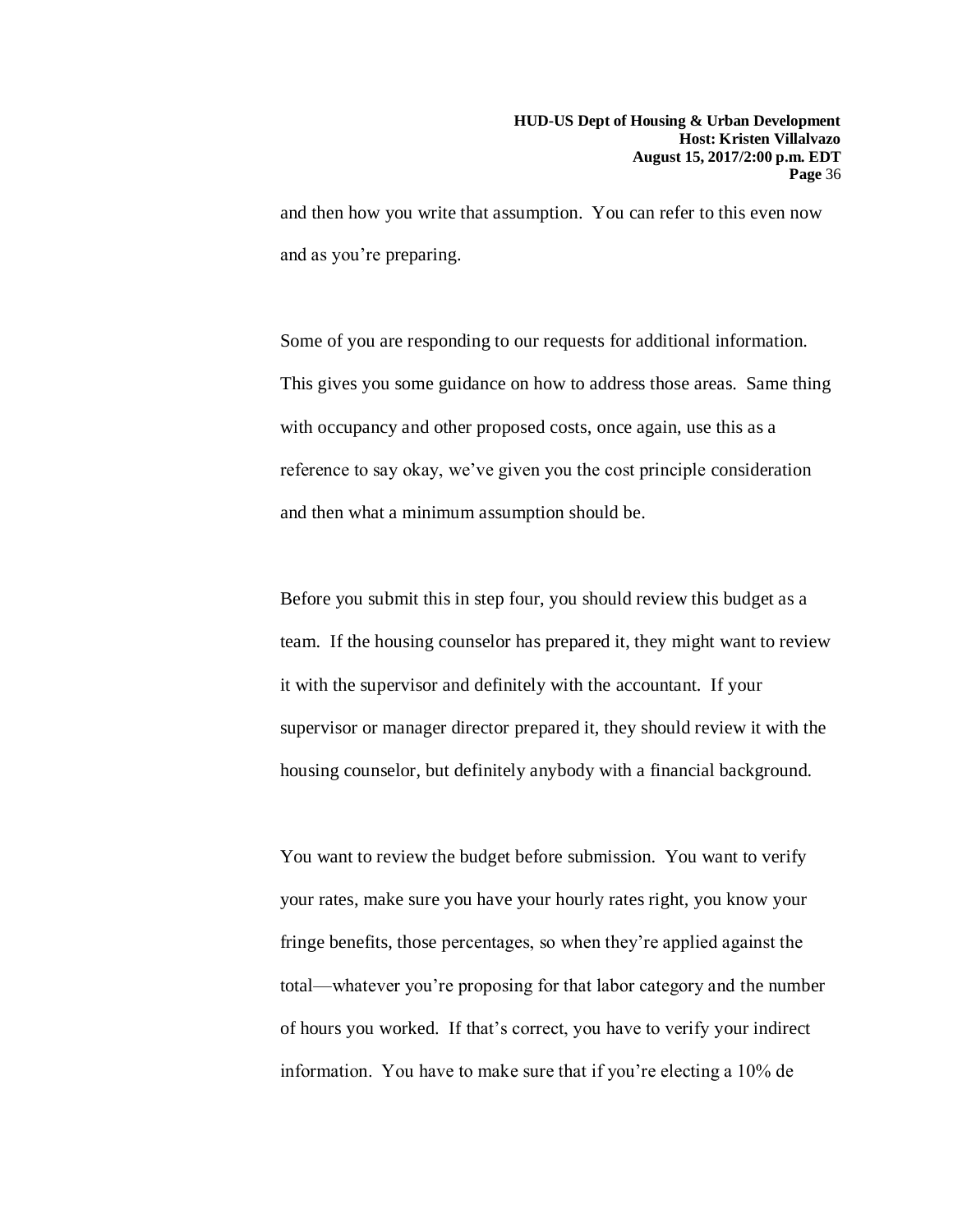minimis rate, that you verify through your accounting and through the organization that you've never had a NICRA, a negotiated indirect cost rate agreement. Because if you have, then you're not eligible.

So, the last thing you want to do is certify a statement that could potentially result in actions against you. You don't want to certify to something that you haven't done your research to verify it's correct. You want to make sure that the authorized individual, a housing counselor, unless that's the only person in the organization, or if that's the individual that's making decisions relative to all areas of the grant—financial, programmatic, things of that nature—they're usually not the person that should be signing this.

It should be signed by the executive directors, or the manager, or someone in accounting that's knowledgeable about the elements of cost and how you came up with that budget. Unless otherwise stated, once submitted, you'll be notified if it's approved and that becomes your approved budget. So, after it's approved, any changes you have to get prior written approval once that budget is approved.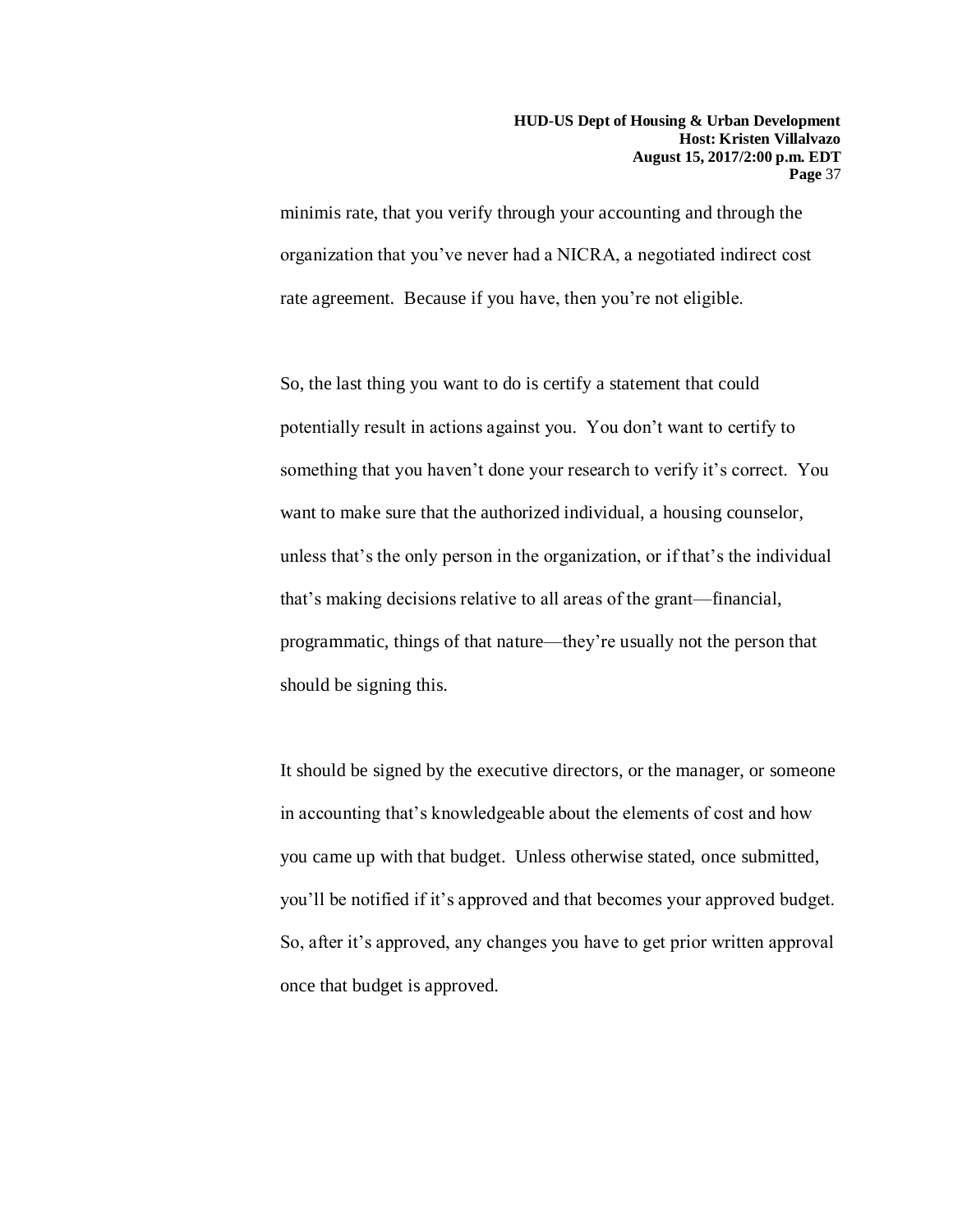The certification and representations, now, as I said, this certification for all annual financial reports and requests for payments, this is the certification that has to be in a quarterly report. HUD is not requiring it to be on your budget, but HUD did require in the grant agreement that this certification be on your request for reimbursement and your final report.

Now, you get to your negotiations, and at this point, and this is so true now and especially as we're going through the execution packages, please respond in a timely manner. A lot of these, the award notice and the process itself generally takes a lot of time, so the last thing that OHC wants to do is hold up your award package. They want to get it signed and executed so you all can move forward providing the much-needed services that you do.

Please respond timely and in writing. I know from my team that's actually doing the reviews of the packages, we're usually giving you like one business day. HUD has access to review the documents and respond to them within three business days, so that doesn't give us a lot of time.

What we're doing is as soon as we get the package from HUD, we're reviewing it, identifying open items or clarifications and you're getting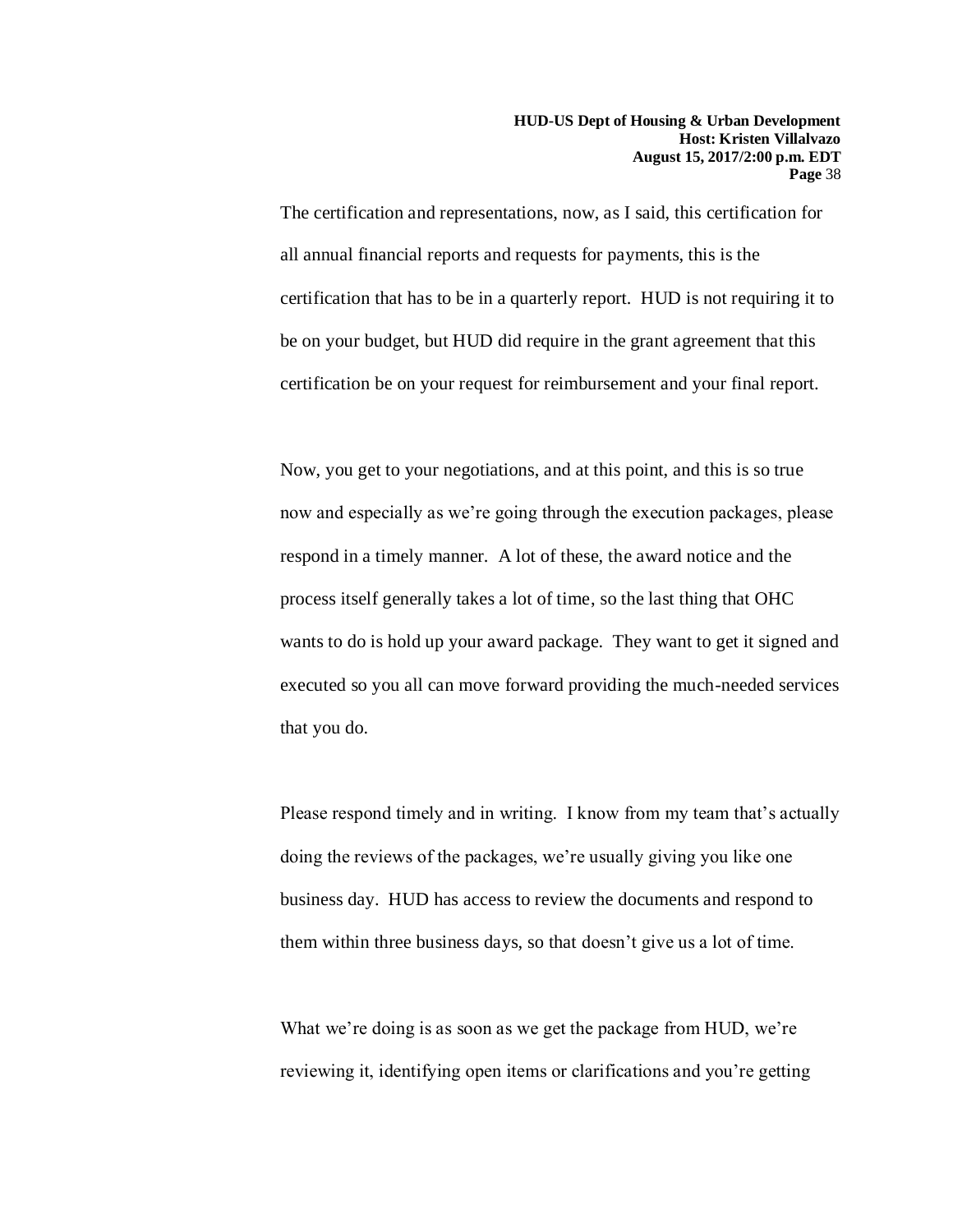this email from us requesting additional information. Usually we're asking for it, if not the same day, then the next business day. Actually, that helps you as well because to the extent that we can complete our review and analysis, and give the recommendation to HUD to approve your financial part of your package, then the sooner you can get the award document signed and have access to the grant funds.

If you are submitting an updated budget, indicate revised on that budget. Some of this, if we are doing your budget, when we do the final approved budget, that would be a revised, so it doesn't have to say revised. But, if you're dealing with a HUD POC and you're having to update your budget over and over again, for version control it's important to indicate revised and what date, and it still needs to be signed and dated. Any revisions, they must be signed and dated. Any updates to budgets must be signed and dated.

Verify the final approved budget. For those execution packages we're reviewing, we're submitting as a part of the final summary of the analysis that this is the approved budget based—well, this is the recommended approved budget. So, we're trying to make it very clear what's the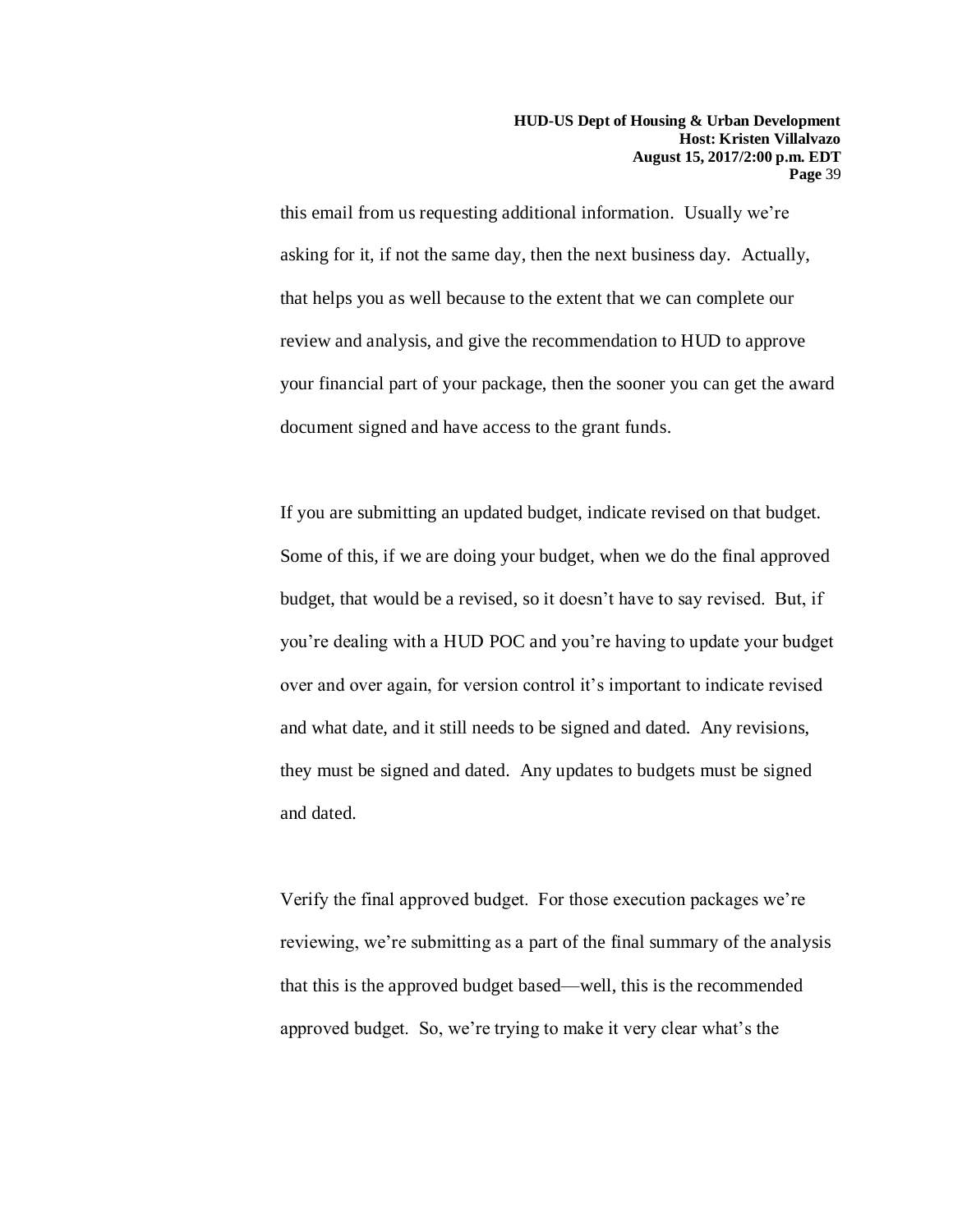approved budget, and we know that's a HUD POCs are as well that's reviewing their own packages.

I've talked to you a lot about the services that are available through OHC. From technical assistance, from preparing the budget or if you have a question relative to whether a budgetary line item is allowable or you need assistance with the billing methodology, you can request technical assistance. Generally, we try to turn those around in one to two business days depending on how in-depth the issue is.

If you're an intermediary and you're reviewing sub-recipient packages, the same thing, you can request technical assistance to review those packages on your behalf. We would issue to you the same summary report we issue to HUD recommending either you accept the package as is, and all the documents appear to comply, or whatever additional information that we weren't able to obtain during our review process.

And as I said, we have to get those done in three business days unless we grant additional time to the grantee, so you'll get that information timely. That, once again, is OHC's efforts to help minimize some of your burdens relative to the oversight and monitoring of the sub-recipients.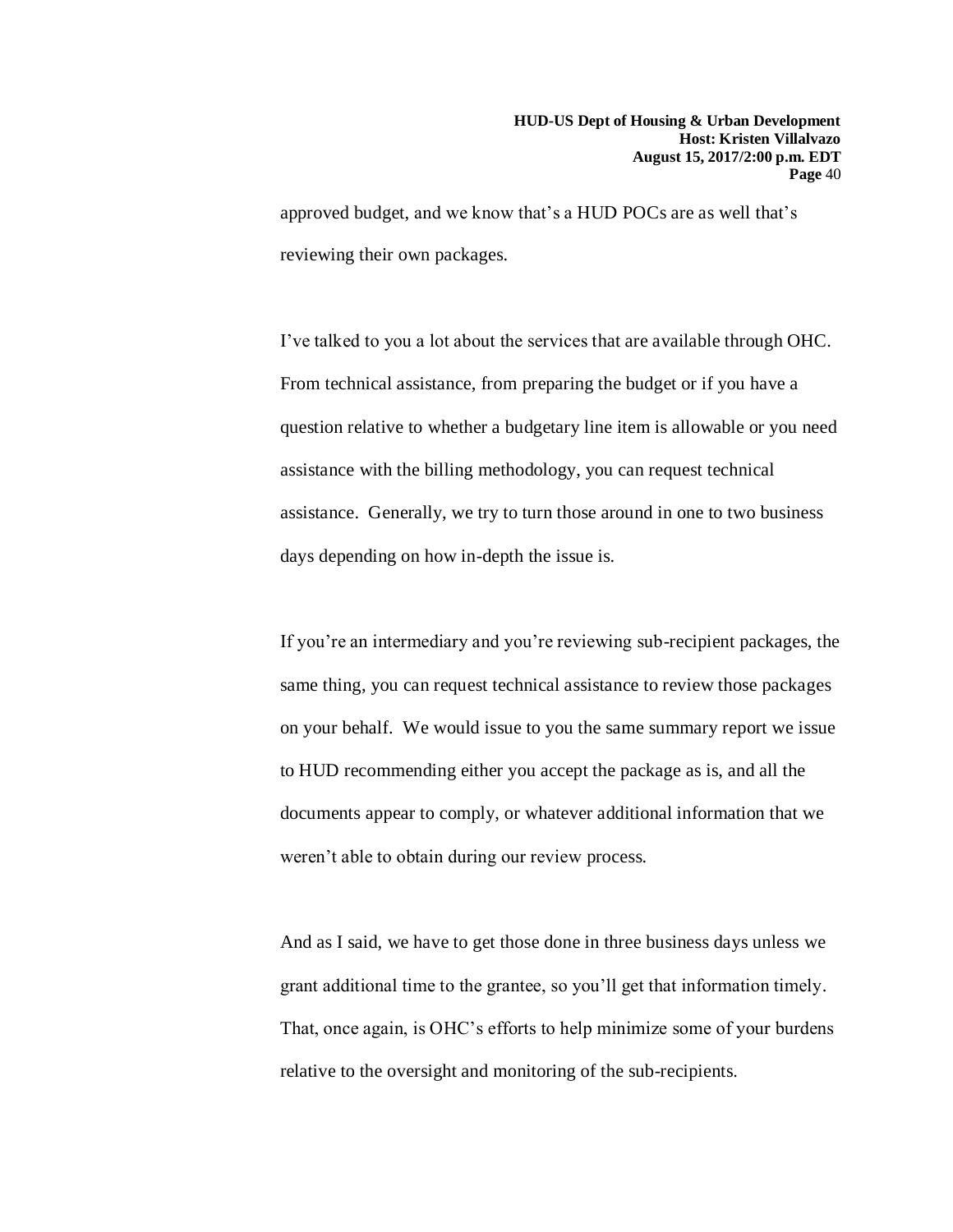**HUD-US Dept of Housing & Urban Development Host: Kristen Villalvazo August 15, 2017/2:00 p.m. EDT Page** 41

Training is also available on how to do budgets, on maintaining adequate supporting documentation and on submitting and reviewing submissions for sub-recipients. So, let's say that you'd rather just try and get your personnel trained. Maybe, and this is once again directed towards intermediaries relative to training, but let's say you want to get your personnel trained on how to review sub-recipients award packages, but maybe this round of the grant, you'll say we'll take technical assistance but I want my staff trained. We want a process similar to this. Well, that's made available to you.

For LHCAs and other organizations, if you want your staff—if you want someone trained on how to prepare a budget, that's some training that also can be provided. Once again, to get this training, you have to request this from your HUD POC. Your HUD POC would in turn send that to the government technical monitors for our contract, who are Linda Bozeman, Gail Osgood, Tracy Fields, and you can also send it to Phyllis Ford. She's an integral part of it as well. When you request the assistance, don't try to figure out if it's called technical assistance or training, you just say what you need. Then at that point, once your HUD POC just says yes, they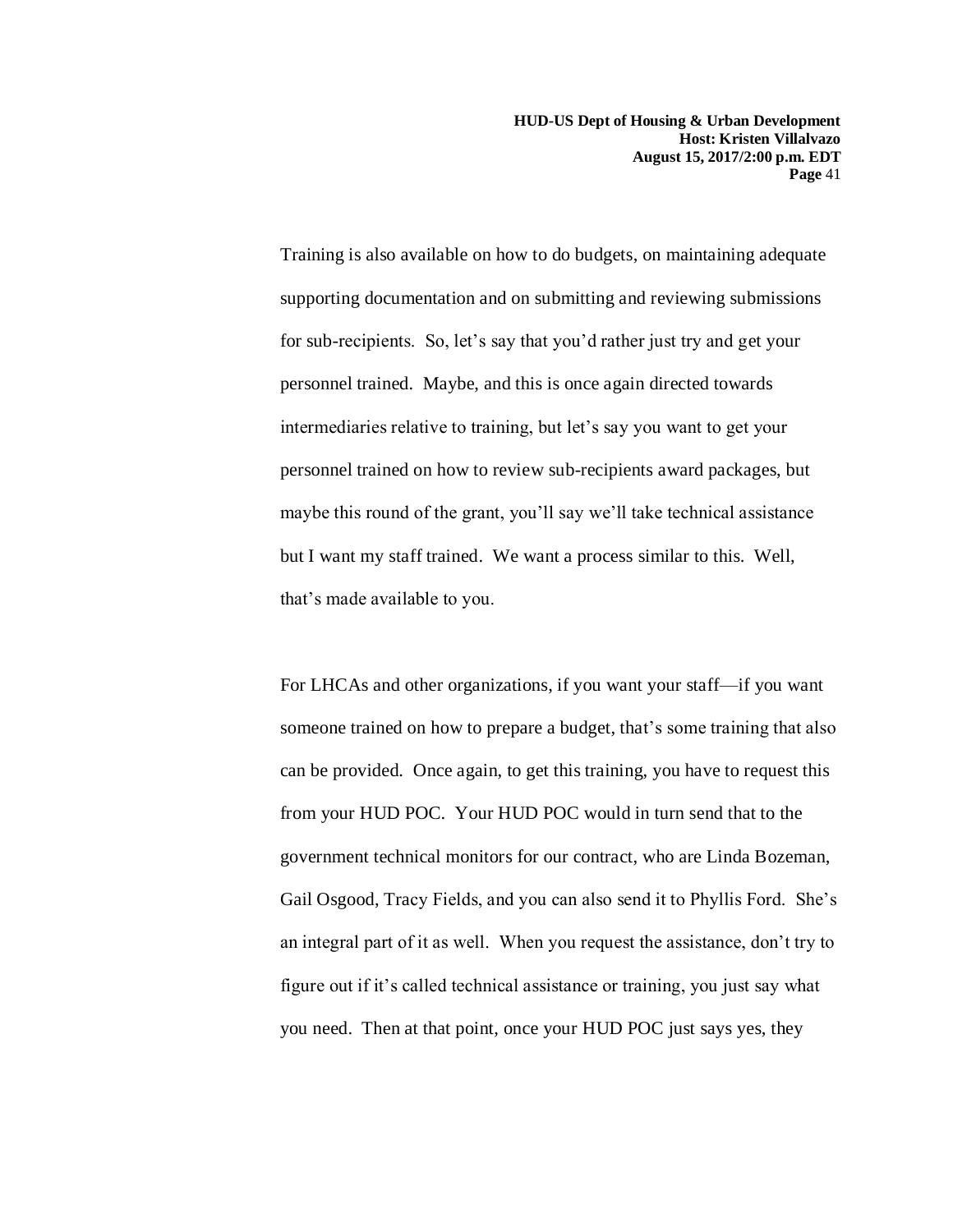need this. When it goes to the GTMs for approval, that's when we figure out if it's called a technical assistance session or is this really training.

So, your job would just be to say this is what I needed, this is the person who they would be working, with and this is the date I need it by. And at that point, we could work with how that falls into which service category and initiate assistance. It's pretty much that simple, from a requesting of assistance process.

As a recap, some things to remember, you want to review your approved work plan. Make sure you review Uniform Guidance sub-part E. I've referenced it a lot throughout this presentation because that's the basis for understanding the cost. Use an acceptable budget format. The SF424 may not make sense for your organization, because as I said, it's very specific on the budgetary line item category, and you may need more flexibility. Whatever format you use, you have to make sure to sign and date it.

You want to develop assumptions. I can't emphasize that enough. We've given you material that you can use to help develop them in this training, and for those of you that received or have already received requests from us for clarification, that's because we didn't necessarily have assumptions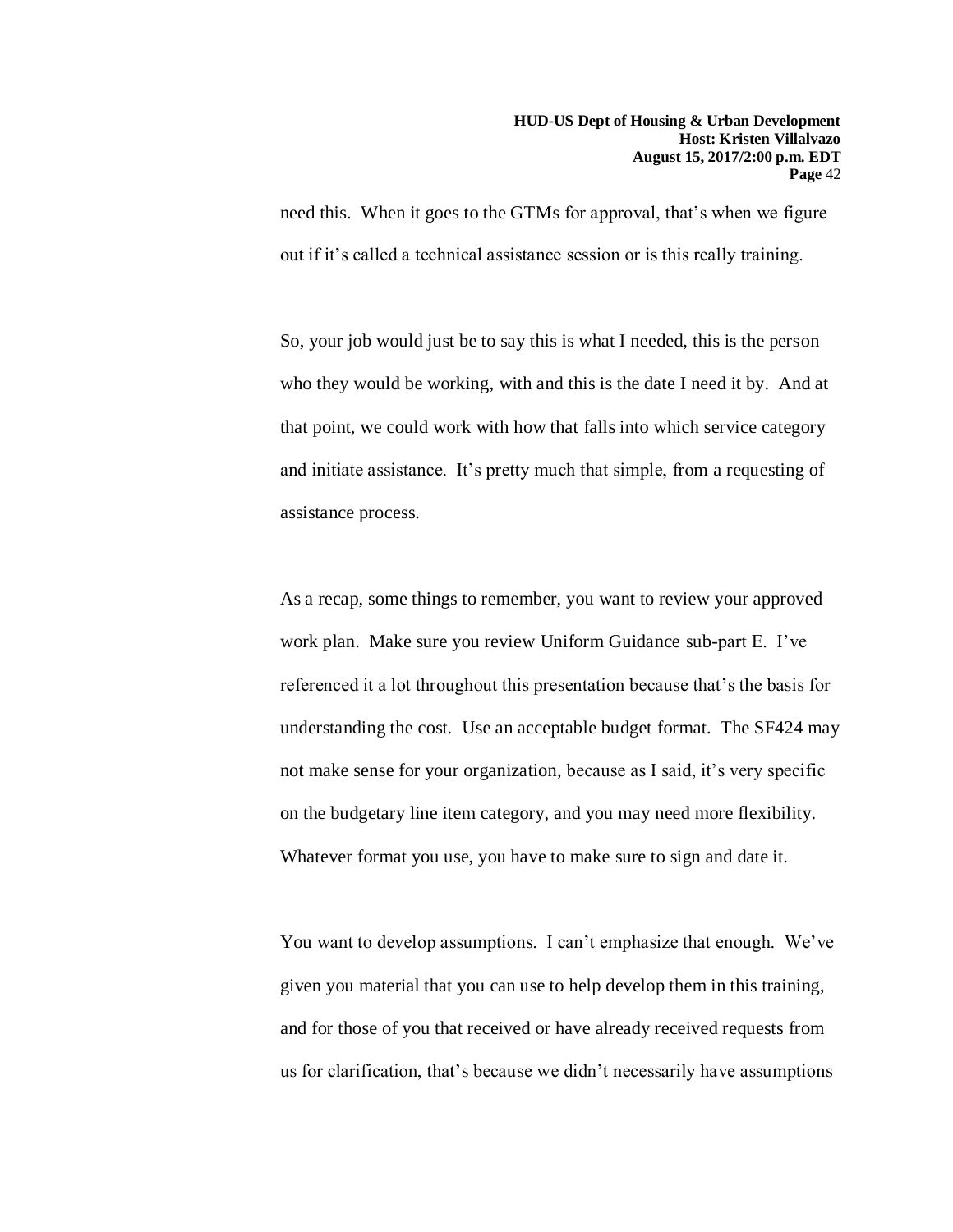so that we could make the required determinations under the federal award guidance.

Get your accounting and finance involved, especially if they're in-house. Things like labor rates and fringe benefits, that's important. You should get that information directly from them. Making sure that whatever indirect costs you're charging, that it's computed the correct way, you may need to have some assistance from accounting and finance.

You have to include the required certification signed and dated. We've already noticed in some of these packages, for instance, the financial management system certification, some of you all are just saying oh, we certify we have a financial management system. Well, that's not acceptable. You need to reference the specific section and it's actually in the on-award checklist that you're complying with because you're indicating you're complying with 2 CFR Part—I can't remember the section offhand—that deals with financial management, not necessarily that you just have a system. So, you need to clearly cite or reference the citation in the regulatory section, and it has to be signed and dated, so that's important.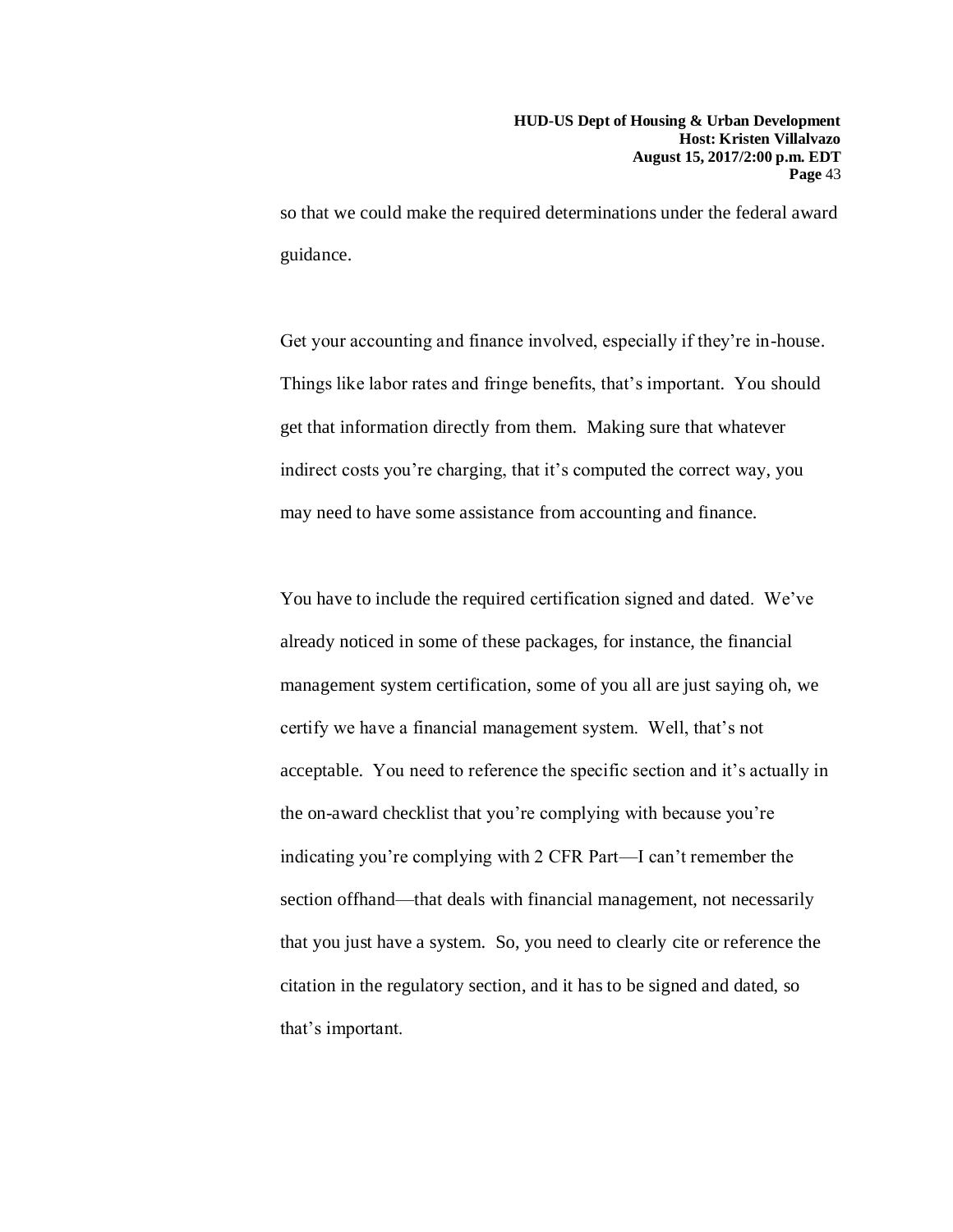The same thing with the certification on your CMS systems, you want to make sure they're signed and dated. If in fact, you're electing not to charge indirect costs, you notice on this checklist, HUD is requesting that statement. It has to be signed and dated. It's important that any authorizations are signed and dated by authorized individuals.

Indicate approved on your final budget. Send it to accounting, and keep it in your own grant file. After you go through this process and everything is approved, you should have what's called a permanent file for your grant file, and you want to keep the approved budget in it. But you also want to share it with accounting or whomever will be working on your request for reimbursement, so that they know what's actually approved to charge under this particular grant budget.

Do not hesitate to contact your HUD POC. There's a lot of assistance that is available to you to minimize and to share some of the administrative burdens of the grant. OHC is committed to taking a proactive approach so that on the backend, with financial and administrative reviews, we're minimizing or at least reducing substantially findings associated with these types of issues.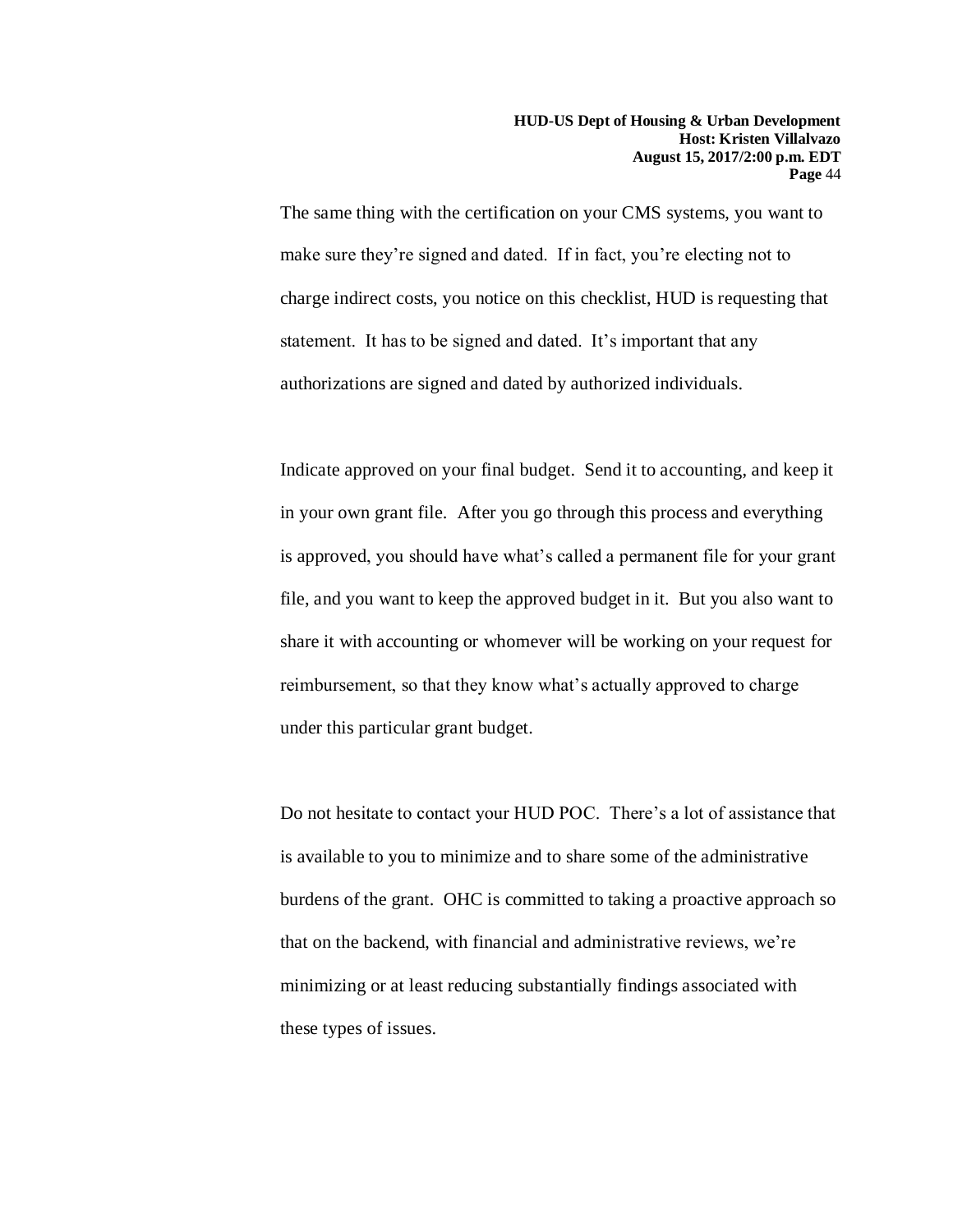Some of our frequently asked questions, "What are the mechanics for charging staff expenses that occur during the period of performance, but before the grant was executed?" So, most of you all have already incurred a lot of costs on these grant dollars, so by the time you get the actual award notice and everything gets executed, you're retroactively going back to the beginning of the period of performance and charging costs.

This is guidance on how to do that. You want to make sure that you're accruing the actual cost in your general ledger. This is getting into accounting, so it may be best that you share this information with whomever is responsible for your general ledger and your other financial transactions. You can share this response to them with the frequently asked questions because this really clarifies how do you retroactively go charge costs to this grant, so please refer to this material.

Another question, "Does a grantee have to request prior written approval every time a counselor gets a raise or they hire a new counselor or will they only need to request prior written approval if the changes affect the line items of the approved?" Now, under section 200.308, it states that any budget deviation must be approved. So, a change in a salary actually does need to be approved because it could impact your work plan,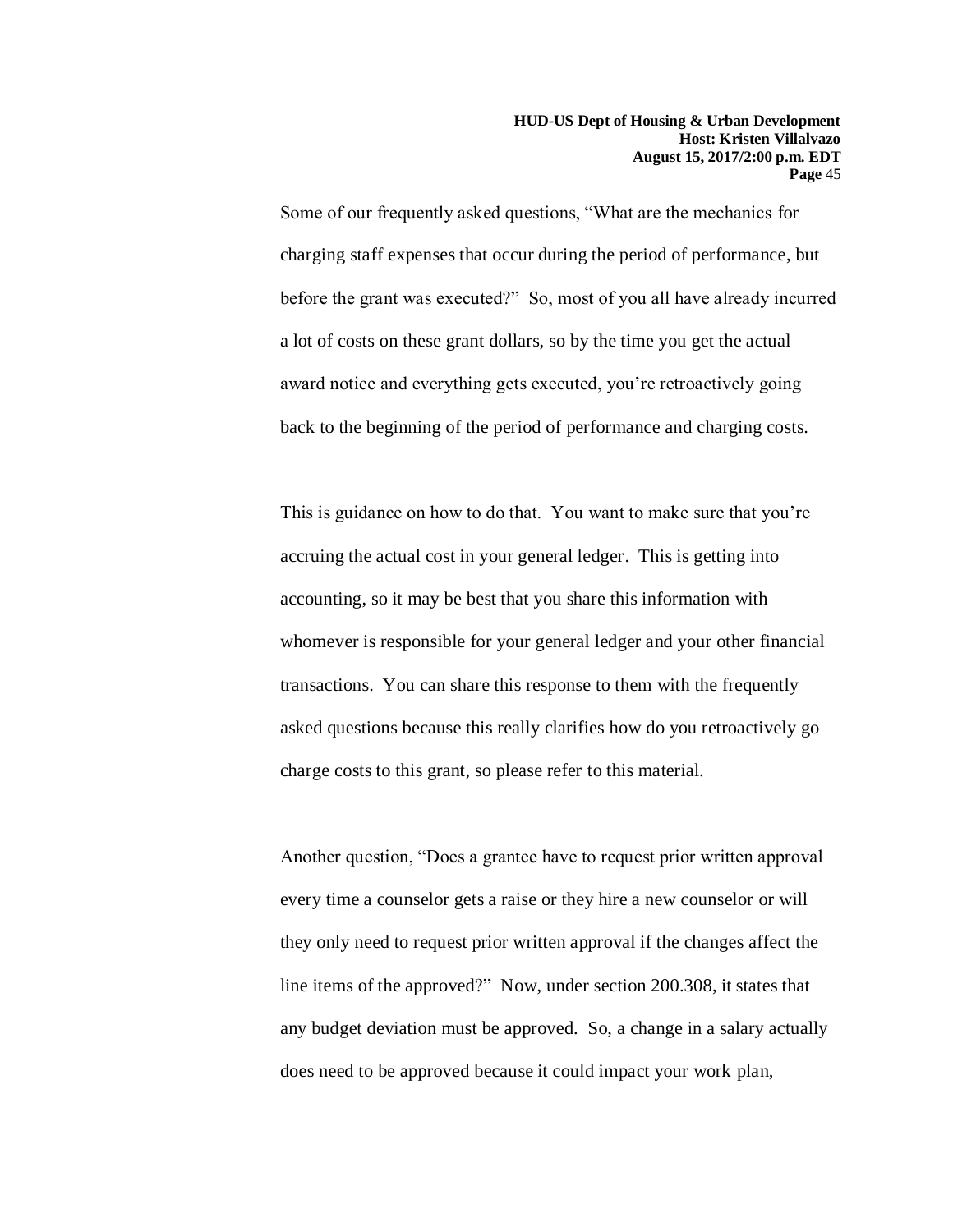especially if there's a material change in their salary where now they're going to work less hours because they're going to kind of use up the dollars at a faster rate because their salary is higher.

That's why, too, you have to request prior written approval, so yes, you do have to request prior written approval, and that's why during the budget approval process, we're asking you for the rate. Those rates become the basis for how you came up with the total cost, so we have to be able to compare them when you do your quarterly reports and your request for reimbursement to make sure they reconcile. That's why you should have submitted your hourly rate along with your initial budget submission.

Question, "What happens if actual costs only deviate from budgetary line items by 10%. Is a budget modification still required?" Yes, it is. There's no discretionary, budgetary deviation threshold under this grant, so any deviation requires a preapproval.

"What are leveraged funds?" These are not to be confused with matching. Pretty much with leveraged funds, you're recognizing that the HUD award will not be sufficient to cover the entire cost of the program to provide the housing counseling services. You're identifying other resources that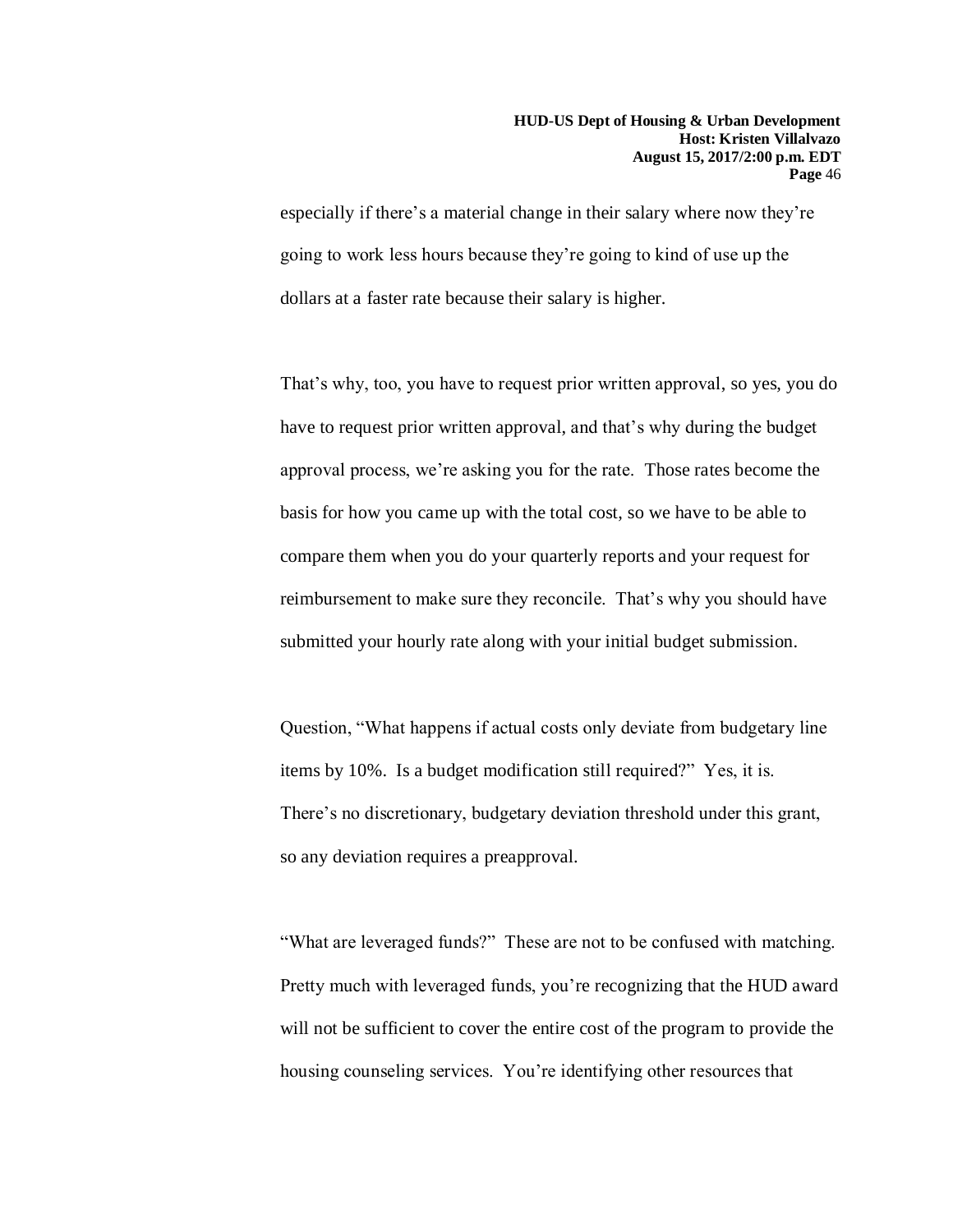you're using to help run that program or to properly fund that program. It could be any kind of services, it could be other unrestricted donations you're getting from other third parties, but HUD doesn't have a requirement where dollar for dollar you have to match what they're putting in.

Basically, you're just showing them, yes, this is really what it takes. This is the true budget to do this program. Of that, HUD is supplementing this amount of it, and the rest of the resources are coming from these various areas. That's your leveraged funds. And they can be in cash of in kind services, but most importantly, they have to be tracked, they have to be verifiable, and they have to be identified for this particular HUD grant.

Just some resources and glossary, the part 2, just the whole reference to the guidance, the HUD Exchange if you wanted to look at that forum. We refer to GAAP throughout the document, and that's just explaining GAAP as generally accepted accounting principles.

With the HUD Exchange, once we know that the understanding billing methodologies have been uploaded, we would add that too because there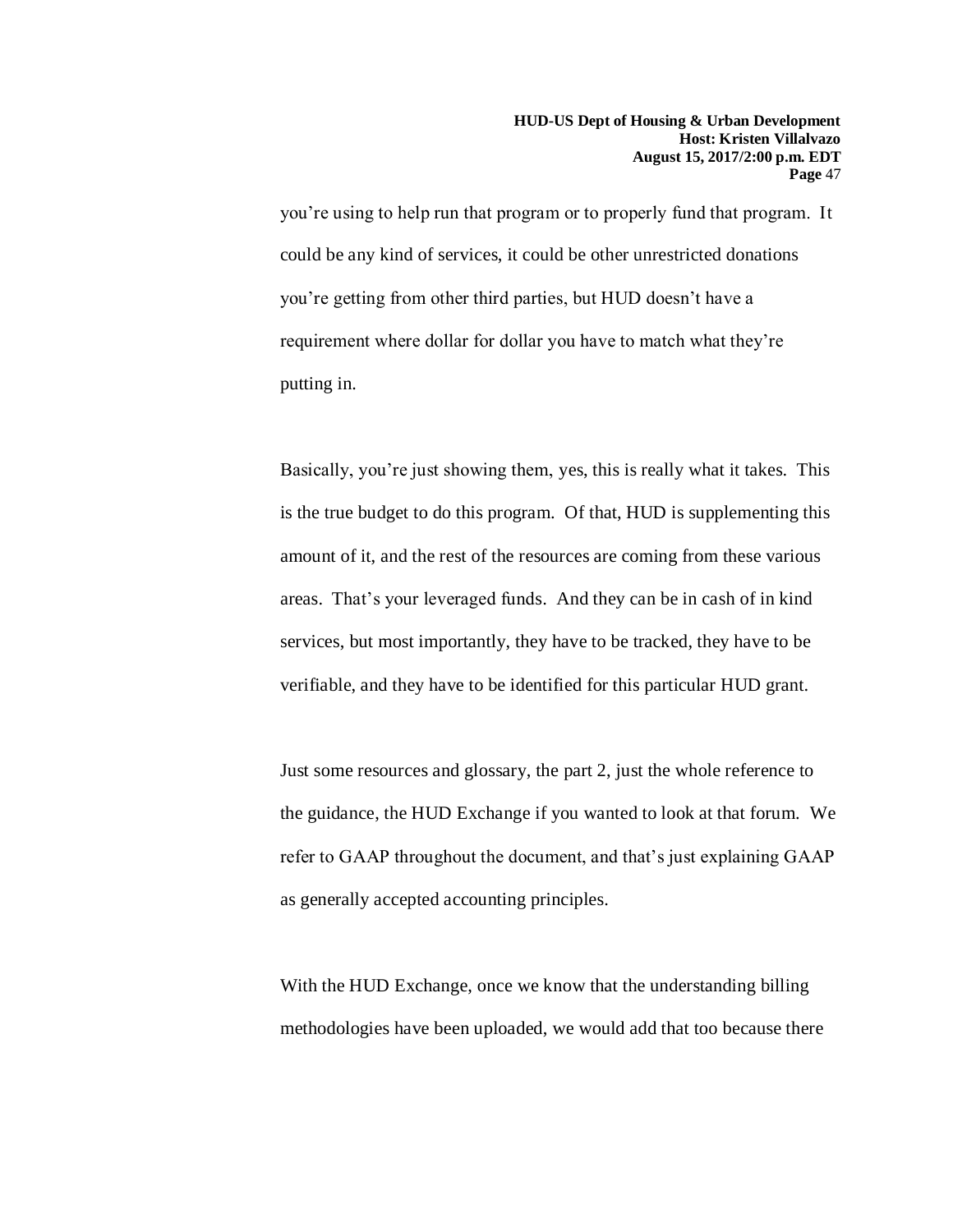is going to be an understanding of billing methodology upload there on the HUD Exchange.

At this time, I'm going to ask Wilfredo if there are any questions that were asked by multiple people that we wanted to share at this time.

Wilfredo Well, the questions that we were getting throughout the presentation were all different. I will say that there were a couple of questions related to these assumptions were similar to a budget narrative and you answered that as being yes. Most of the other questions were fairly specific to the situations of the individuals that were asking them.

Robin Okay. So, specific to their organization?

Wilfredo Correct.

Robin Yes. They may be better served to submit to the [housing.counseling@HUD.gov](mailto:housing.counseling@HUD.gov) so that we can then—and it may require technical assistance because a lot of times when we get questions specific to an organization, we need additional information just to make sure we're answering the question correctly. If, in fact, for those types of questions, I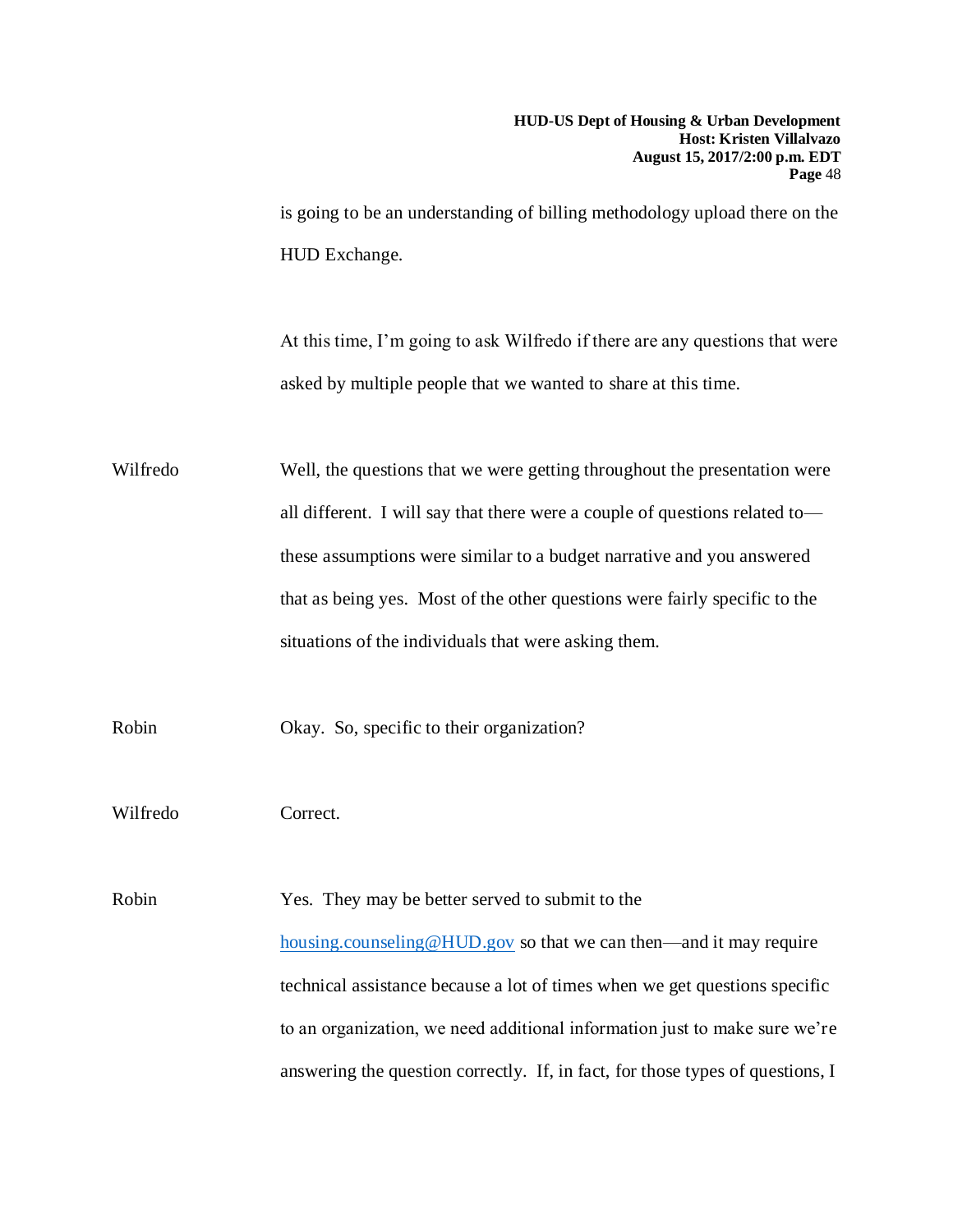**HUD-US Dept of Housing & Urban Development Host: Kristen Villalvazo August 15, 2017/2:00 p.m. EDT Page** 49

know that I see that Wilfredo is responding to a lot of them. If you still need assistance, please submit the question to [housing.counseling@HUD.gov.](mailto:housing.counseling@HUD.gov) That's actually on this—if I go to my next slide, that's on that slide.

Ginger And, also, Wilfredo was also very good about on some of the questions, responding to all, so all the participants should have the answers to a lot of those questions.

Robin Exactly. Well, thanks, Ginger. I'm glad, that's good that everybody had their response. And just for the email address I just mumbled up a few minutes ago, it you still need additional, or they're very specific, you can request technical assistance, and you send a question to [housing.counseling@HUD.gov.](mailto:housing.counseling@HUD.gov) I think I said it correctly.

Any other questions you want to share, Wilfredo?

Ginger Here's one that just came in. It says "Do leveraged costs have to be included in the budget? Is there an option to not include those costs?"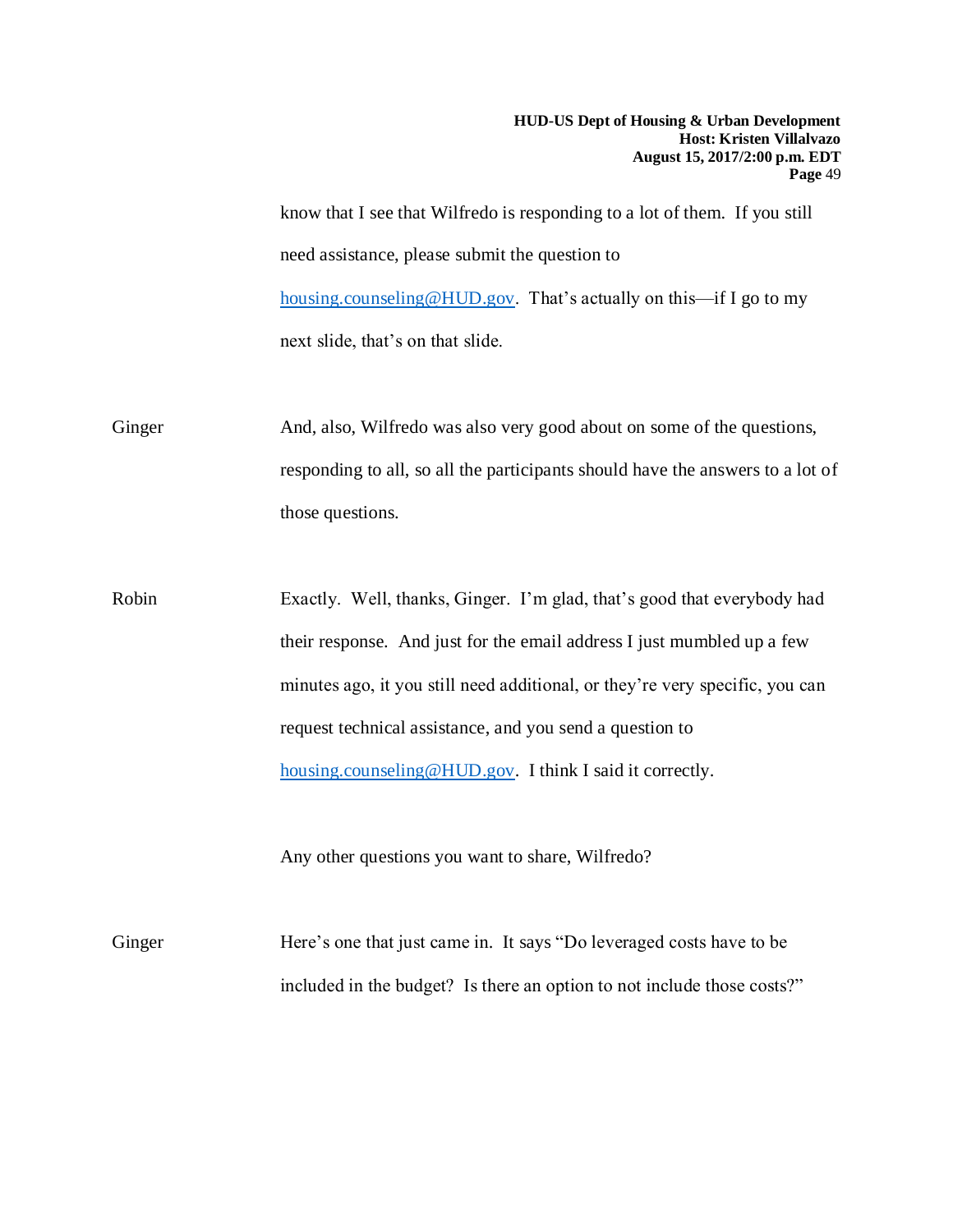| Robin  | That is almost a programmatic—isn't that a programmatic kind of              |
|--------|------------------------------------------------------------------------------|
|        | response? I think Gail is on the line. Because to the extent that you're not |
|        | covering the total cost of the program, they want to see the leveraged cost. |
|        | I don't know if you have to have leveraged funding.                          |
|        |                                                                              |
| Gail   | No. It's not required, but if you put it in your application for the grant,  |
|        | then you have to have it to explain why you don't have it, but yes.          |
|        |                                                                              |
| Robin  | But, in the budget itself, you don't have to show the leveraged funds if     |
|        | that's on a grant when you do it. So, I guess to answer the question, no, it |
|        | doesn't have to be shown in the budget but in the application where you're   |
|        | required to deal with leveraged funding, you have to provide that            |
|        | information.                                                                 |
|        |                                                                              |
| Gail   | And documentation for it.                                                    |
|        |                                                                              |
| Robin  | Yes, and documentation for it. Yes.                                          |
|        |                                                                              |
| Ginger | That brings up a question that I just thought of that maybe needs to be      |
|        | clarified. The budget is just for the grant funds, correct?                  |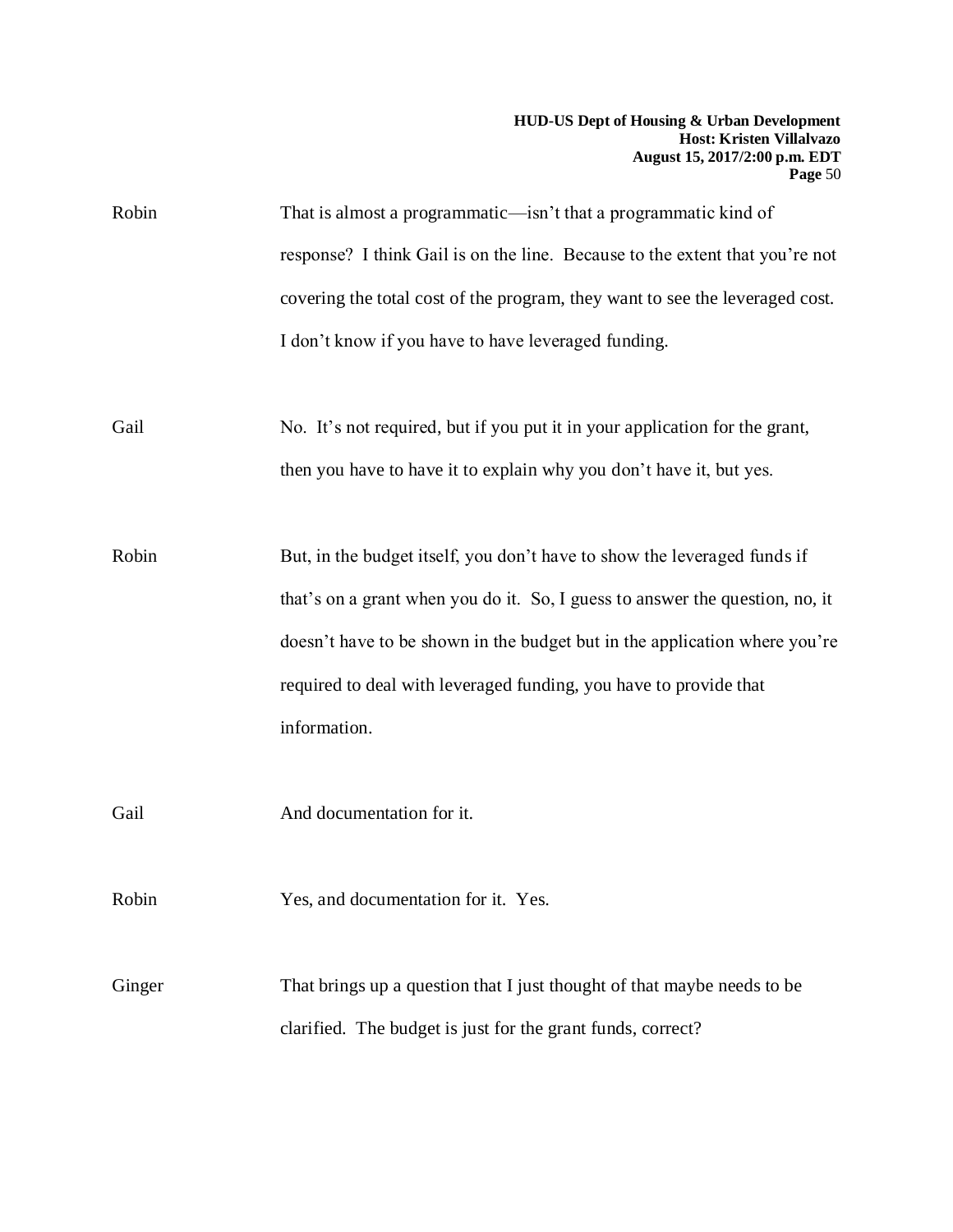Robin Yes. When you use that SF424, let me tell you why it's so confusing. Because it asks you for like the HUD share or the matching share and the others. You're really just accounting for the HUD portion of the grant. If you have other, it asks you for federal awards, and non-federal awards, so some of you actually do go in, you provide, I would say, your entire organization's budget and then in the column where it says HUD share, you put the HUD share in it.

> Others don't. They just put the HUD share in it, and that's pretty much it. That's why if you elect an alternate format, you kind of don't have to deal with that whole trying to comply with the requirements, and I'm putting it back real fast to the SF424. Because as you see on this, you have HUD share, you have applicant match, you have other HUD funds, other federal shares, other state shares. That's why when you use that format, we're most concerned with the first column, HUD share because that's how you're budgeting.

> And I can tell you from a review perspective, we're not focused in on it. We're not reviewing your match or your other HUD funds, or your other fed share. This budget is kind of a general budget that's used for all kinds of grants, and some of them, that other information is critical, which is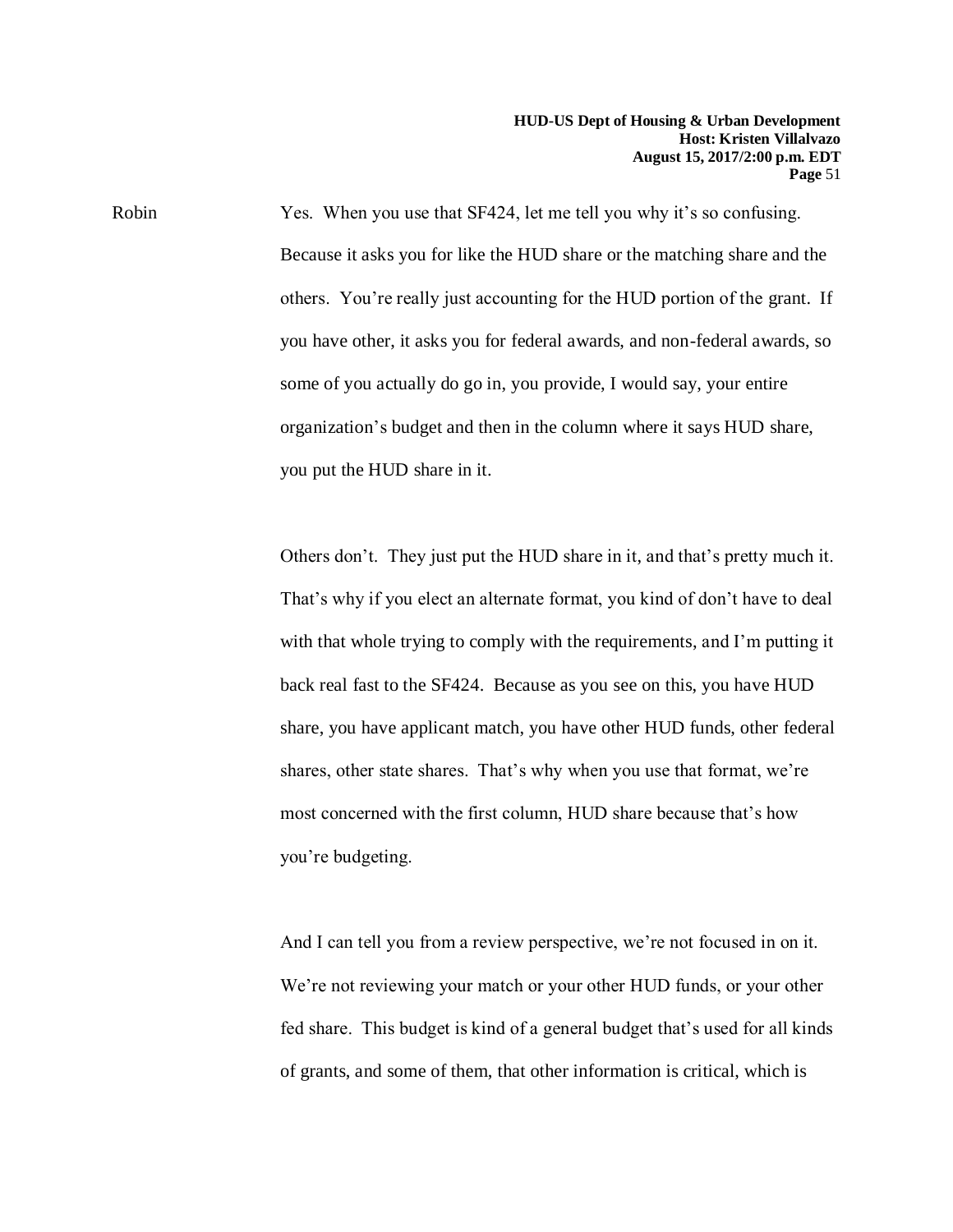why it has to be disclosed. For this grant, we focus on column one, if you're using the SF424.

Any other questions?

Wilfredo We had one question just come up, well actually two. "What if you spend more than your grant fund?"

Robin Okay. I understand a lot of you like to show that to kind of show your commitment, which really is kind of like your leveraged funds for lack of a better term because you had to get the reverses from somewhere that do that. Really, it doesn't help from a review perspective because all we want to make sure is to see use of it, the HUD dollars.

> So, sometimes it can make it more confusing because we don't know if it could suggest that you didn't have sufficient funds or sufficient money to cover everything. So, when you're showing this negative number on the budget, it doesn't help your cause with HUD. It's better to treat it as leveraged funds and indicate it on your application in the appropriate section than to have a budget that doesn't equal zero.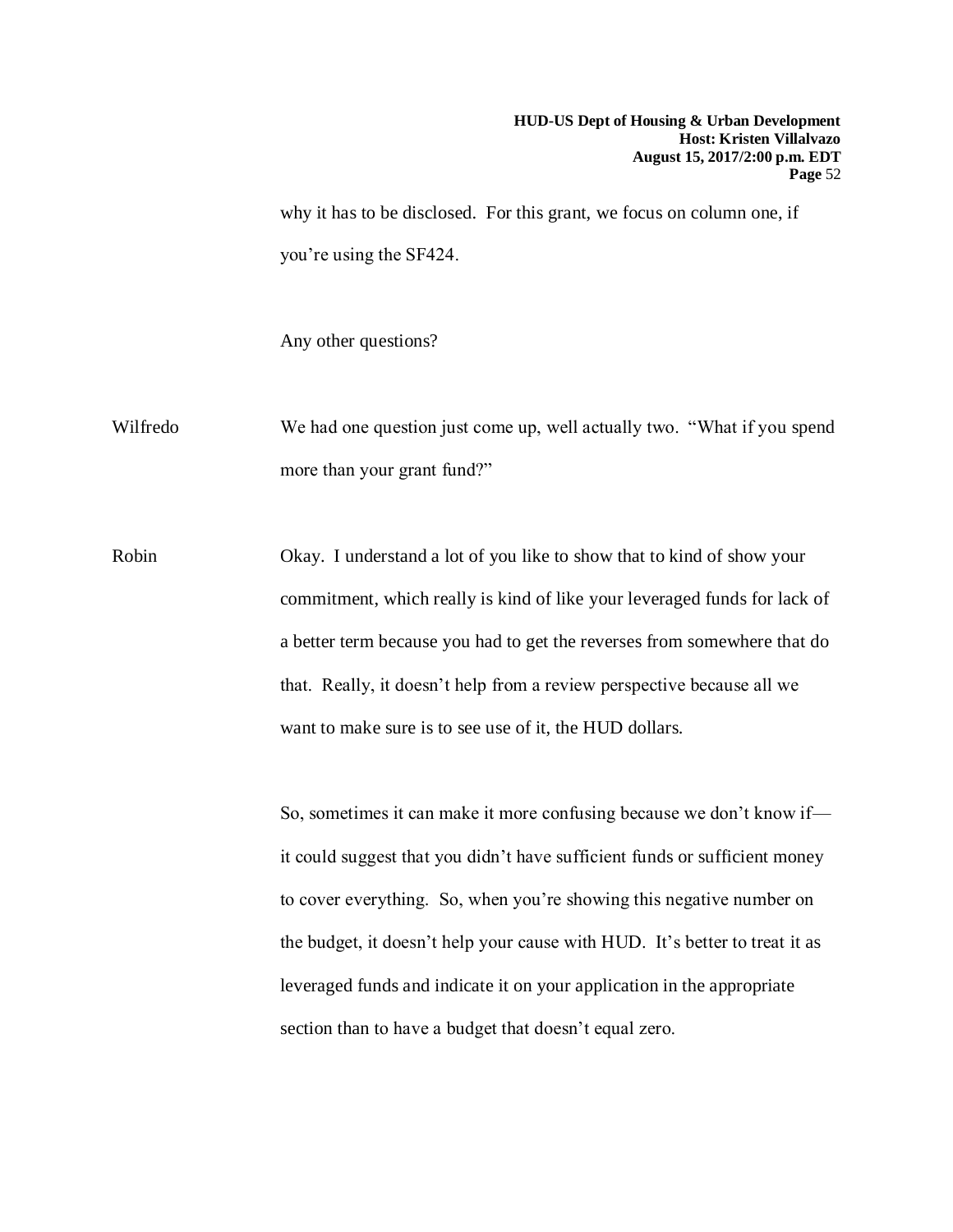**HUD-US Dept of Housing & Urban Development Host: Kristen Villalvazo August 15, 2017/2:00 p.m. EDT Page** 53

| Wilfredo | There's a follow-up question here, Robin, regarding that previous question |
|----------|----------------------------------------------------------------------------|
|          | I had during your presentation. Somebody was asking if they have a fee-    |
|          | for-service, a base charge, if that needs to be part of the budget?        |

Robin Yes. If you have a fee-for-services as income?

Wilfredo Yes.

Robin Okay. I would kind of defer this question to technical assistance because I saw who wrote it, and we're dealing with that person with technical assistance. The thing with the program income is as you all know, if in fact, you're projecting any program income, then your expenditure—you first have to expend the program income and then you can spend the HUD award amount.

> When you're doing your budget, because we're asking for the HUD share, remember we're asking for the HUD share here, so what happens is on the budget, you're just accounting for the HUD share. When you actually do your reporting, though, to the extent like your quarterly reports, to the extent that you have program income, you have to show that first you spent that program income and then you tapped into your HUD share.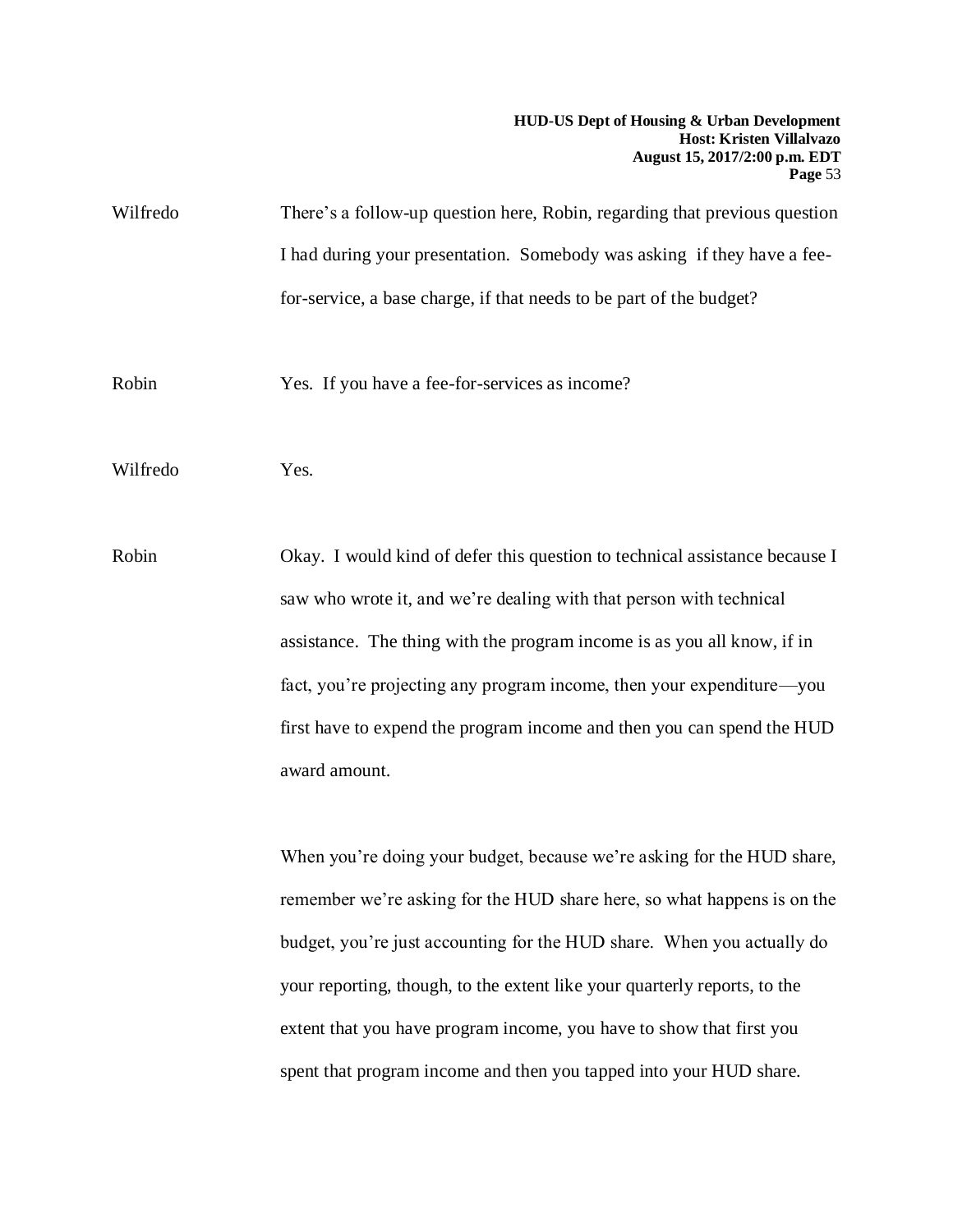**HUD-US Dept of Housing & Urban Development Host: Kristen Villalvazo August 15, 2017/2:00 p.m. EDT Page** 54

From a budgetary perspective, we're just concerned with how you're spending the HUD money. From a reporting perspective, quarterly reports and likewise, that's when if you've gotten program income, you have to offset it against—well, first you use the program income money and pretty much show that we used the HUD money and the program income money and our expenditures came down to zero so that it doesn't appear as if we had a reserve and we have an additional funding left.

You have to be able to show that you've expended not just the HUD money, but any program income money as well. That does not need to be on your budget. That's actually in the application as well under program income.

Gail The other thing is when they set up in the housing counseling system, when they do the projections and budget and stuff, they need to include the total amount of budget for that grant period for the fiscal year. Even though it's not required on the budget that they submit, it's when they appoint the HCF and set up the grant in there, they have to put the total budget in there, meaning just the total dollar amount.